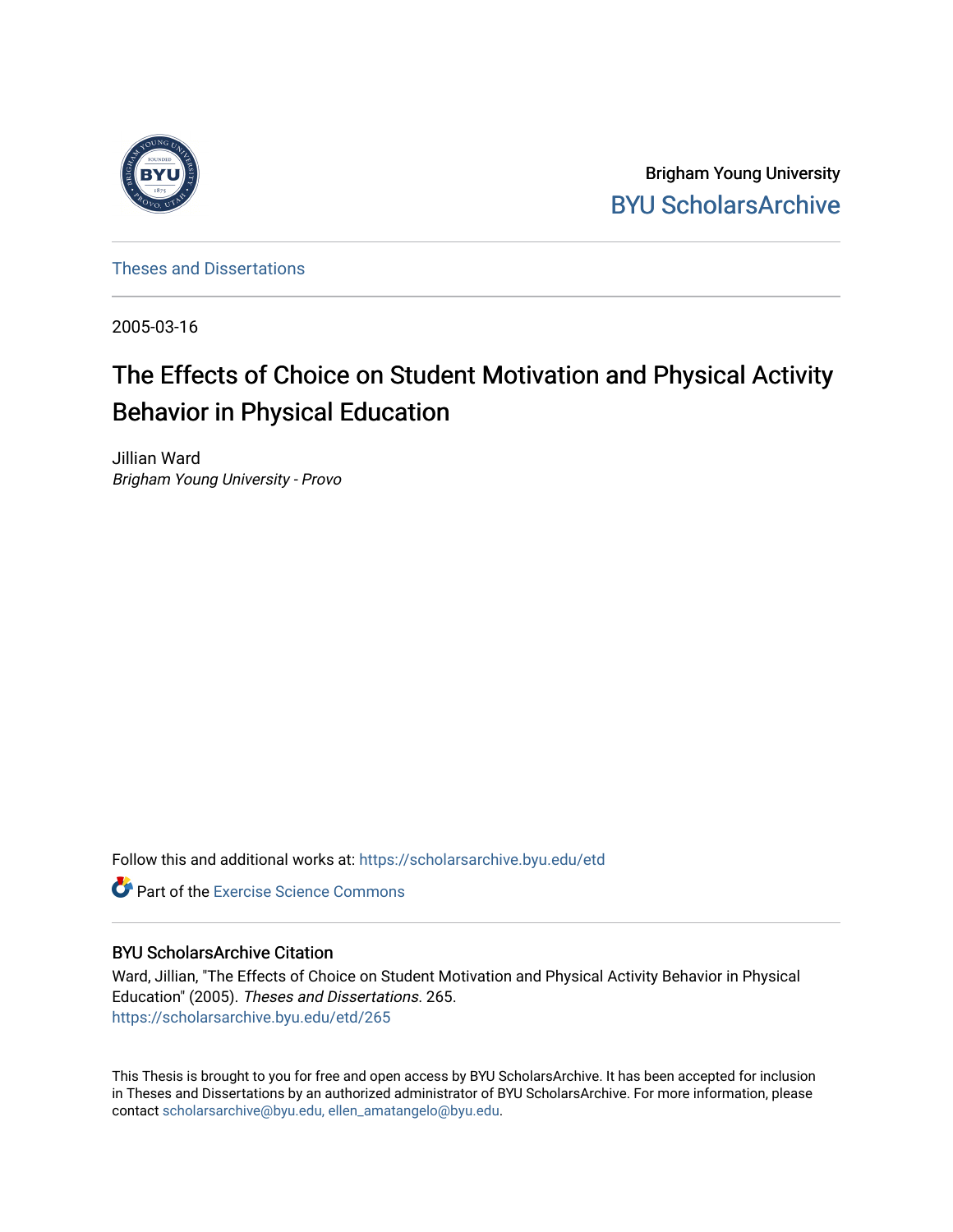# THE EFFECTS OF CHOICE ON STUDENT MOTIVATION AND PHYSICAL ACTIVITY BEHAVIOR IN PHYSICAL EDUCATION

by

Jillian Ward

A thesis submitted to the faculty of

Brigham Young University

in partial fulfillment of the requirements for the degree of

Master of Science

Department of Exercise Sciences

Brigham Young University

April 2005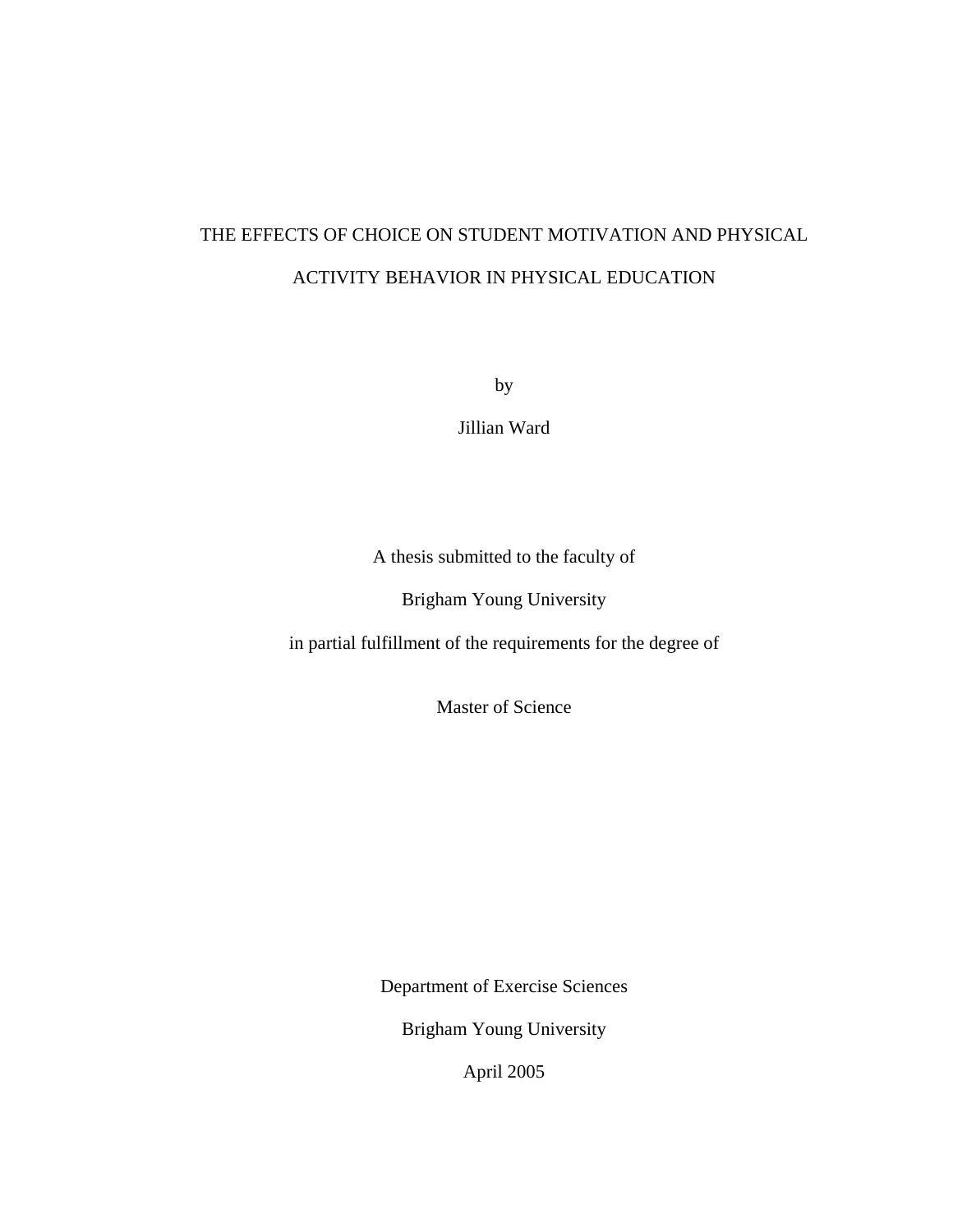Copyright © 2005 Jillian Ward

All Rights Reserved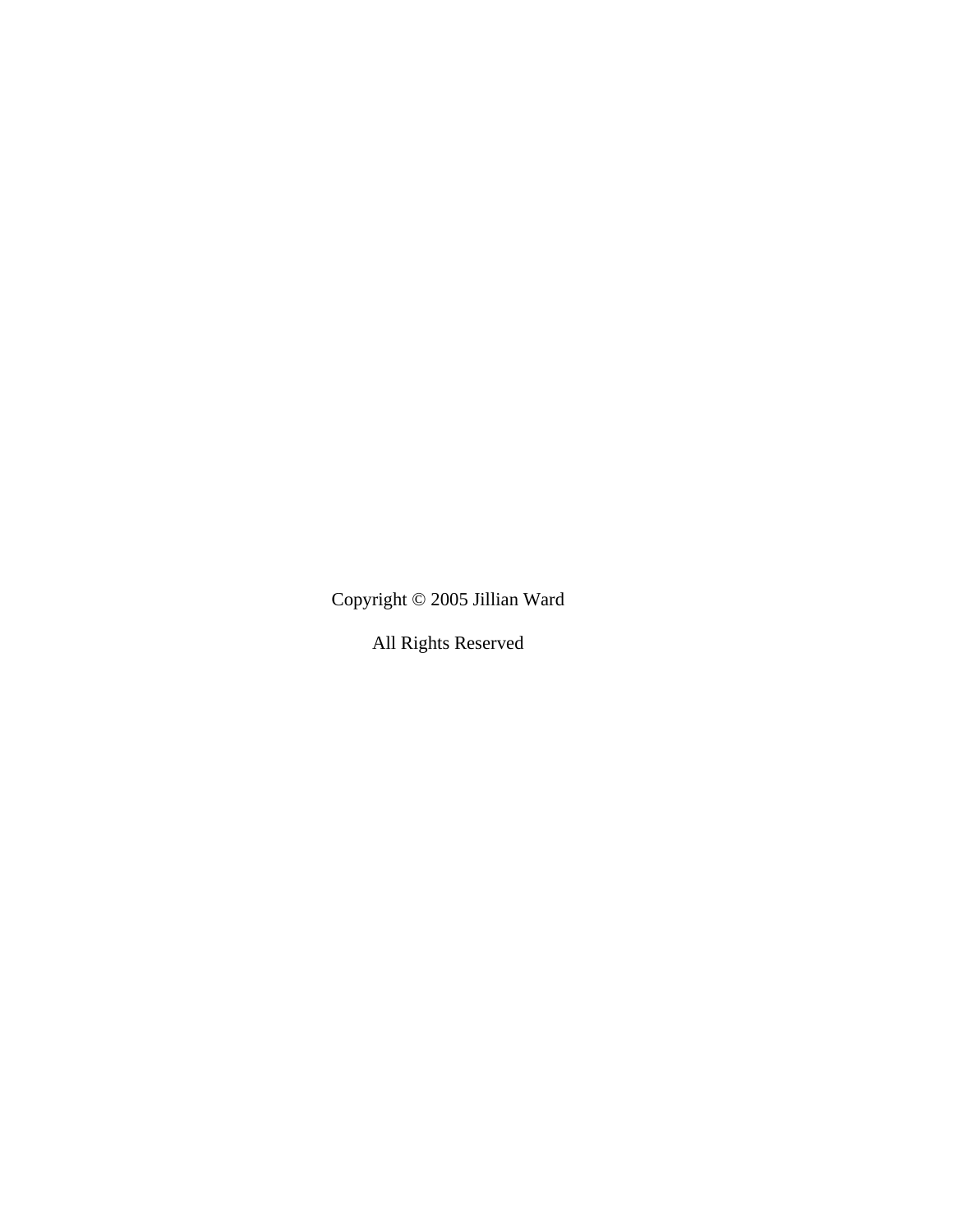## BRIGHAM YOUNG UNIVERSITY

## GRADUATE COMMITTEE APPROVAL

## of a thesis submitted by

## Jillian Ward

This thesis has been read by each member of the following graduate committee and by majority vote has been found to be satisfactory.

 $\overline{a}$ 

 $\overline{a}$ 

 $\overline{a}$ 

Date Carol Wilkinson, Chair

Date Susan D. Vincent

Date Keven A. Prusak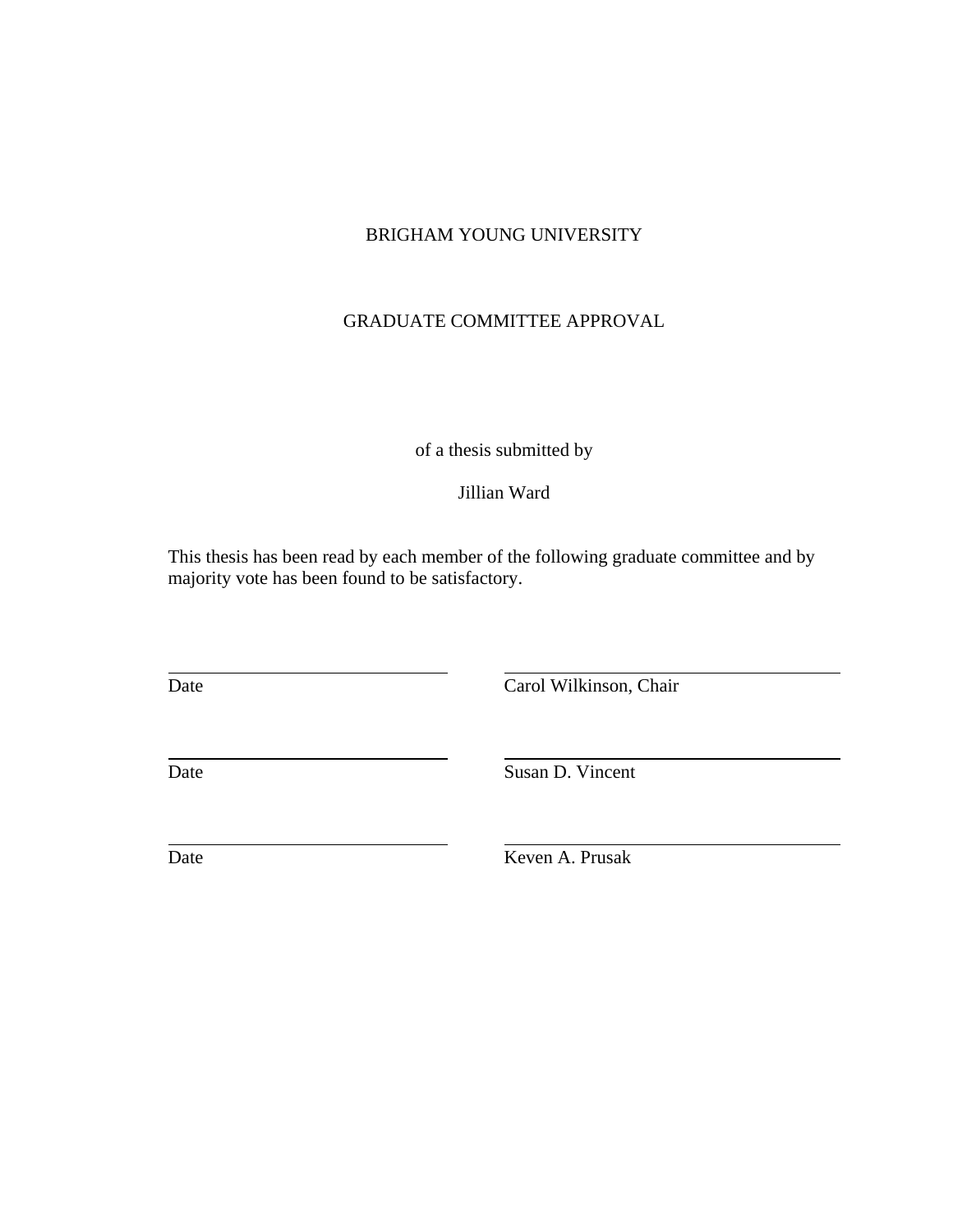## BRIGHAM YOUNG UNIVERSITY

As chair of the candidate's graduate committee, I have read the thesis of Jillian Ward in its final form and have found that (1) its format, citations, and bibliographical style are consistent and acceptable and fulfill university and department style requirements; (2) its illustrative materials including figures, tables, and charts are in place; and (3) the final manuscript is satisfactory to the graduate committee and is ready for submission to the university library.

 $\overline{a}$ 

Date Carol Wilkinson Chair, Graduate Committee

Accepted for the Department

 Ruel M. Barker Chair, Department of Exercise Sciences

Accepted for the College

 Gordon B. Lindsay, Associate Dean College of Health and Human Performance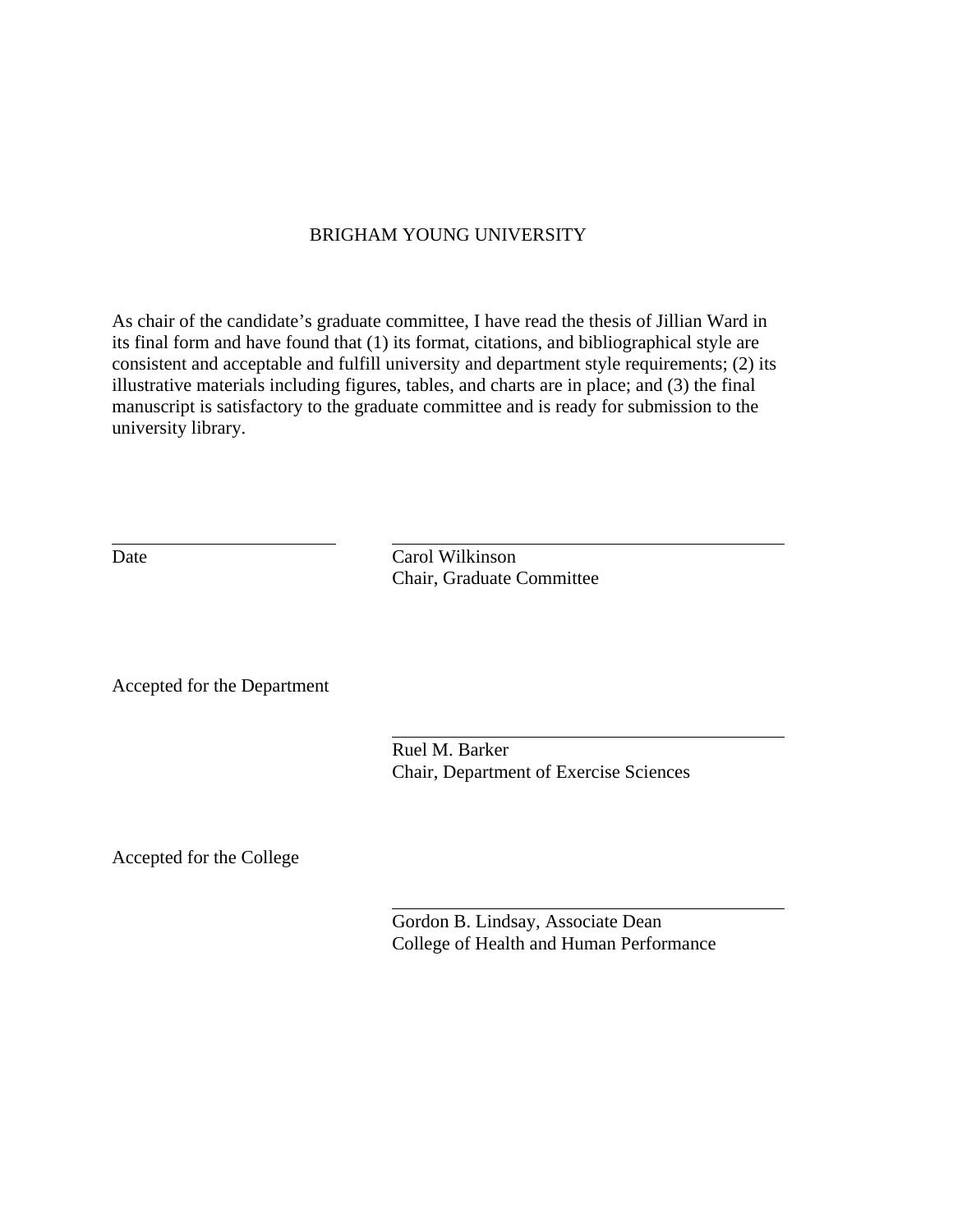## ABSTRACT

# THE EFFECTS OF CHOICE ON STUDENT MOTIVATION AND PHYSICAL ACTIVITY BEHAVIOR IN PHYSICAL EDUCATION

Jillian Ward

Department of Exercise Sciences

Master of Science

Public school physical educators have the opportunity to help students understand the importance of engaging in regular physical activity in order to combat America's obesity problem. However, students are often unmotivated to participate in their physical education classes. Providing students with an autonomy supportive environment increases intrinsic motivation. Self-determination theory states that higher levels of intrinsic motivation should lead to an increase in behavior, or higher activity levels in a physical education class.

This study examined (a) the effects of increased autonomy on self-determination, and (b) the effects of increased autonomy on physical activity levels. Seventh and eighth grade girls  $(n = 122)$  in four classes participated in two fitness units (one allowing choice of activities, the other no choice). The 14-item abridged Situational Motivation Scale (SIMS) was administered pre and post each unit. Pedometers were used to measure step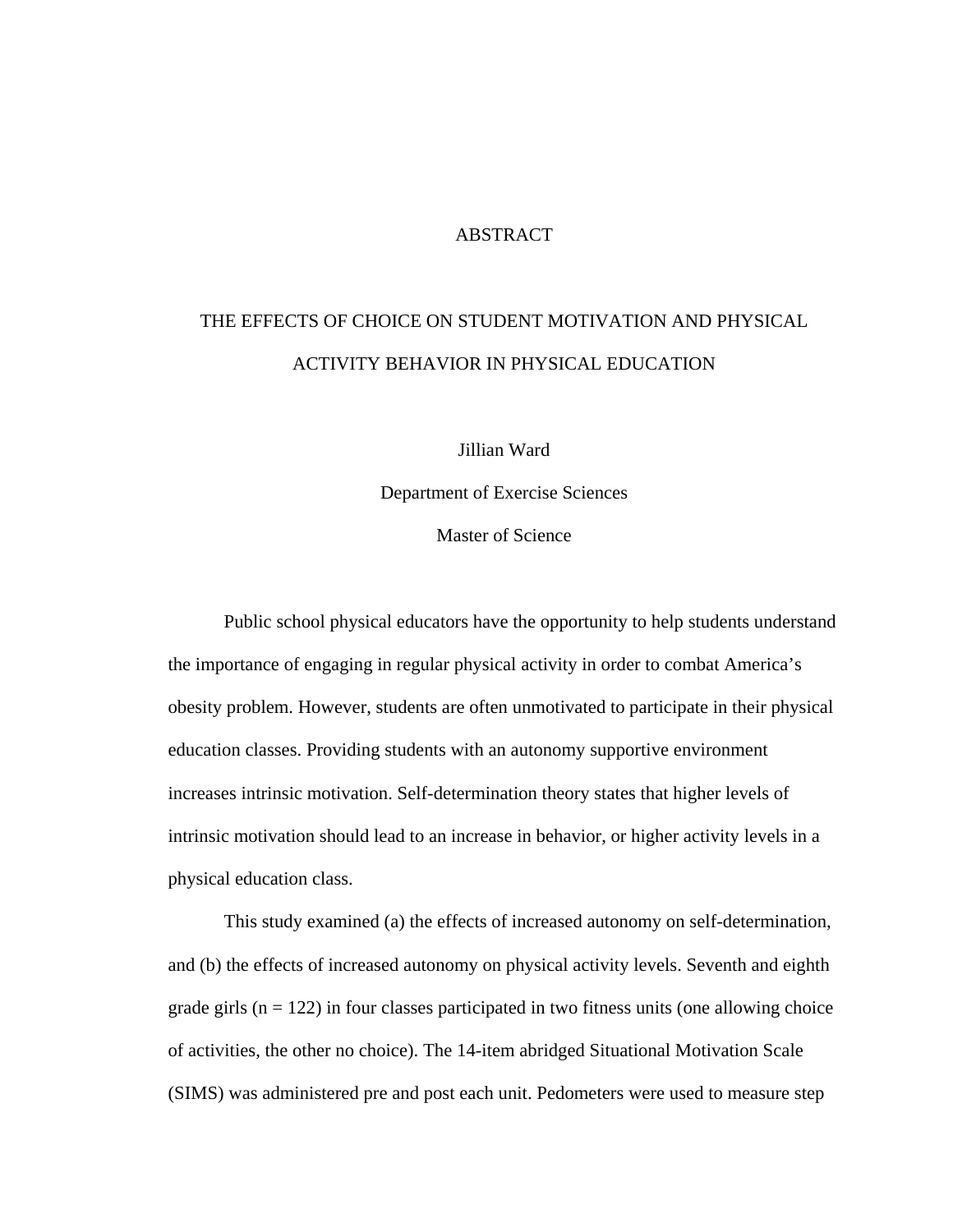counts during both units. Results of the SIMS data showed there was a significant difference in motivation between the trials for all students, and between the groups (pre and post) during the second unit. There was no significant difference in step counts for all students between Unit 1 and Unit 2, and no difference between groups. The results revealed that increased autonomy in activity selection increases student selfdetermination, and therefore, should be implemented into the physical education curriculum. To truly determine the relationship between increased autonomy and activity levels, students need to be in an environment where they can be responsible for their own behavior, and where they can choose how much effort they are willing to put into the activities they have chosen.

Keywords: autonomy, self-determination theory, physical activity levels, fitness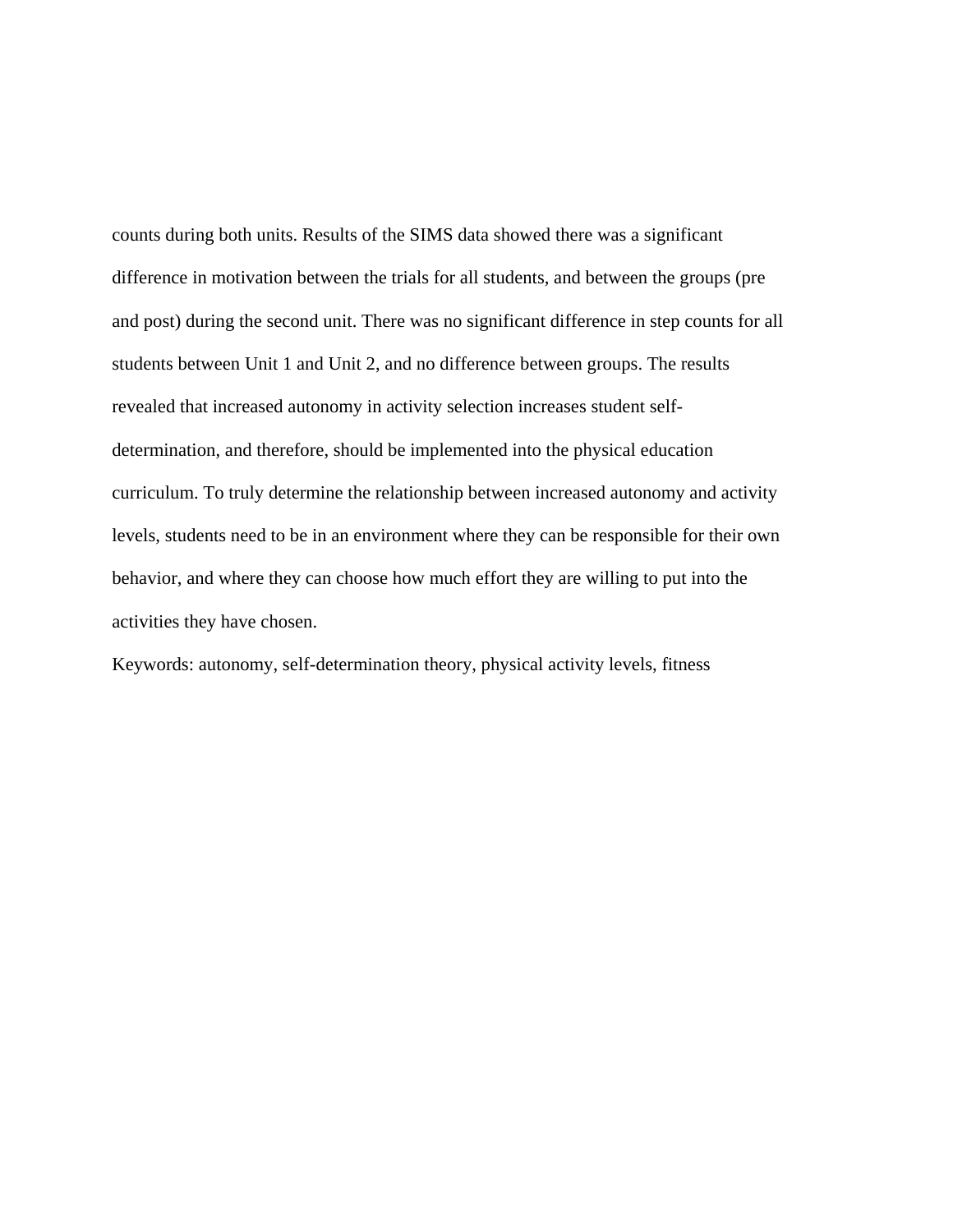## ACKNOWLEDGMENTS

I would like to express my love and appreciation to my parents, Ralph and Ann, and sisters for believing in me, and for supporting me in all I do. I would like to thank my brothers' families for always encouraging me to reach higher. Thank you to my best friend, Bryan, for always being there, and for reminding me of my greatest goals and desires.

To my chair, Carol Wilkinson, my deepest admiration and gratitude goes out to you for your love for teaching, for your patience, and for your direction and guidance in all aspects of life. Thank you to my committee members, S. Vincent and K. Prusak, for inspiring me, both professionally and personally.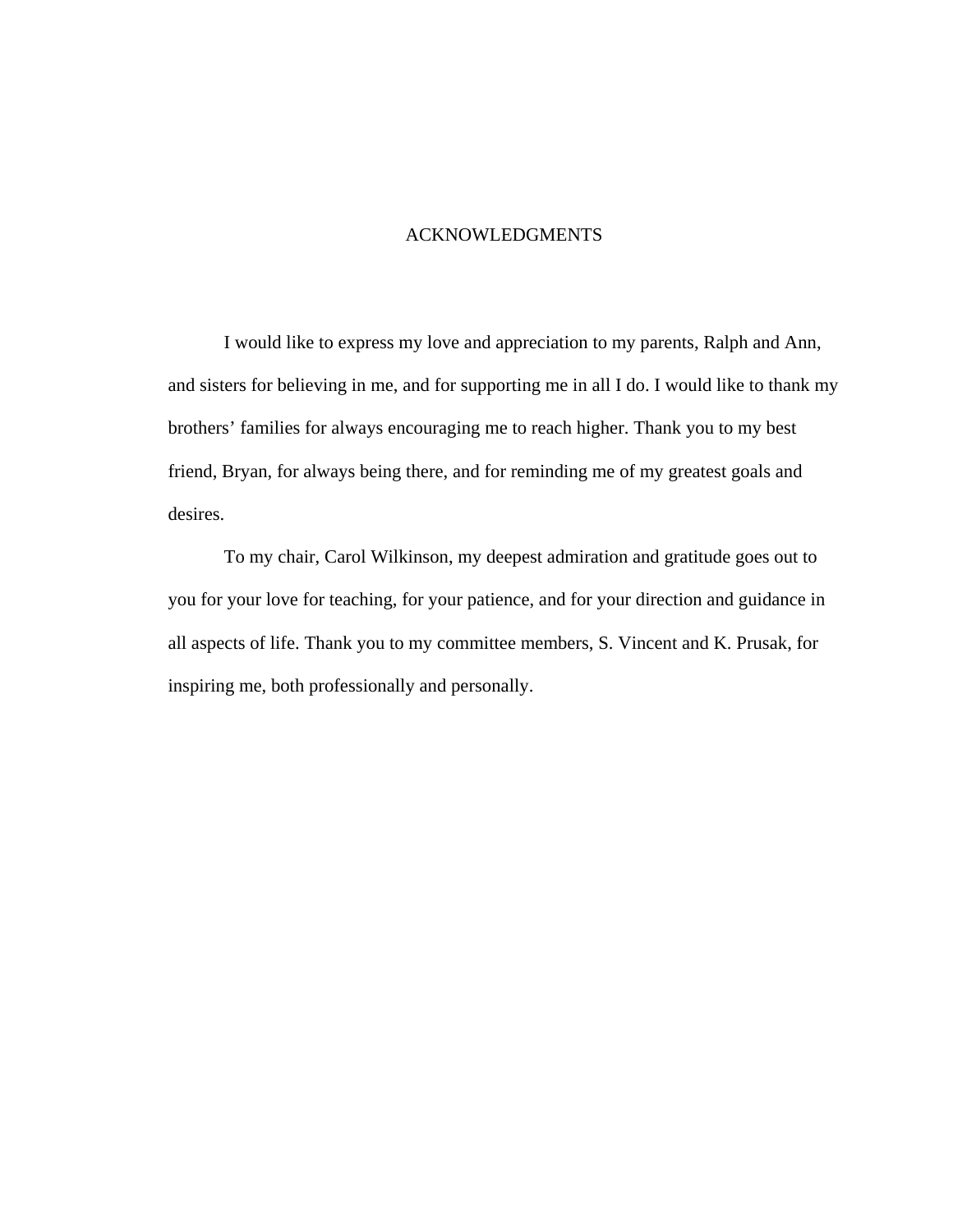| The Effect of Choice on Student Motivation and Physical Activity Behavior in Physical |
|---------------------------------------------------------------------------------------|
| Education                                                                             |
|                                                                                       |
|                                                                                       |
|                                                                                       |
|                                                                                       |
|                                                                                       |
|                                                                                       |
|                                                                                       |
|                                                                                       |
|                                                                                       |
|                                                                                       |
|                                                                                       |
|                                                                                       |
|                                                                                       |
|                                                                                       |

## Table of Contents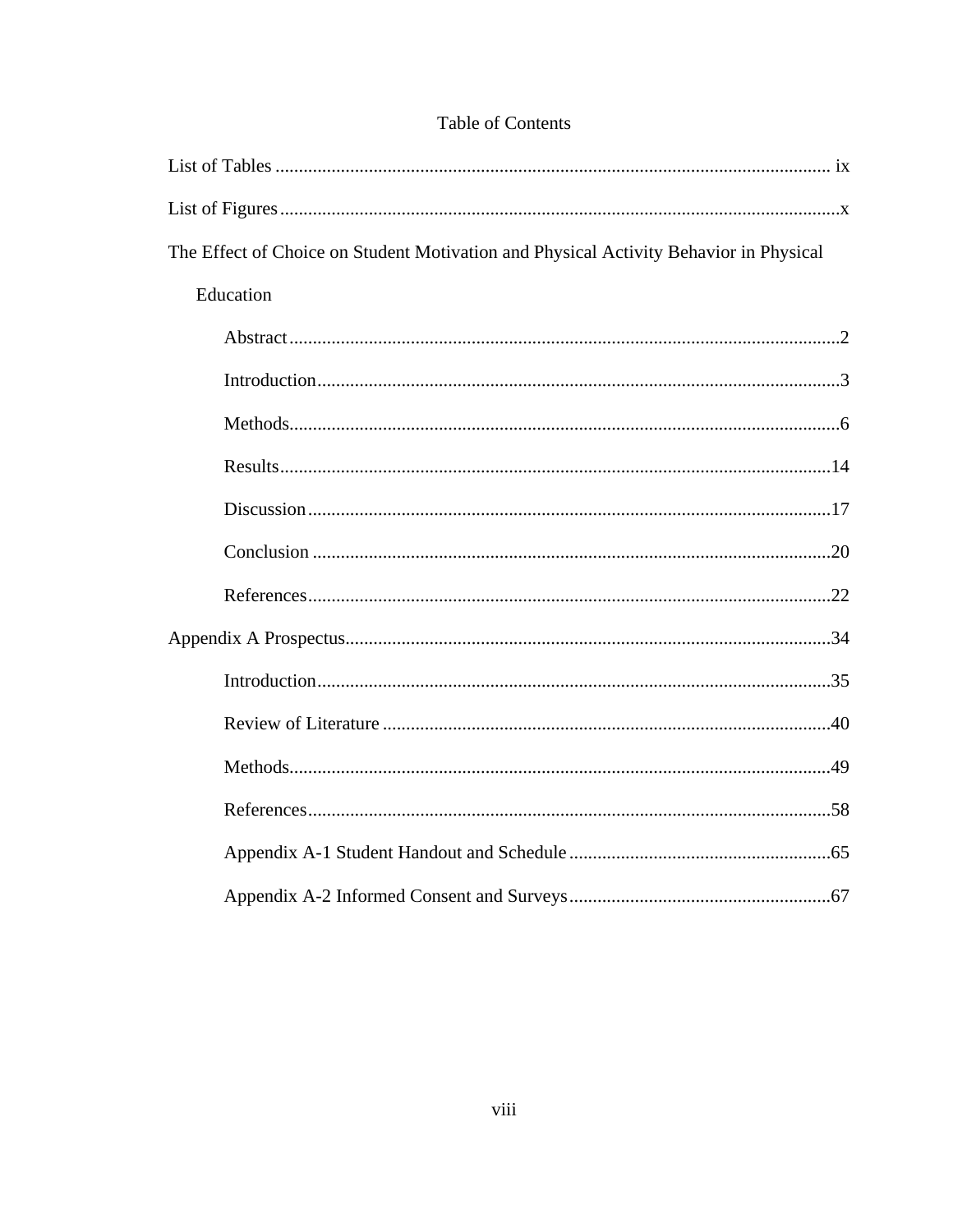## List of Tables

| Table          | Page                                                                           |
|----------------|--------------------------------------------------------------------------------|
| $\mathbf{1}$   |                                                                                |
| $\overline{2}$ |                                                                                |
| 3              | Internal Consistency Values: Cronbach's Alpha and Pearson Correlation for SMS  |
|                |                                                                                |
| 4              | Internal Consistency Values: Cronbach's Alpha and Pearson Correlation for SIMS |
|                |                                                                                |
| 5              | Means, Standard Deviations, and Effect Sizes Between Groups on SIMS            |
|                |                                                                                |
| 6              |                                                                                |
| 7              |                                                                                |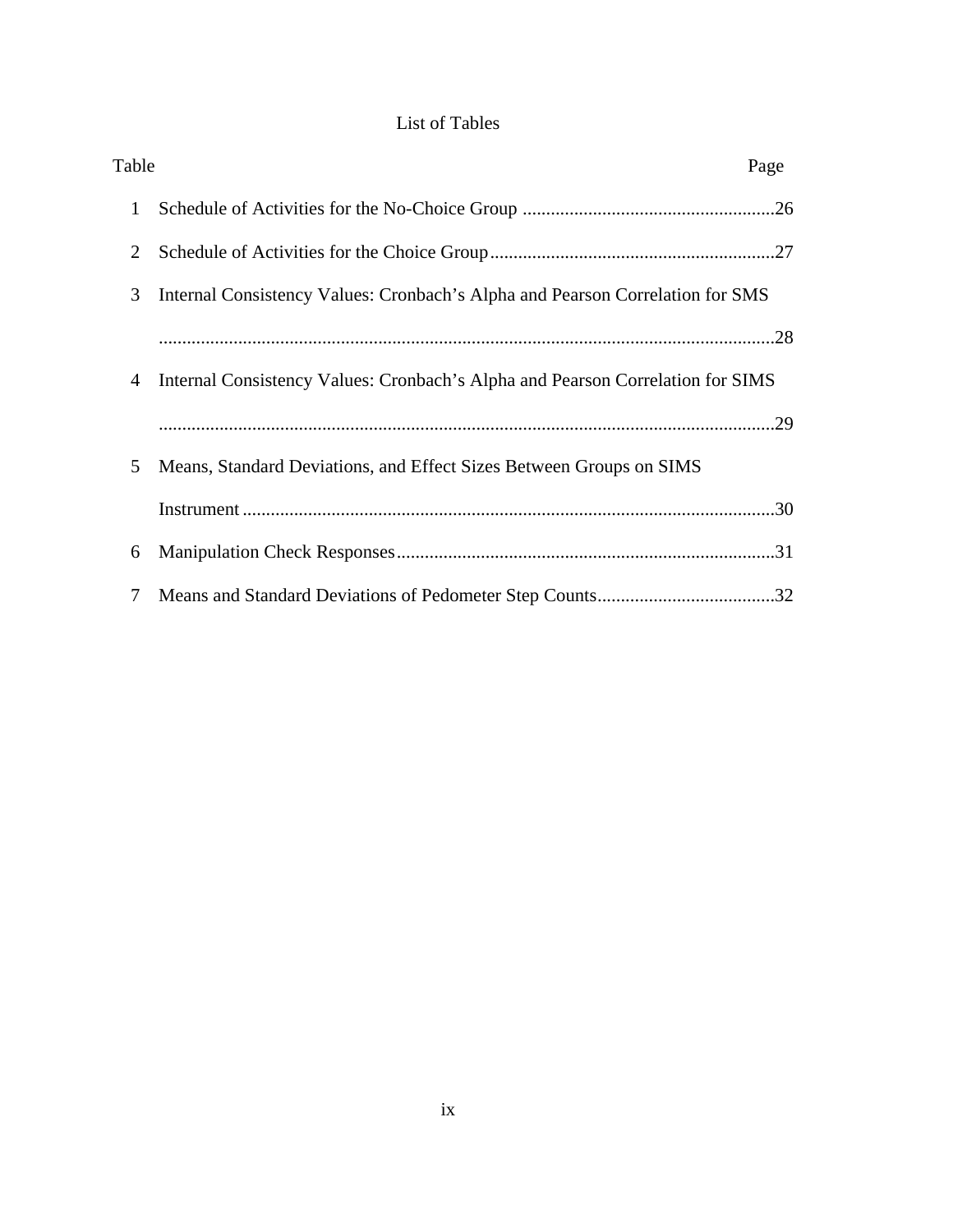## List of Figures

| Figures |  | Page |
|---------|--|------|
|         |  |      |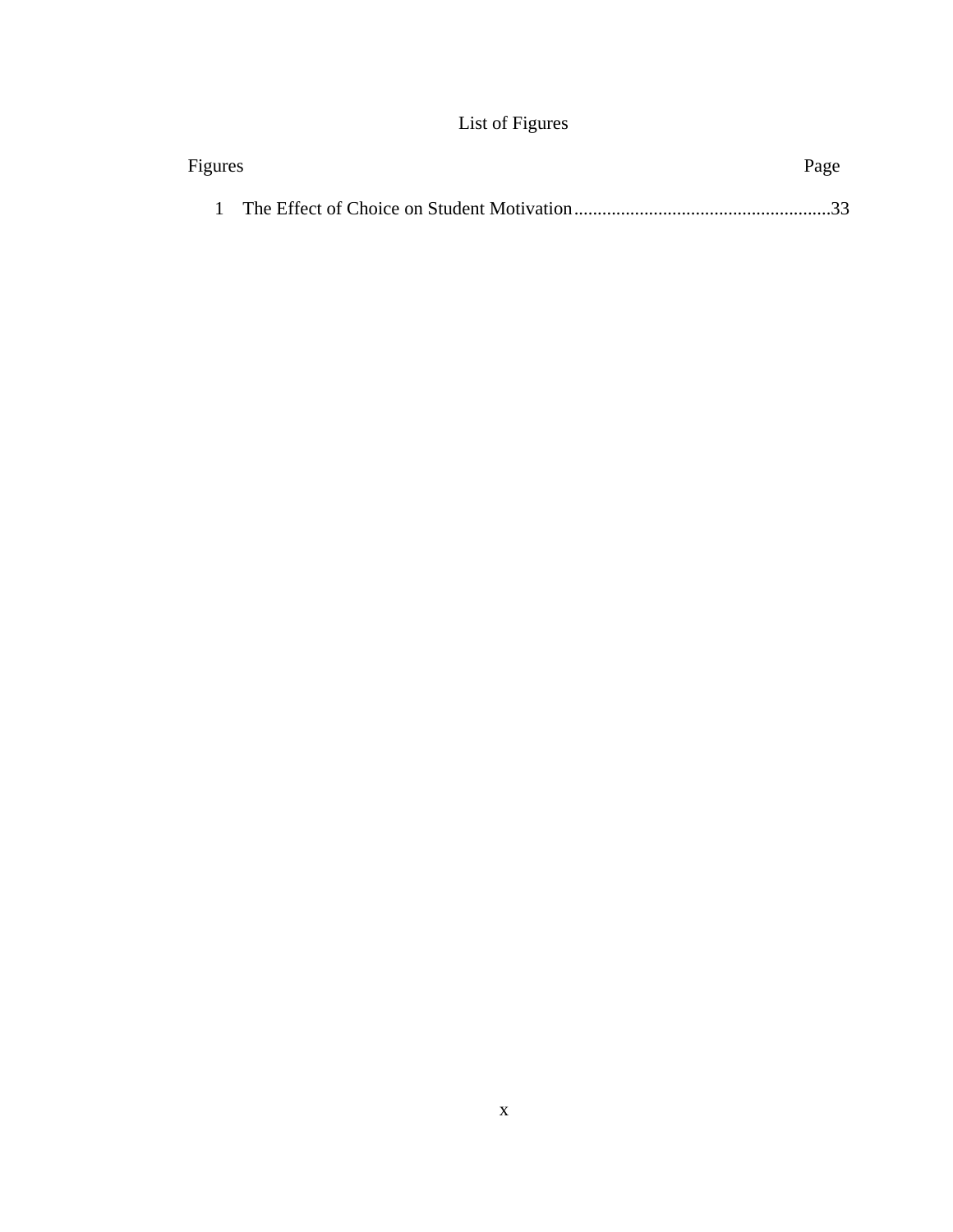## Running Head: EFFECTS OF CHOICE

# THE EFFECTS OF CHOICE ON STUDENT MOTIVATION AND PHYSICAL ACTIVITY BEHAVIOR IN PHYSICAL EDUCATION

Jillian Ward, M.S.

Brigham Young University

Carol Wilkinson, Ed.D.

Brigham Young University

Susan D. Vincent, Ph.D.

Brigham Young University

Keven A. Prusak, Ph.D.

Brigham Young University

Send Correspondence to: Jillian Ward 13316 Valleyheart Dr. North Sherman Oaks, CA 91423 jillwa@provo.edu (801) 362-9015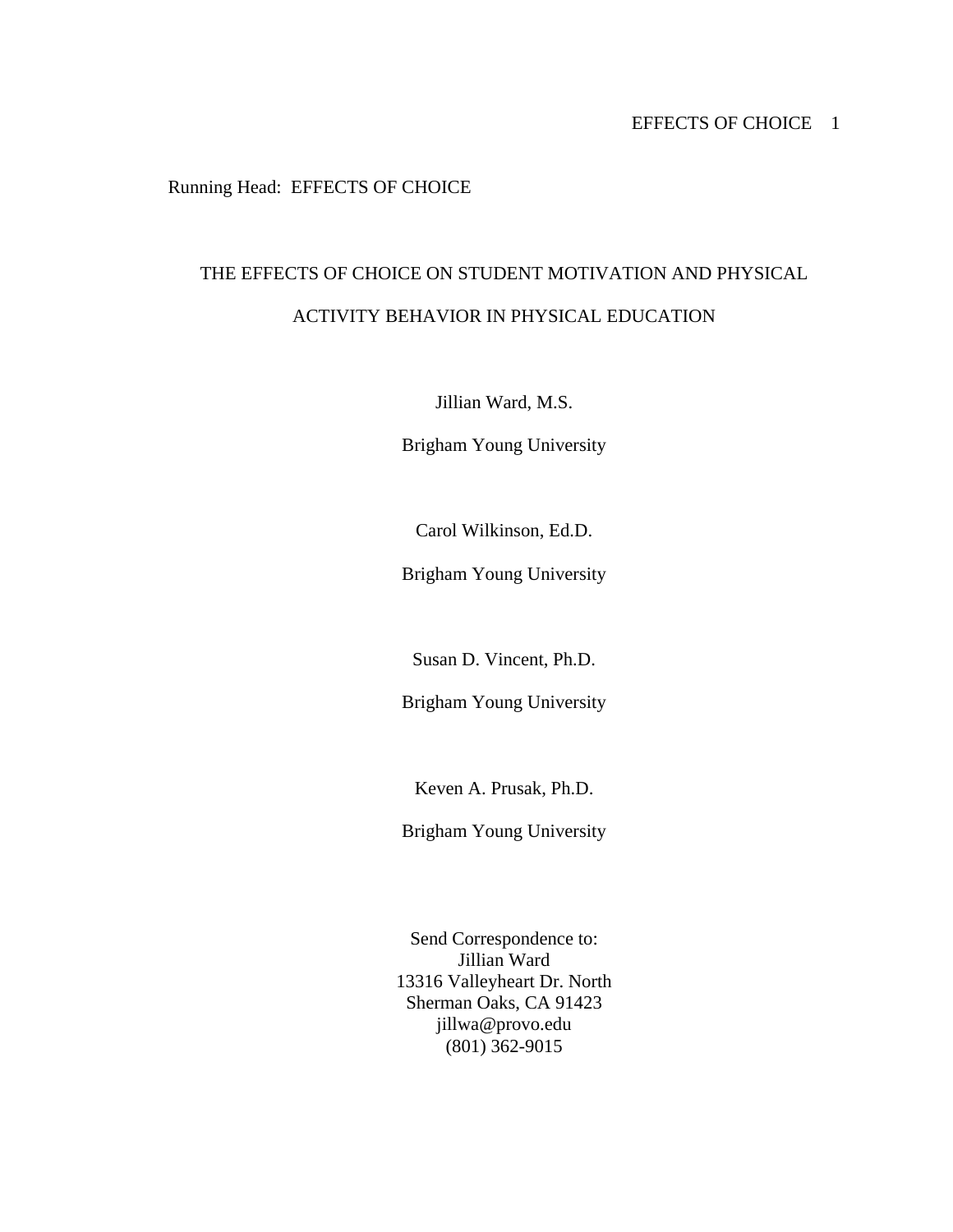#### Abstract

Public school physical educators have the opportunity to help students understand the importance of engaging in regular physical activity in order to combat America's obesity problem. However, students are often unmotivated to participate in their physical education classes. Providing students with an autonomy supportive environment increases intrinsic motivation. Self-determination theory states that higher levels of intrinsic motivation should lead to an increase in behavior, or higher activity levels in a physical education class.

This study examined (a) the effects of increased autonomy on self-determination, and (b) the effects of increased autonomy on physical activity levels. Seventh and eighth grade girls ( $n =$ 122) in four classes participated in two fitness units (one allowing choice of activities, the other no choice). The 14-item abridged Situational Motivation Scale (SIMS) was administered pre and post each unit. Pedometers were used to measure step counts during both units. Results of the SIMS data showed there was a significant difference in motivation between the trials for all students, and between the groups (pre and post) during the second unit. There was no significant difference in step counts for all students between Unit 1 and Unit 2, and no difference between groups. The results revealed that increased autonomy in activity selection increases student selfdetermination, and therefore, should be implemented into the physical education curriculum. To truly determine the relationship between increased autonomy and activity levels, students need to be in an environment where they can be responsible for their own behavior, and where they can choose how much effort they are willing to put into the activities they have chosen. Keywords: autonomy, self-determination theory, physical activity levels, fitness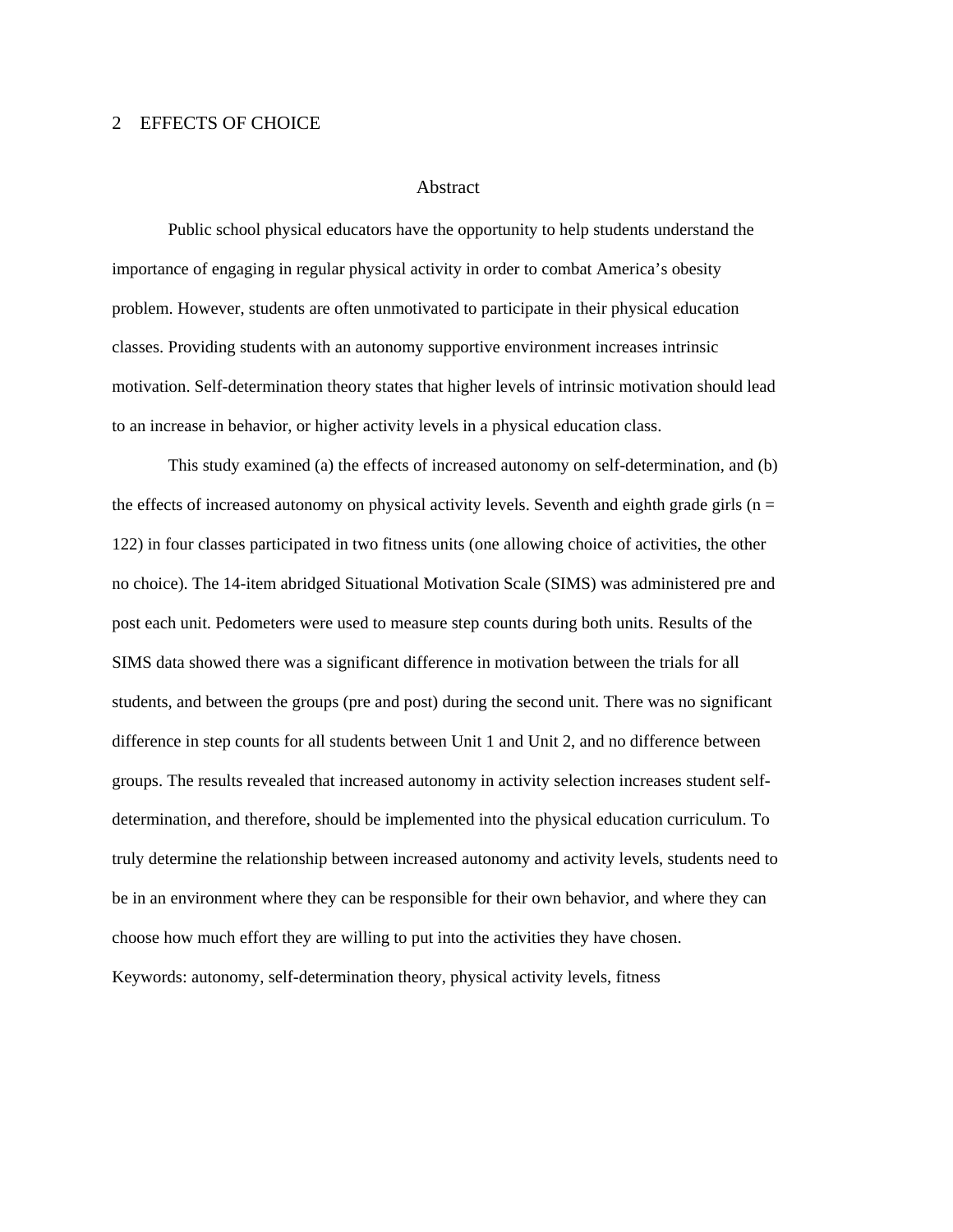## Introduction

Obesity is considered to be one of America's leading public health problems in today's society (Welk & Blair, 2000). Approximately 11% of U.S. children and youth are overweight (United States Department of Health and Human Services, 2000). Diseases such as hypertension, coronary heart disease, Type 2 diabetes, gall bladder disease, dyslipidemia, respiratory diseases, osteoarthritis, and various cancers are all linked to high levels of obesity (Pi-Sunyer, 1999). One of the main reasons for the increasing number of obese children may be due to the lack of physical activity among Americans of all ages.

According to the Surgeon General's Report on Physical Activity and Health (USDHHS, 1996), 14% of young people the ages of 12 to 21 report no physical activity at all. In 1999, only 27% of students in grades 9 to 12 engaged in moderate physical activity five or more days per week for longer than 30 minutes (USDHHS, 2000). In addition to youth inactivity, the number of adults reporting no physical activity at all has increased from 25% in 1994 (USDHHS, 1996) to 40% in 1997 (USDHHS, 2000) – a statistic that has almost doubled in only three years. Shephard (1995) suggests that regular physical activity is a deterrent to many of the aforementioned medical conditions, yet too many adolescents and adults are still not participating regularly in a physically active lifestyle.

These unhealthy trends in society could feasibly be due to American adolescents and adults not being properly educated about the benefits of physical activity. It is through physical education that instructors have a prime opportunity to encourage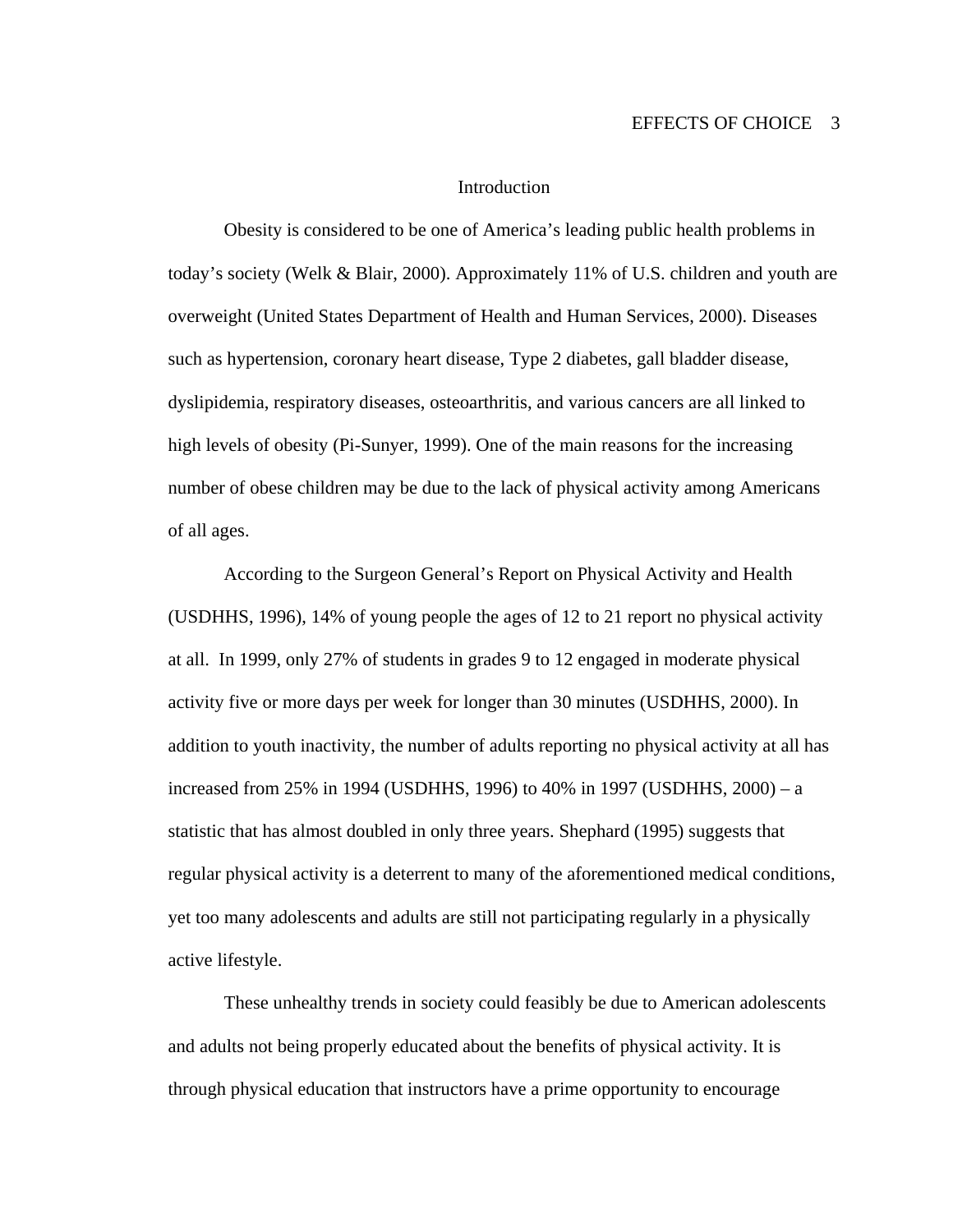children and young adults to participate regularly in physical activity (Sallis & McKenzie, 1991; Wright, Patterson, & Cardinal, 2000). However, due to repetitiveness in instructional units and student boredom, there seems to be a lack of motivation for student participation (Bycura & Darst, 2001; Howard & Howard, 1997).

Therefore, it seems appropriate for physical educators to develop new ways to more fully motivate their students to participate in class in order to help students develop physically active lifestyles inside and outside of class. Some educators have found that by applying the material to the students' personal lives (Bycura & Darst, 2001), teaching with a variety of activities (Griffin & Maina, 2002), and allowing students to set and achieve personal goals (Bowyer, 1996), their students are more motivated to participate in the activity, and enjoy the activity more.

In addition to appealing to student interests and goal setting, recent research in education has found that giving students control of the learning activities in which they participate in enhances motivation. Deci and Ryan's (1985) self-determination theory provides a theoretical framework to examine the issues related to motivating students to participate. According to this theory, there are three antecedents that lead to an increase in motivation. Students who are (a) competent, or believe they can succeed in the activity; (b) autonomous, or sense that they have choices; and (c) related, or feel socially successful, will be more motivated to engage in a specific behavior or activity.

The second antecedent, autonomy, is the focus for this particular study. Adolescents have strong desires to be independent from adults, to be autonomous, or to have control (Bycura & Darst, 2001). Many studies (Deci & Ryan, 1987; Grolnick &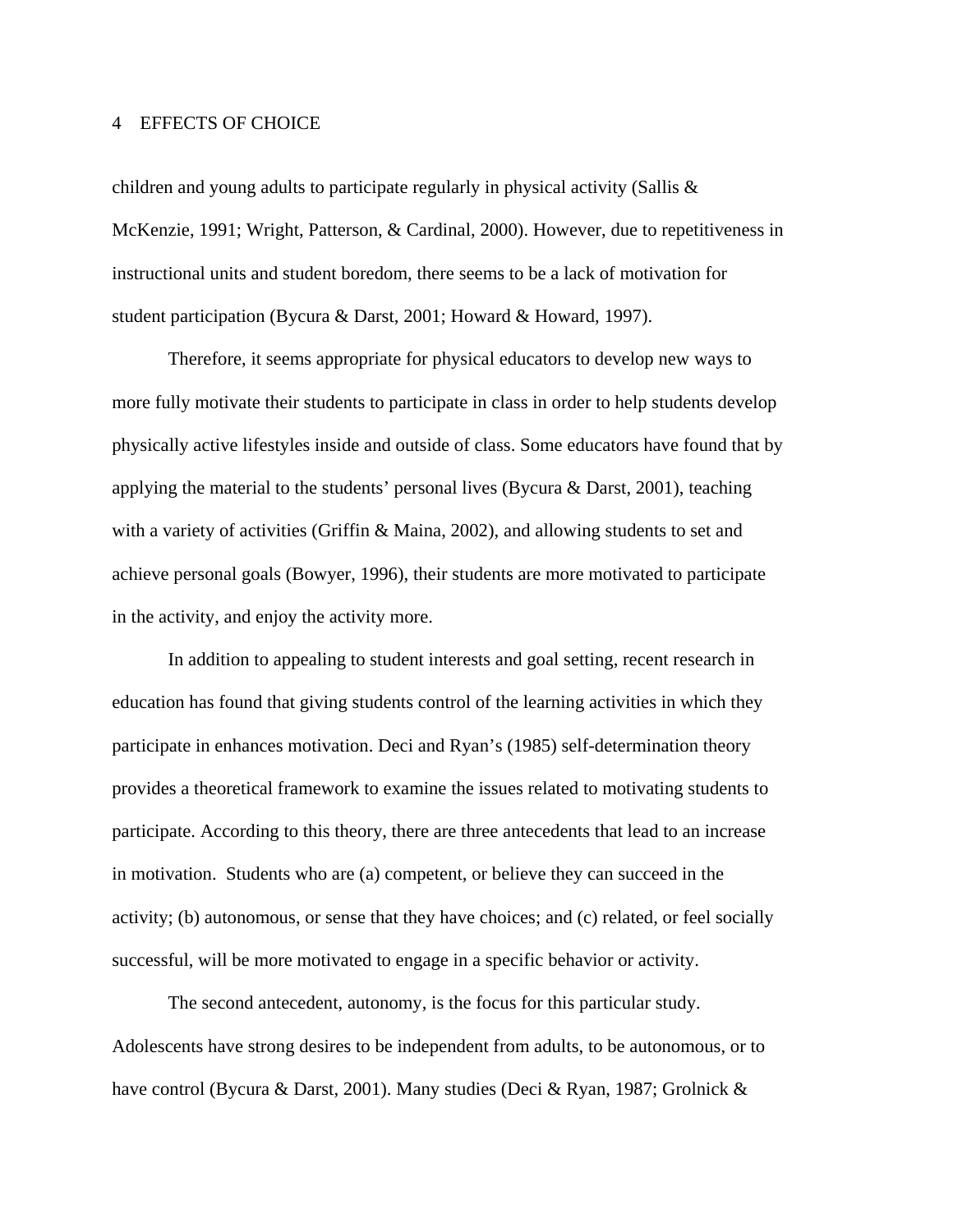Ryan, 1987; Miserandino, 1996; Prusak, Treasure, Darst & Pangrazi, 2004) provide evidence that an autonomy supportive environment appeals to student desires to become independent resulting in increased intrinsic motivation.

This increase in motivation occurs as higher levels of self-determination are experienced. Deci and Ryan (1985) propose that there are three motivational states which lie on a continuum of self-determined behavior: (a) amotivation or the lack of motivation; (b) extrinsic motivation or participating for reasons outside of self (i.e., rewards or fear of punishment); and (c) intrinsic motivation or engaging in behavior for reasons within self (i.e., purely for enjoyment in a particular behavior). Whitehead (1999) states that as one moves along the continuum from amotivation to intrinsic motivation, the individual crosses a threshold of autonomy [see Hierarchical model of self-determination theory in Prusak et al., 2004].

Additionally, Deci and Ryan (1985) posit that extrinsic motivation actually occurs at three different levels: external regulation (behaving to attain a reward), introjected regulation (participating because one feels one should), and identified regulation (behavior occurs to achieve a desired outcome). There are also three types of intrinsic motivation: intrinsic motivation to know, intrinsic motivation to accomplish, and intrinsic motivation to experience stimulation (see Vallerand, 1997 for further explanation).

In a physical education setting, Prusak et al. (2004) discovered significant differences in self-determination between groups that were given choice and groups that were not. Groups that were given choice were less amotivated, less externally regulated, and more intrinsically motivated. The study showed that when student autonomy is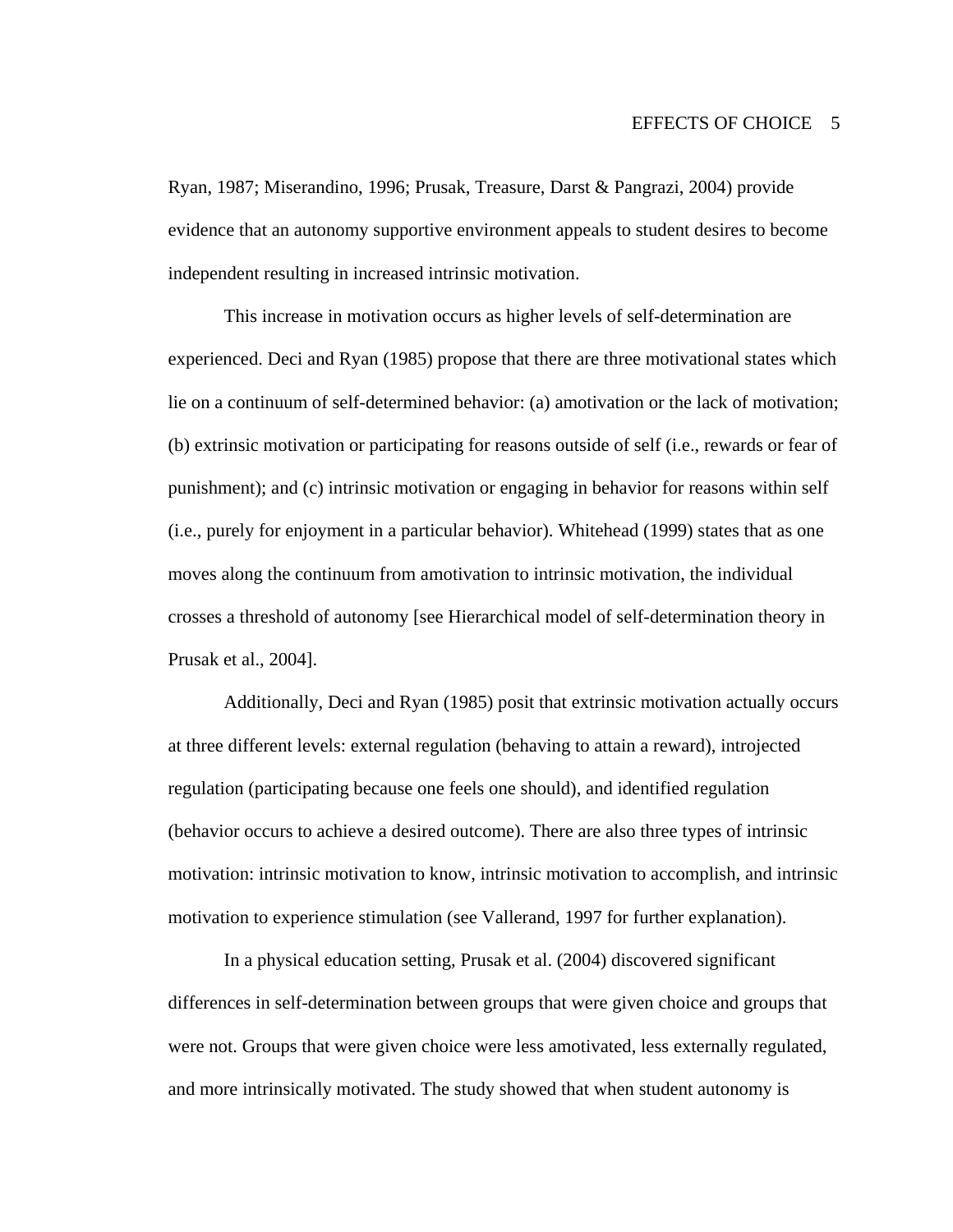present in selecting learning activities, students are more likely to be motivated to participate.

Further, in the self-determination theory (Deci & Ryan, 1985), it is proposed that as students move along the motivation continuum from amotivation towards intrinsic motivation, there will be an increase in cognition (deeper understanding), behavior (increased participation), and affect (better attitude). Thus, the intrinsically motivated student will more likely practice physically active behaviors in class, and possibly become physically active on his/her own.

 The prevalence of obesity is rising in America, and physical educators can help to instigate changes in student activity levels. By adding choice into the curriculum, intrinsic motivation increases (Deci & Ryan, 1987; Grolnick & Ryan, 1987; Miserandino, 1996; Prusak et al., 2004), and in-class physical activity levels should rise as well. Hopefully, this increase in motivation and activity levels will remain throughout the lives of the students.

### *Purpose*

 The purpose of this study is to examine (a) the effects of increased autonomy on self-determination, and (b) the effects of increased autonomy on physical activity levels.

#### **Methods**

#### *Participants*

Participants in this study were seventh- and eighth-grade adolescent girls ( $n =$ 122) enrolled in one of four seventh- and eighth-grade combined female classes from a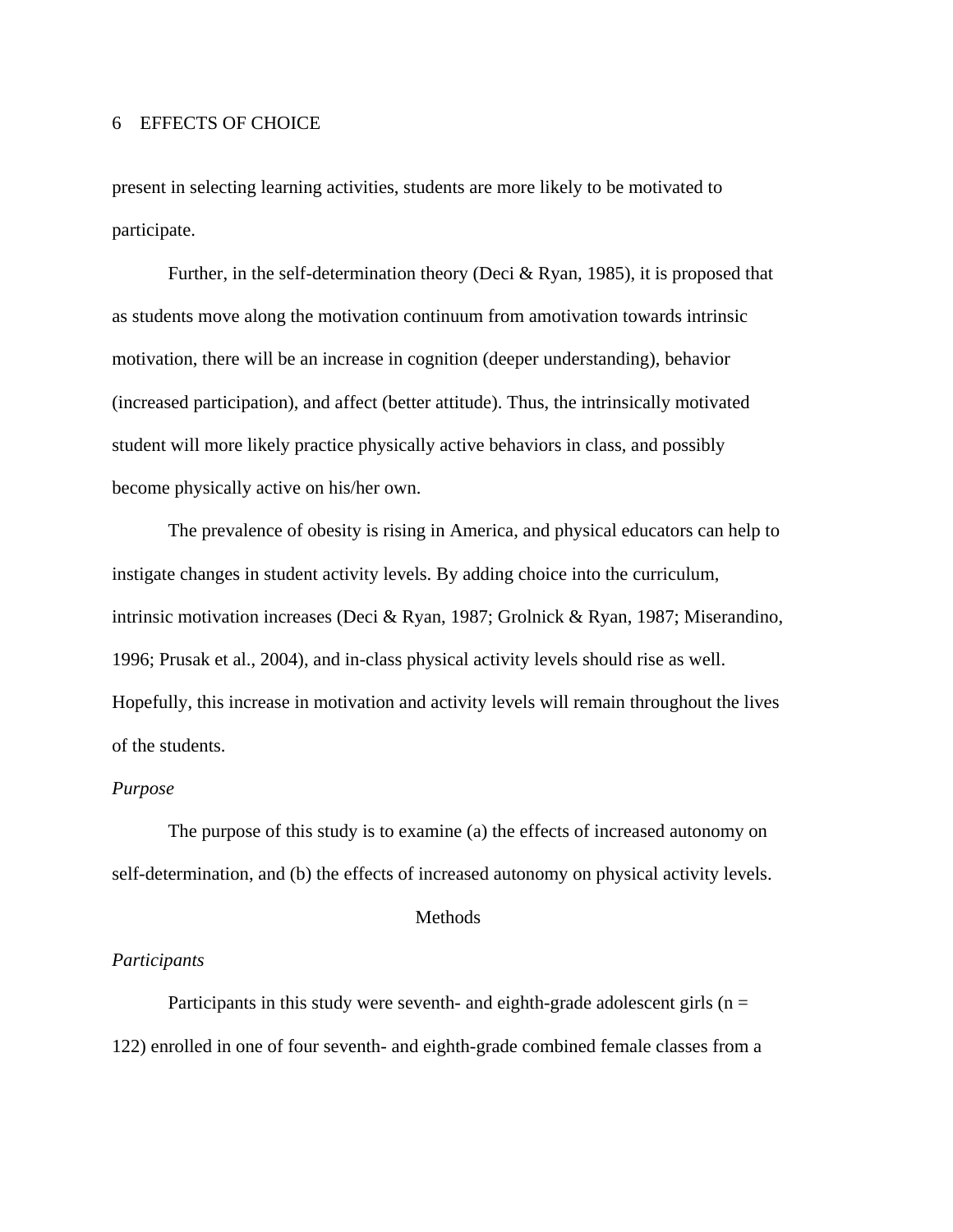local middle school with an average enrollment of 32.8 students per class (range = 29 to 38).

#### *Instruments*

*Pedometer.* A Walk4Life MLS 2015 (Walk4Life, Plainfield, Illinois) pedometer was used to measure step counts (an indicator of physical activity levels) of every student in each class. The dependent variable was the mean number of steps over a seven-day fitness unit. The independent variable was the level of autonomy (choice or no choice). Step counts were recorded daily at the end of each class period. Individual student pedometer step counts were averaged at the conclusion of each seven-day fitness unit and class means were computed for a comparison between the two treatment models (seven days of choice, and seven days of no choice).

Walk4Life pedometers have been tested for objectivity, reliability, and validity. Specifically, the Walk4Life LS 2525 model was tested for accuracy, and proved to be accurate within +1% of actual steps taken (Crouter, Schneider, Karabulut, & Basset, Jr., 2003). A later study measured the accuracy of the same model, and found the Walk4Life LS 2525 pedometer to be moderately accurate within  $+$  20% of the correct number of steps 95% of the time (Schneider, Crouter, Lukajic, & Basset, Jr., 2003). Although pedometers are only sensitive to locomotor forms of movement, and they are not able to record the magnitude of movement, many tests have shown that pedometers are valid assessments of total volume of physical activity performed by children (Trost, 2001).

*Situational Motivation Scale (SIMS).* The 14-item SIMS (see full scale in Guay, Vallerand, & Blanchard, 2000; see abridged scale in Standage, Treasure, Duda, & Prusak,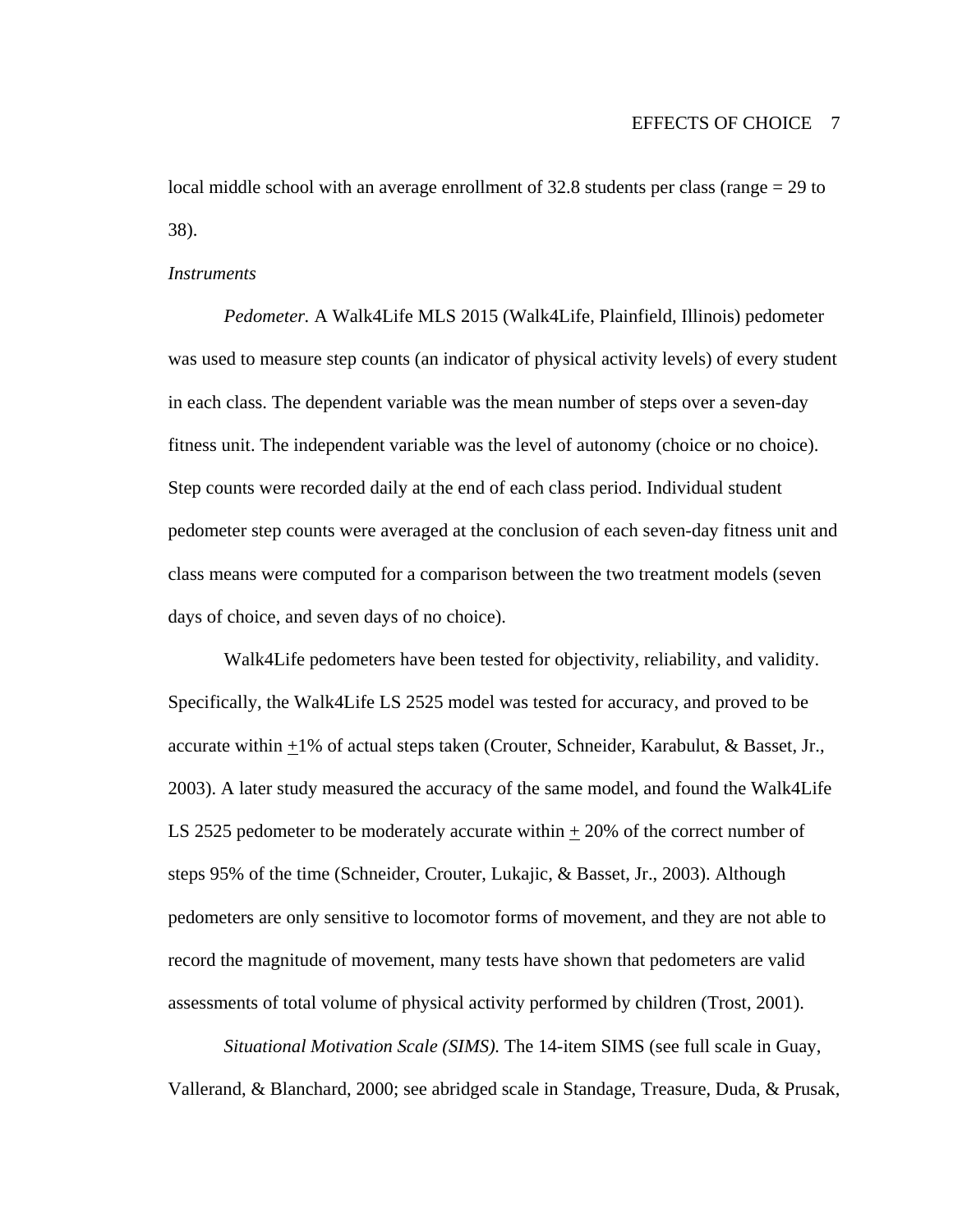2003) was used to evaluate students' situational motivation across groups. The SIMS has shown to be a valid and reliable tool for measuring self-determination index on many accounts (factorial validity, internal consistency, and multigroup invariance), and in many physical activity contexts (Standage, et al., 2003). The SIMS was administered four times, pre and post the first seven-day unit, and pre and post the second seven-day unit. Participants responded to the stem question, "Why have you been participating in these specific activities (rope jumping, aerobics, kickboxing, etc.) over the past seven days?" Items were rated on a 7-point Likert scale ranging from 1 "corresponds not at all" to 7 "corresponds exactly."

The independent variable was the level of autonomy (choice or no choice). The dependent variables were represented in four subscale scores derived from the 14-item SIMS (Guay, et al., 2000; Standage et al., 2003). The four subscales assess (a) IM intrinsic motivation (4 items), (b) IDR - identified regulation (3 items), (c) ER - external regulation (3 items), and (d) AM - amotivation (4 items).

Data was reduced by (a) calculating each subscale score via the mean of its items and (b) further reduction by calculating the self-determination index (SDI) score via the following formula:  $(SDI = + 2(IM) + 1(IDR) – 1(ER) – 2(AM))$ . The SDI, representing the strength of one's self-determination, is a straightforward weighting—the higher the number the stronger the self-determination.

*Sport Motivation Scale (SMS).* The SMS is an English translation of the French motivation scale *l'Echelle de Motivation vis-à-vis les Sports* (EMS) (Brière, Vallerand, Blais, & Pelletier, 1995). Research (Pelletier, Fortier, Vallerand, Tuson, Brière, & Blais,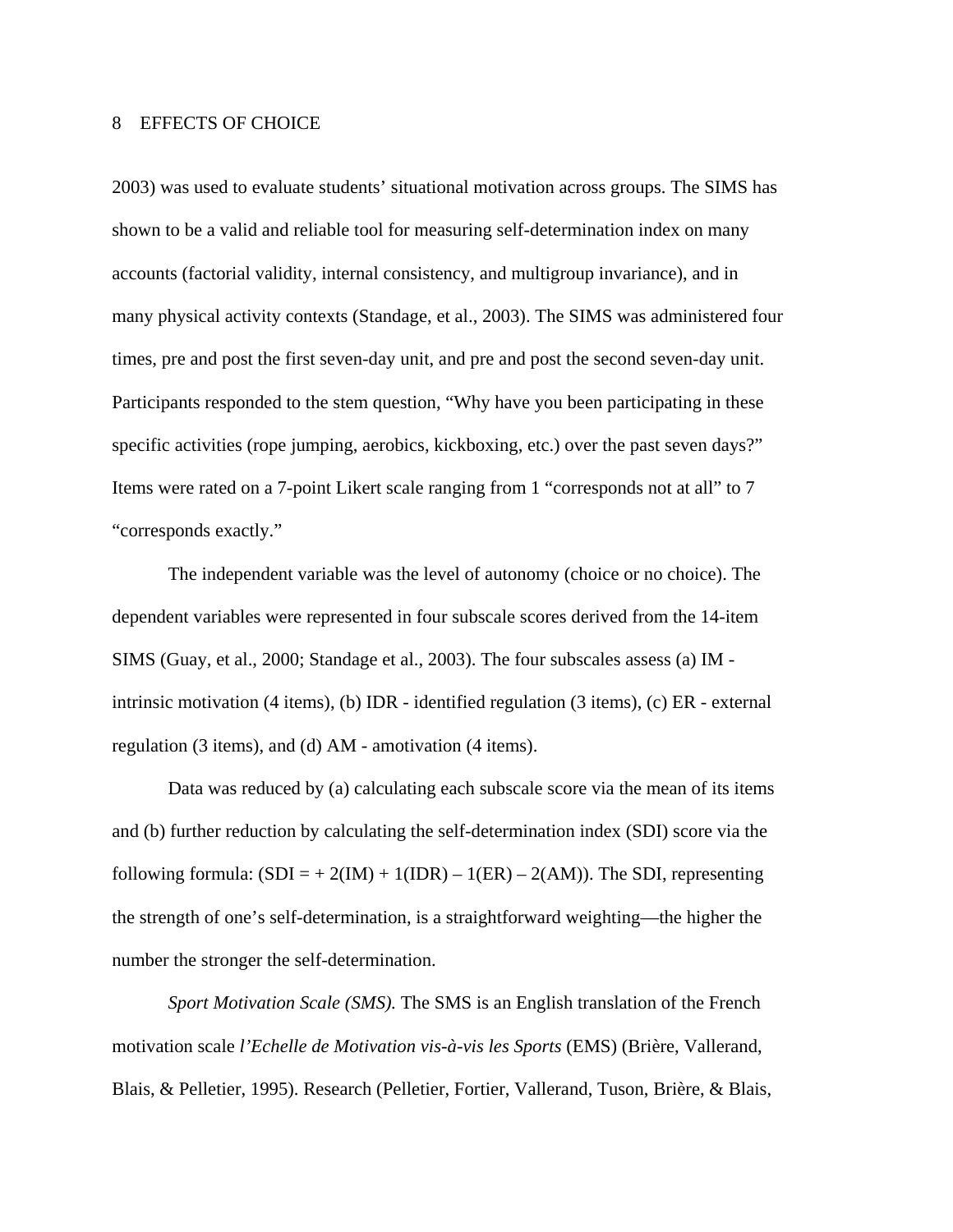1995) indicates that the SMS measures contextual motivation with adequate levels of construct validity, and internal consistency.

A 16-item, 4-factor abridged version (amotivation, external regulation, identified regulation, and intrinsic motivation to know) of the full SMS (see full scale in Pelletier et al., 1995; see abridged scale in Guay, Mageau, & Vallerand, 2003) was administered to students in physical education classes. This model is recommended for use in the physical education setting for its brevity, which may invoke more thoughtful responses from the students (Prusak, Christensen, Standage, & Treasure, in review).

Participants responded to the stem question, "Why do you participate in physical education?" Items were rated on a 7-point Likert scale ranging from 1 "does not describe me at all" to 7 " describes me exactly." Data reduction followed the same procedure as for the SIMS.

## *Procedures*

One month prior to the fitness unit, students were administered the SMS to measure contextual motivation and account for any motivational differences between classes before treatment was given. The four classes were randomly assigned to two groups to determine the fitness unit they would participate in first (choice or no choice). Two weeks later, the first phase of manipulation began. The instructor prepared students for the fitness activities by introducing the concept of choice or no choice. When speaking to the choice groups, the instructor made statements such as:

In two weeks we will begin a cardiovascular fitness unit where you are going to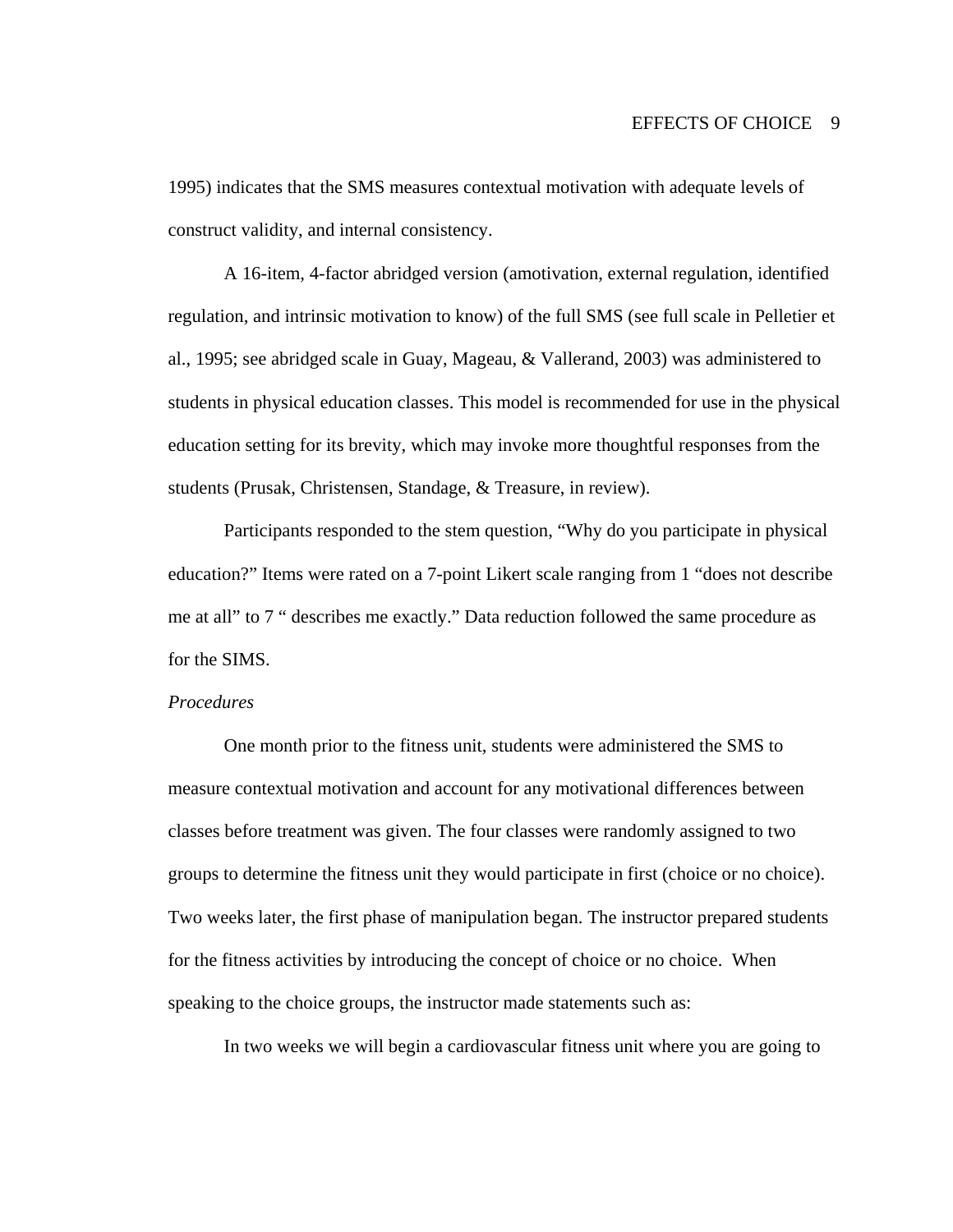make a lot of choices. You can choose what activity you participate in, you can choose how hard you are going to work, what goals you are aiming for, and even who you are going to participate with. You will never have to participate in an activity that you do not like because you get to make the choice.

However, when speaking to the no-choice groups, the instructor made comments such as: In two weeks we are going to begin a cardiovascular fitness unit that I am really excited about. It is going to be a lot of fun, and I am going to make a lot of decisions for you. I will assign you to a team that you get to work with everyday, so you will get to know each other really well. Then, I will assign each team to a different activity everyday. You will have the opportunity to participate in *every*  activity that this unit offers, which is really exciting!

Continuing with phase one of manipulation, every student was asked to keep feelings about the treatment confidential until the end of the unit when they would be able to share those feelings on the SIMS. This was done in the attempt to avoid contamination between the two groups.

Two classes participated in the choice cardiovascular fitness unit for the first seven days. Participation in a three-week volleyball unit followed to relieve student burnout. Following the three-week interval, students participated in the no-choice fitness unit for seven days. The other two classes had the no-choice treatment first, the threeweek instructional unit, followed by the choice treatment. The same physical education instructor taught all four classes for the duration of the study.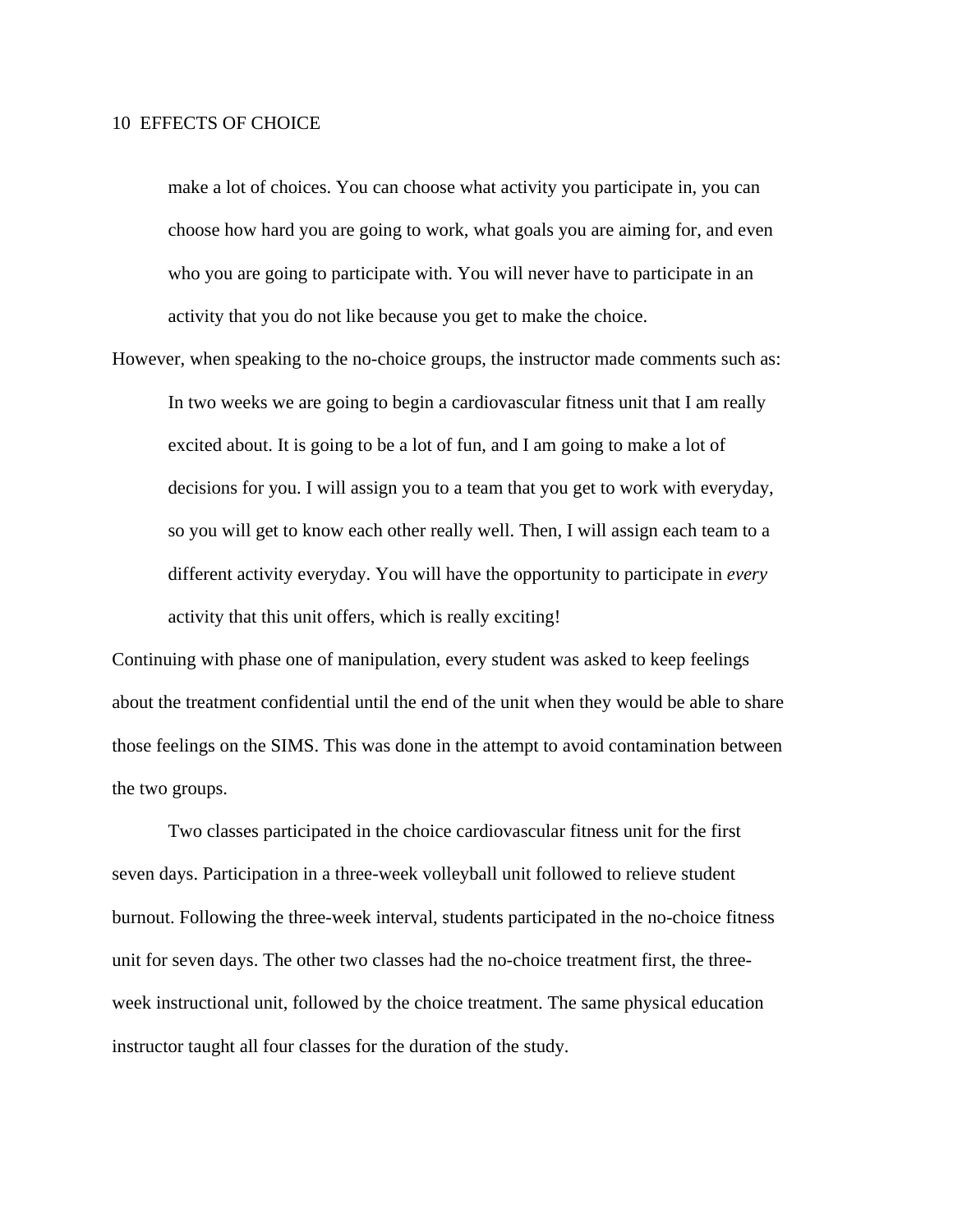During the instructional unit preceding the study, students were oriented to the pedometers, given instructions for proper use, and were allowed practice time with the pedometers before data collection began. This process is valuable to the study procedurally as well as accounting for the possibility of reactivity, although previous research (Vincent & Pangrazi, 2002) focused on this issue, and had shown that no reactivity occurred when elementary students were fully aware that they were being monitored.

Each class was 45 minutes long (35 minutes of instructional time or activity time, and 10 minutes of dressing time). Immediately after the students changed into their uniforms, they got a pedometer out of a box just outside the locker room, and sat down for roll call in the gym. Warm-ups and stretches began five minutes after the tardy bell and lasted five minutes. The students reset their pedometers simultaneously after warmups, directly before actual activity time began. Ten minutes before class was over, students recorded their own step counts on a chart provided for them, cleared pedometer readings for the following period, returned their pedometers to the box, and sat down in roll call for a five-minute fitness or nutrition lesson while stretching. Five minutes remained to allow students to dress for their next class period.

Activities included four high intensity cardiovascular activities: (a) jogging, (b) kickboxing, (c) aerobics, and (d) rope jumping. Three of the four activities (different combination each day) were available on days 1, 3, 5, and 7 (see Tables 1 and 2). On days 2, 4, and 6 the students participated in one of three moderately intense walking games (Prusak & Darst, 2002) around the perimeter of the gym: (a) Social Brisk Walking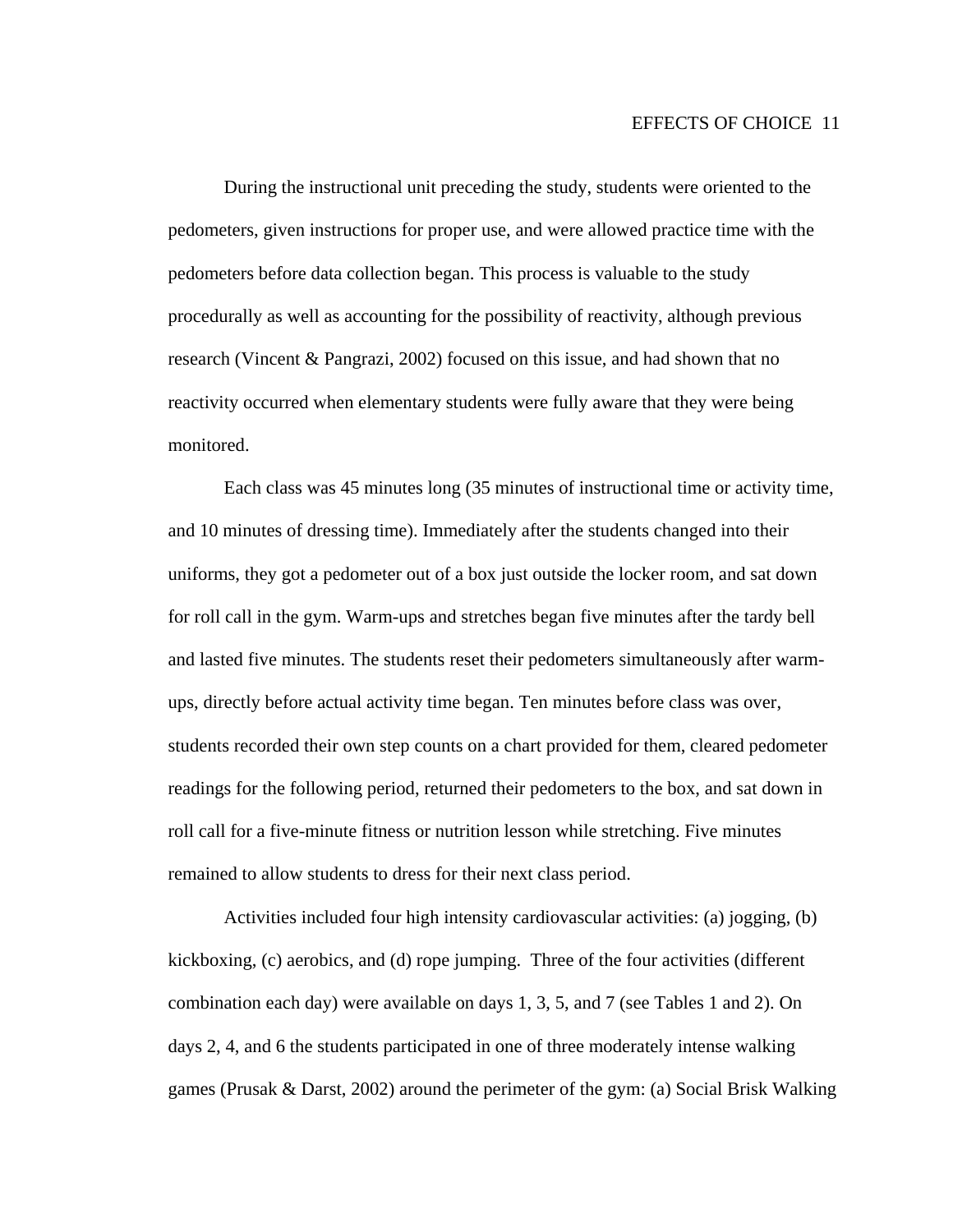– students can bring their own music or talk to friends, but they must continue walking at a brisk pace with good form, (b) "Add 'em Up" – playing cards are placed face down in a hula hoop, and students quickly pick one up each time they pass. The student with the most points after 20 minutes wins, and (c) "Every Which Way But Loose" – students *walk* the length of the gym, and perform locomotor skills such as skipping, hopping, and sliding across the width of the gym while focusing on good form. Before the fitness unit began, the instructor introduced these activities to the students. A handout and schedule was given to each student explaining the activities. This helped to familiarize the students with the unit, making it run more efficiently.

Phase two of manipulation began on the first day of the fitness unit. The instructor continued with the aforementioned manipulation statements, appropriate to the group the class was in, attempting to make the environment clear to every student. The instructor gave the students choices, or made the decisions for them. The instructor continued to encourage students to keep feelings confidential, reminding them to share ideas on the survey at the end of the seven-day unit.

Prior to the first day of data collection, the instructor divided each no-choice class into three teams. The students were required to remain in these teams for the duration of the seven-day unit. Everyday the instructor *assigned* each team to one of three activities offered that day (no choice schedule in Table 1), where they remained for the entire 20 minutes of activity. Over the course of the seven days, each team participated in all four high intensity, and all three moderate intensity activities.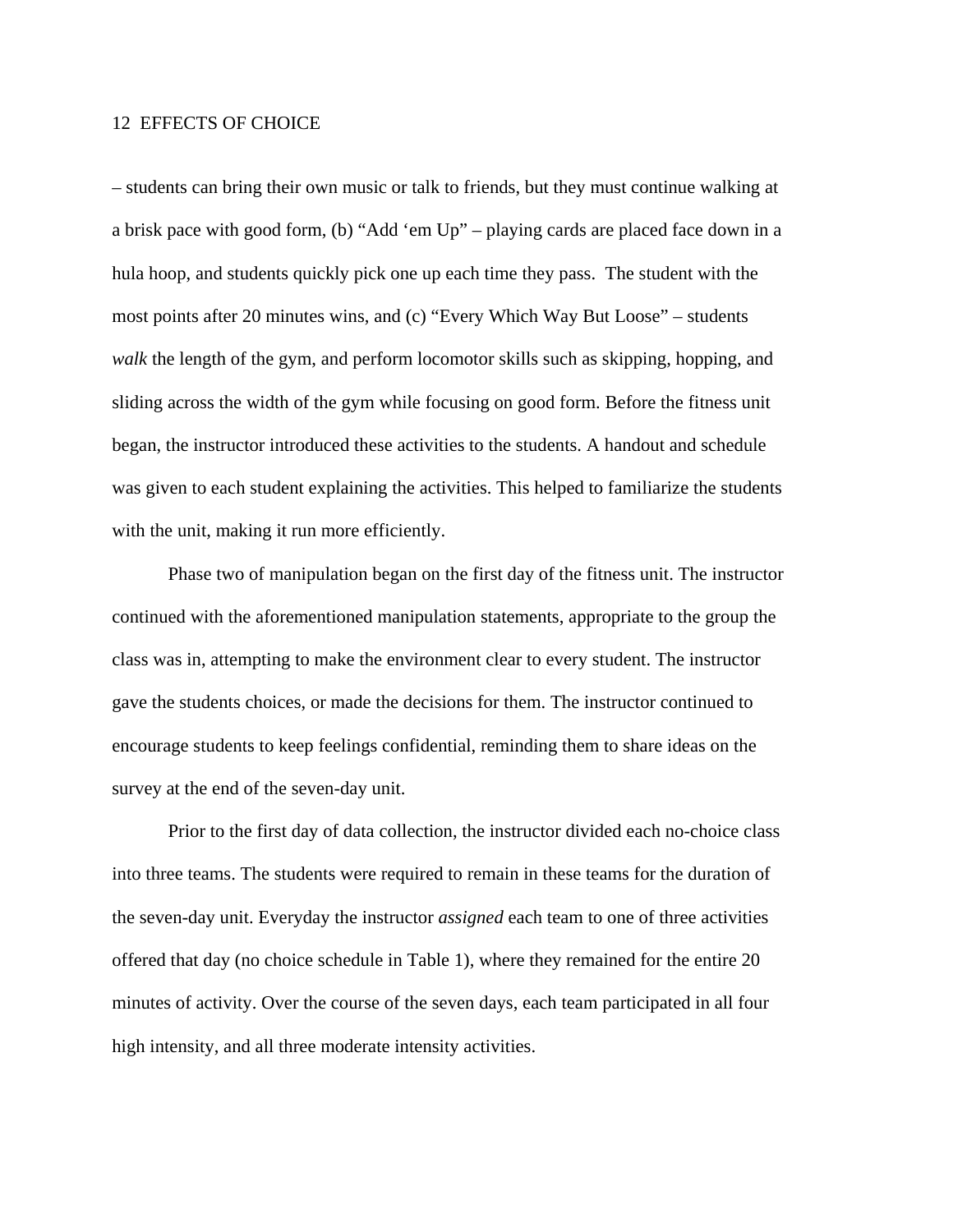Much like the no-choice group, the classes with choice had the same three activities offered on the same days (choice schedule in Table 2). However, the choice group was not divided into teams. Following warm-ups, the students had the opportunity to choose what activity they would participate in, and which students they would participate with. This allowed each student in the choice group to participate in one of the activities three times across the entire seven-day unit if they found they really enjoyed that particular activity. However, if they did not like the activity they chose, they still had to participate in that activity for the duration of the class period, but could choose a different activity for the next class period.

Phase three of manipulation began when the seven-day fitness unit was finished. Immediately following each seven-day unit, the SIMS was administered to students in every class to evaluate their self-determination index. The instructor gave procedures for the SIMS, and administered the survey. The teacher told the students that it was now time for them to share their personal feelings about the unit by answering the questions on the survey.

To determine whether or not students felt they had a choice in each fitness unit, a manipulation check was given to the students, where they responded to the question, "I feel as though I have been participating in a unit that offers choices" after each unit. Answers were rated on the same 7-point Likert scale as the SIMS.

### *Design and Statistical Analysis*

Cronbach's  $\alpha$  was used to assess internal consistency and reliability for each subscale for both the SMS and the SIMS. Pearson correlations were also computed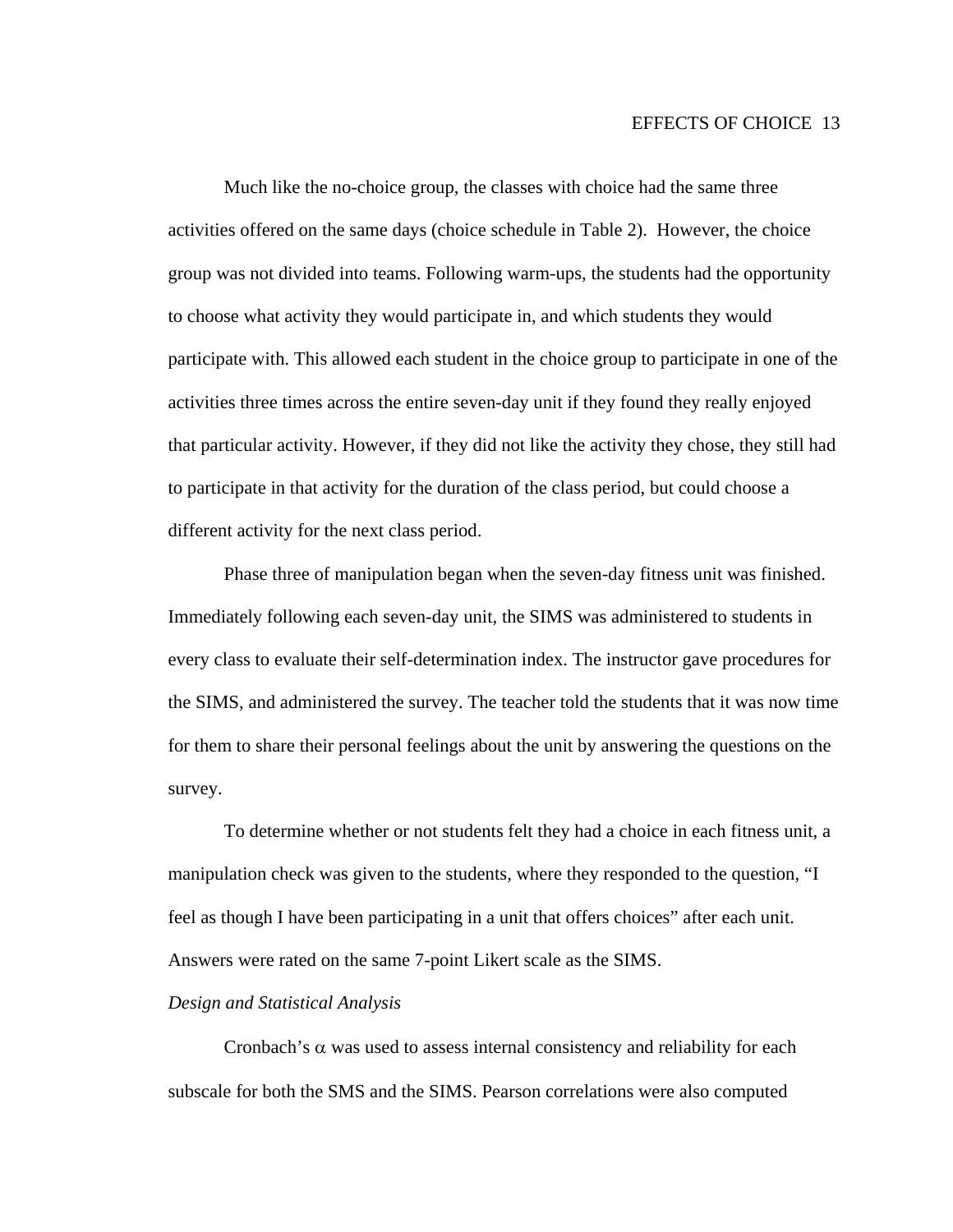among the subscales to assess the simplex pattern of both questionnaires. Groups were coded  $1 =$  no choice first and  $2 =$  choice first. Between-group and within-group differences in SDI for the SIMS were analyzed through a repeated measures ANOVA test. Independent *t* tests were used for further analysis of SDI. Between-group and withingroup differences in SDI for the SMS were analyzed through a one-way ANOVA test. A repeated measures ANOVA test was used to determine significant differences in step counts between groups and across trials. To analyze the manipulation check, a paired samples *t* test was used. Alpha level was set at  $p < 0.05$ .

The 16-item abridged version of the SMS questionnaire was reduced to 4 subscales (IM to know, IDR, ER, AM) by finding the average of each of the four respective items. Similarly, the 14-item SIMS was reduced to 4 subscales (IM, IDR, ER, AM) through averaging the 3 or 4 respective items to each subscale. (SDI) was calculated by weighting the subscales  $(SDI = + 2(IM) + 1(IDR) - 1(ER) - 2(AM))$ . The higher the self-determination index score, the more self-determined the class was. Class means for step counts over each seven-day unit were calculated.

## Results

#### *Reliability and Internal Consistency*

Cronbach's  $\alpha$  was used to assess internal consistency for the four subscales of the SMS and the SIMS. Cronbach's  $\alpha$  values for the SMS are located on the diagonal in Table 3. The overall reliability score for the SMS instrument was 0.70. Reliability scores are considered adequate when values are  $\geq$  0.70. Additionally, the overall reliability score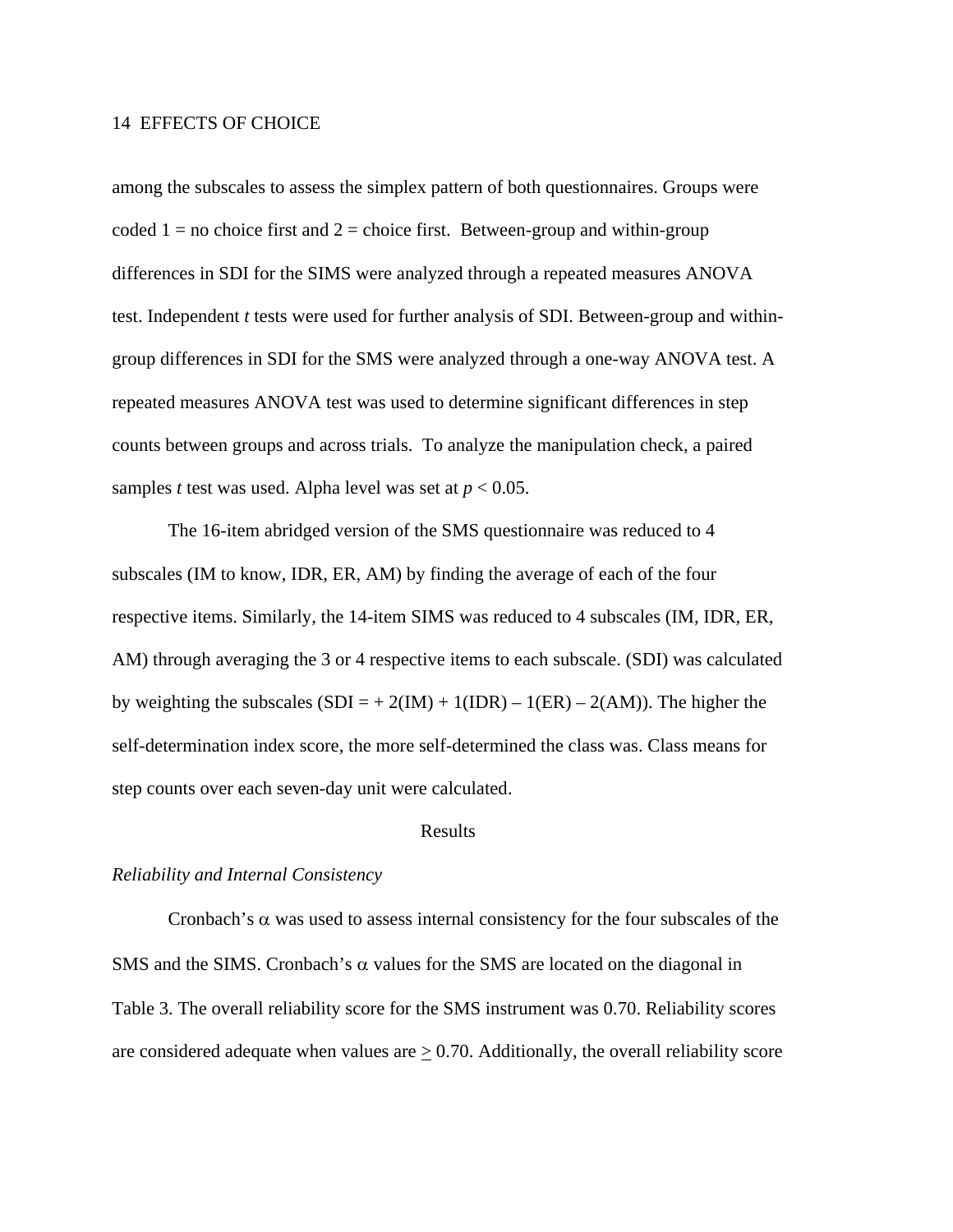for the SIMS instrument was 0.86. SIMS alpha values are located on the diagonal in Table 4.

#### *Simplex Pattern of the SMS*

 Pearson correlations (shown on Table 3 above the diagonal) were computed between the four SMS subscales, and generally support the simplex pattern of the SMS. *Simplex Pattern of the SIMS* 

 Pearson correlations were computed between the four subscales (IM, IDR, ER, and AM) of the fourth trial of the SIMS. All correlations were significant,  $p < 0.01$ . The simplex pattern of the SIMS is generally supported with the exception of the correlation between the IM and AM subscales. Although there is a significant negative correlation between IM and AM, it is slightly weaker than the adjacent correlation between IM and ER (see Table 4, above diagonal).

## *Contextual Motivation*

 Results from the one-way ANOVA test revealed no significant difference on SMS responses among all students before any treatment was given  $(F(1,120) = 1.66, p =$ 0.200), indicating that no pre-existing differences in contextual motivation were present between the two groups.

## *Situational Motivation*

 Descriptive statistics for SDI (means, standard deviations, and effect sizes) on SIMS 1, 2, 3, and 4 are shown in Table 5. Results from the repeated measures ANOVA test indicated a significant difference in SDI between the trials  $(F(3, 333) = 4.87, p <$ 0.007). Tukey's post hoc tests revealed significant differences between all trials, except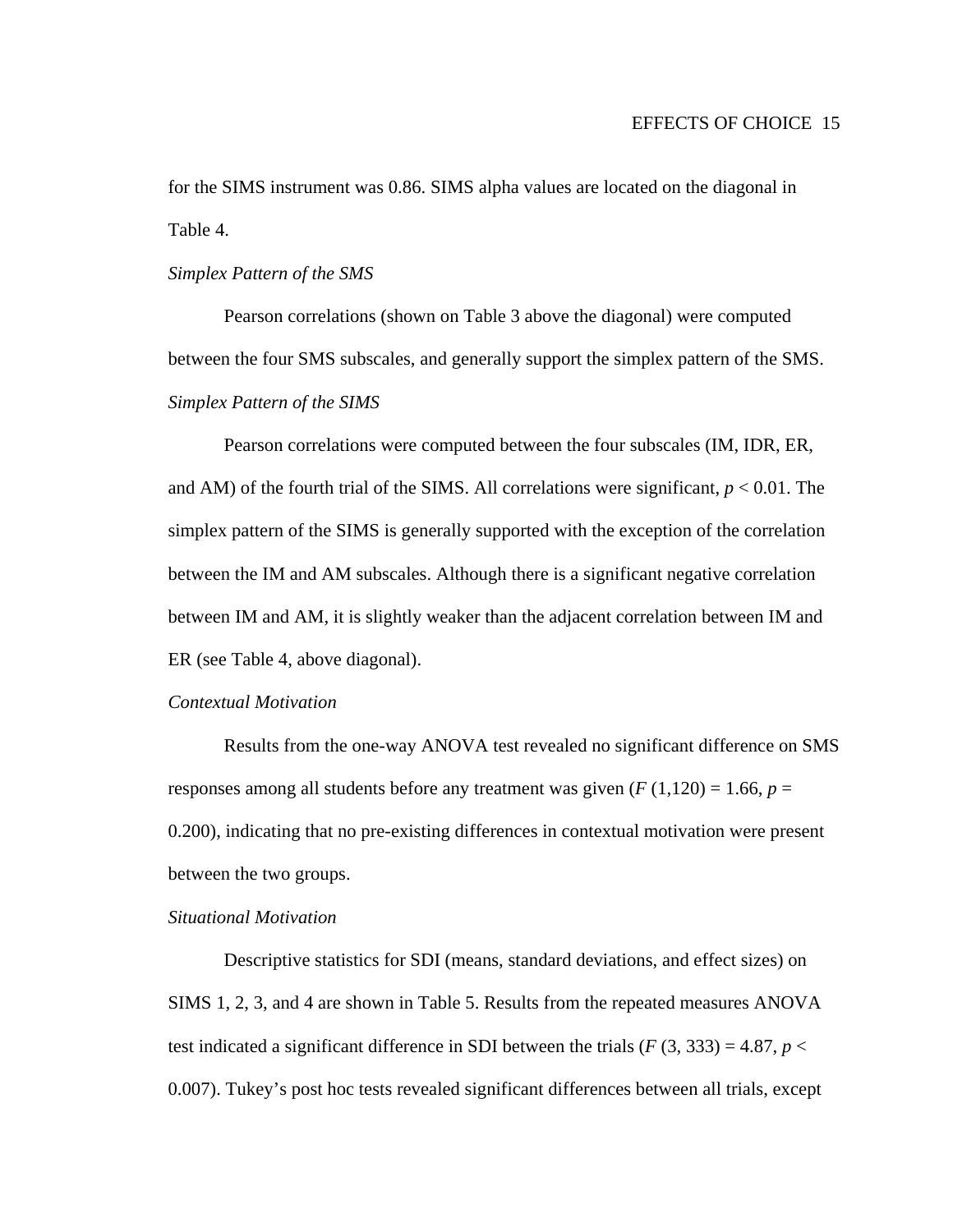for Trials 1 and 2 for the choice group. Repeated measures ANOVA also showed a significant difference in motivation between the groups  $(F(1,111) = 7.5, p < 0.007)$ . Tukey's post hoc tests revealed that the significant differences between groups were found at SDI3 (*F* (1,118) = 8.2,  $p < 0.005$ ), and at SDI4 (*F* (1,113) = 28.2,  $p < 0.000$ ). Student responses on the SIMS can be seen in Figure 1. Additionally, a significant interaction for trials and groups was revealed  $(F(3,333) = 46.1, p < 0.000)$ . Cohen's D effect sizes were calculated to determine the strength of the effect of the treatment, and indicated that no effect occurred at SDI1  $(-0.11)$  and SDI2  $(-0.0017)$ , but revealed a moderate effect (0.65) at SDI3, and a large effect (1.15) at SDI4 (See Table 5). This shows that the longer the treatment persisted, the greater the effect.

### *Manipulation Check*

 Results from the paired samples *t* test displayed a significant difference in responses from Group 1 between Unit 1 and Unit 2,  $(t_{(1.56)} = -6.16, p < 0.00)$ . A significant difference in responses from Group 2 between Unit 1 and Unit 2 were present as well,  $(t_{(1, 55)} = 7.83, p < 0.00)$ . Looking at the means in Table 6, it is clear that students understood the type of manipulation they received for each unit.

## *Physical Activity Behavior through Pedometers*

 Descriptive statistics (means and standard deviations) for pedometer step counts can be seen in Table 7. Results from the repeated measures ANOVA test showed no significant differences in pedometer step counts for all students between Unit 1 and Unit 2,  $(F (1, 109) = 0.33, p = 0.567)$ . In addition, no significant differences were found in pedometer step counts between groups (*F* (1, 109) = 2.99,  $p = 0.086$ ).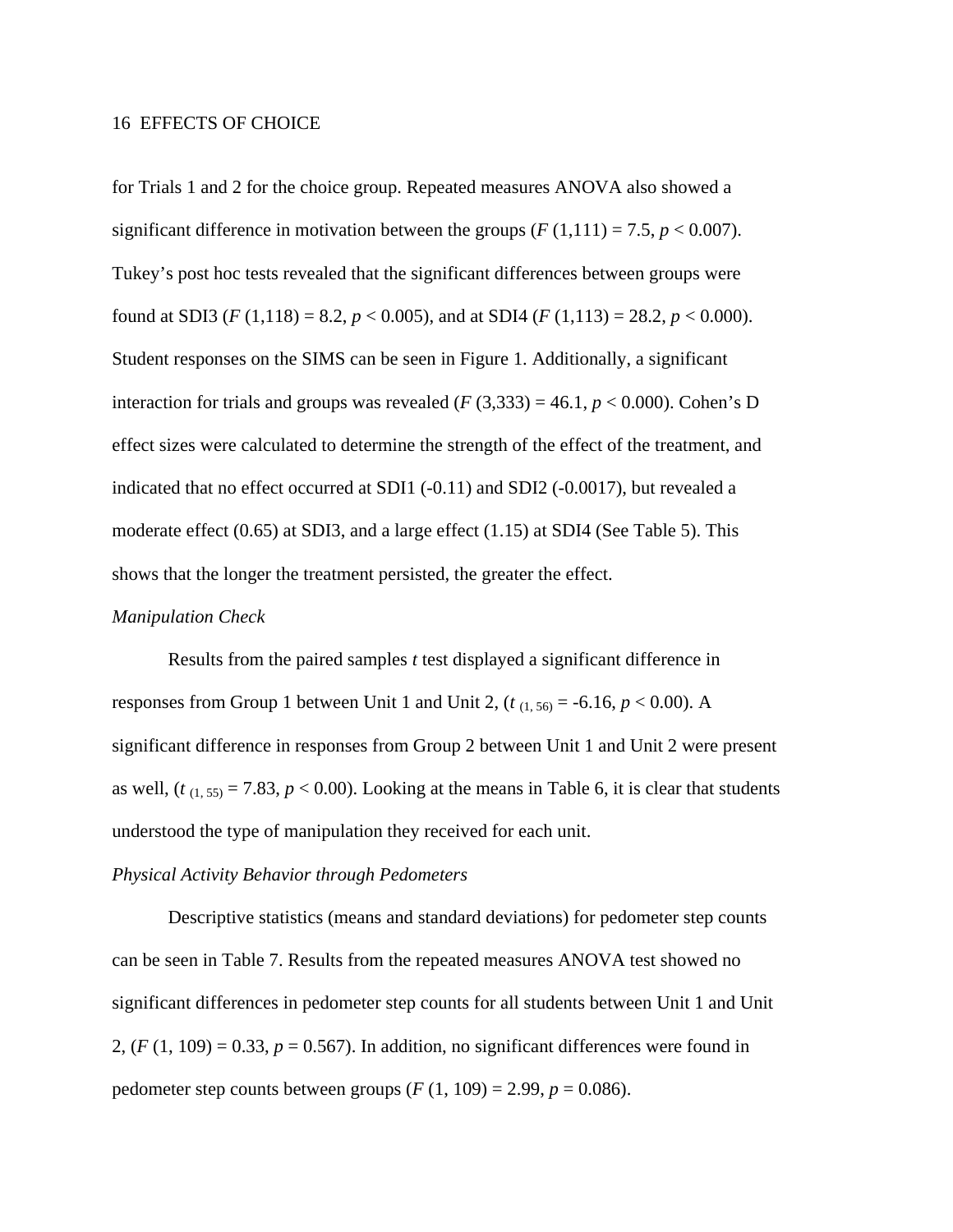#### Discussion

 Physical education instructors have an incredible opportunity to encourage students to participate regularly in physical activity (Sallis & McKenzie, 1991; Wright et al., 2000). Unhealthy trends in physical activity (USDHHS, 1996; USDHHS, 2000), suggest that current physical education practices do not motivate students enough to participate in class.

 This study examined the effect of choice on student motivation and on student physical activity levels. This study was conducted within the framework of Deci & Ryan's (1985) self-determination theory, which asserts that increased levels of autonomy will lead to higher levels of intrinsic motivation, thus leading to an increase in behavior (greater physical activity levels in a physical education setting). The general findings of this study reveal that an autonomy supportive environment does lead to greater selfdetermination, but does not necessarily cause an increase in activity levels within the confines of a physical education setting.

Past research (Standage et al., 2003) states that the SIMS is a valid and reliable instrument for measuring motivation. The results of this study provide further evidence of the validity and reliability of the SIMS. Although correlations between the subscales IM/ER and IM/AM may be imperfect (see Table 4), they still continue to generally support the theoretical constructs of the simplex pattern. It is possible that in this particular study, the students did not fully distinguish between the ER and AM items on the survey because the students did not have the option to be completely amotivated (i.e.,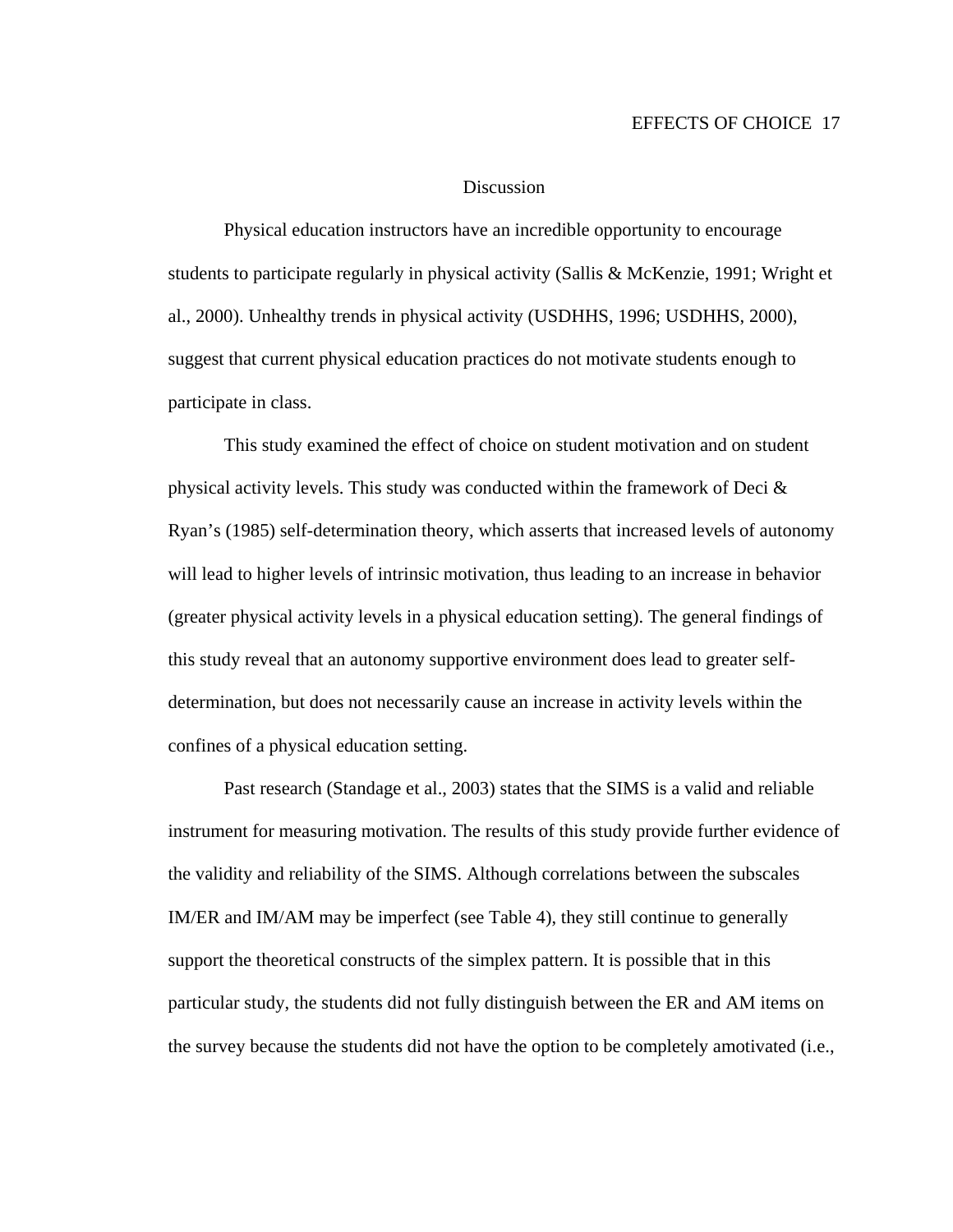voluntary withdrawal) because their instructor still encouraged them to participate, and they did not have the option to sit out.

Results from the SIMS can be seen in Figure 1. There are two possible reasons why significant differences did not occur between the groups at Unit 1, yet were present at Unit 2. The first explanation for the groups having a similar self-determination index score at the first and second trials of the SIMS could be due to the obedient nature of students. On average, most students will do what their teachers ask them to do. Therefore, it is possible that the no-choice group was just as self-determined as the choice group simply because they assumed that in physical education, they were supposed to do whatever the teacher asked them to do. Similarly, the choice group may have assumed that their instructor had always given students choice for that particular fitness unit. It was not until the students received the opposite treatment that significant changes in selfdetermination occurred. Hence, it was the contrast with what they were doing in unit one that truly caused the increase or decrease in SDI.

A second, less probable reason for these results could be because the students did not fully understand the survey. The first two times the students took the SIMS, it may not have been clear to them that their responses should have focused on the individual activities, *not* the fitness unit as a whole. Responding to the survey this way may have caused the choice group to express that they did not have a choice because they still *had* to participate in the fitness unit, thus causing the students, regardless of group, to be at equal levels of self-determination.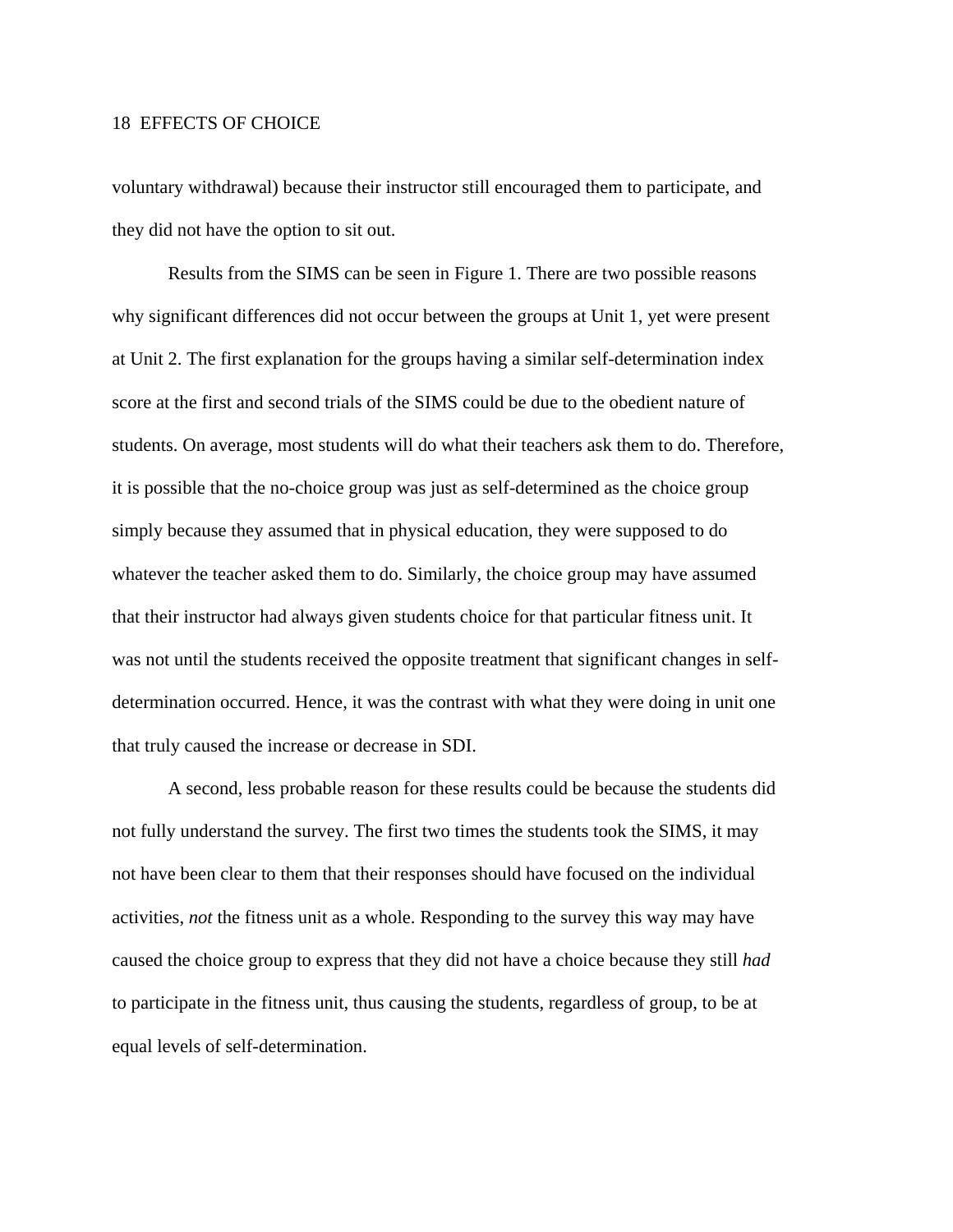Research (Grolnick & Ryan, 1987; Miserandino, 1996, Prusak et al., 2004) indicates that autonomy supportive environments will increase intrinsic motivation. The results of the third and fourth SIMS trials strongly support this statement. When the nochoice group received the choice treatment, students became significantly more selfdetermined. Not only were they more self-determined from Trial 2 to Trial 3, but their self-determination continued to increase from Trials 3 to Trial 4, increasing the betweengroup difference by an even greater margin (see Figure 1).

If student autonomy increases self-determination, maybe the opposite will also be true. By taking away student autonomy, self-determination should decrease as well. This idea was supported with disgruntled comments from the students who were in the choice group first. As soon as they realized they were no longer going to get choice in the second unit, the instructor heard the students comment about how upset they were that their choice was going to be taken away. Miserandino (1996) found that when students felt their autonomy was compromised, intrinsic motivation diminished. Likewise, in this study, once the choice group had their autonomy revoked, their SDI score plummeted, and continued to do so at the fourth trial.

In addition to analyzing student motivation, another purpose for this study was to analyze the effect of choice on activity levels (see Table 7). Deci & Ryan's (1985) selfdetermination theory further states that increased motivation will lead to increased behavior (or increased activity levels in a physical education class). Thompson & Wankel (1980) found that women who perceived choice in their activities would tolerate an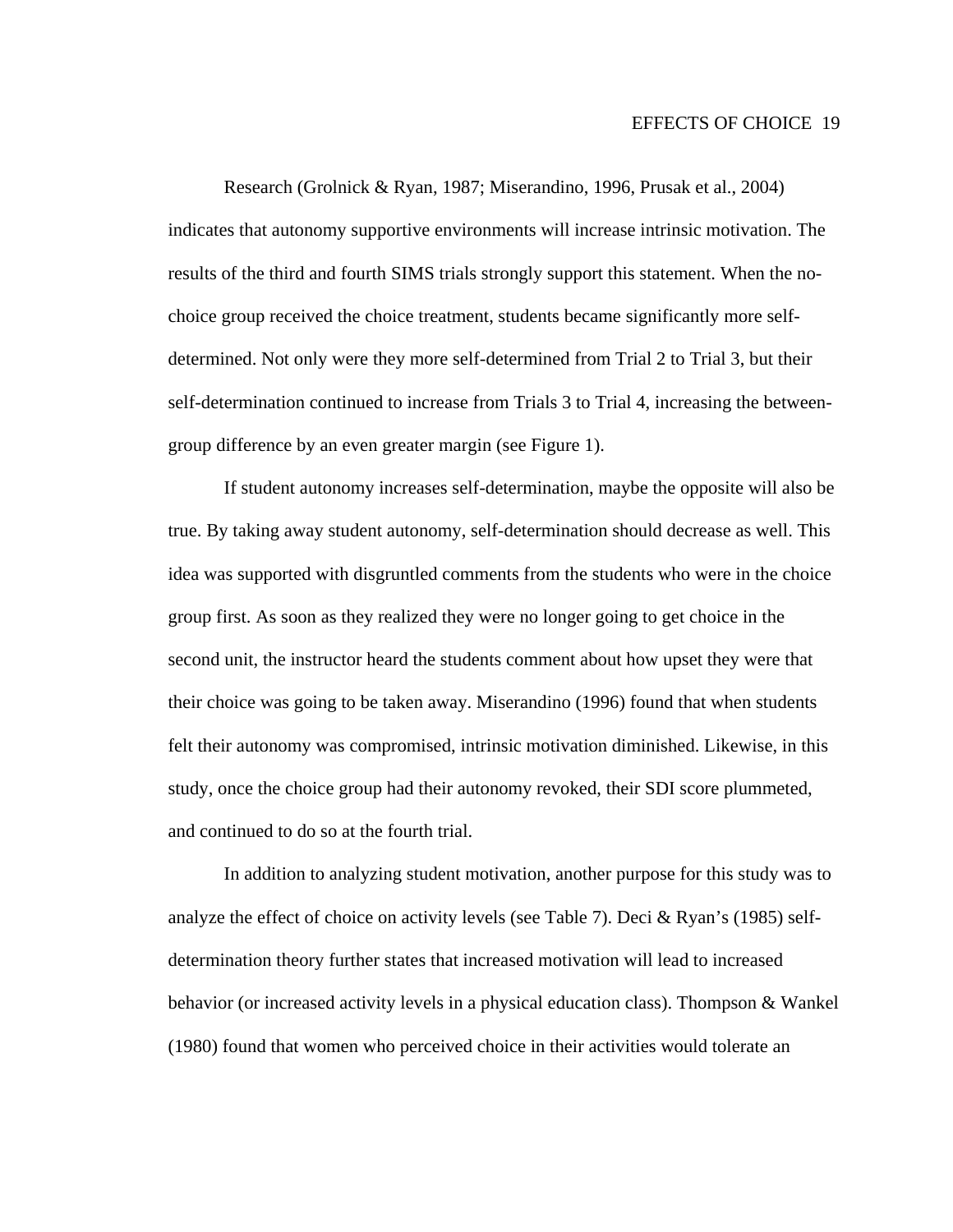activity for a longer period of time because they selected it. This should directly relate to higher activity levels.

While the results of these studies are logical, applying the theory to the physical education setting is much more difficult. It was hypothesized that activity levels would increase, however, no significant differences in step counts were found between groups. A possible explanation for this may be due to the nature of physical education classes. A primary goal in physical education is for students to be active. Therefore, in physical education, students are not given the option to not participate. Physical educators expect their students to be active for the entire class period, and constantly encourage them to do so. In other words, regardless of how motivated each individual student is, if they are all participating in the same activities, and under the observation of their teacher, their step counts will be very similar.

## Conclusion

The limitations of this study call for future research in this area. First, this study limits itself to only one type of unit – fitness. Second, a study must be designed where students are responsible for their own level of behavior, where they are still assigned or have the opportunity to choose an activity, however, within that activity, they may choose how much effort they are willing to put forth, or they can choose not to participate without facing any repercussions.

Meanwhile, this study has provided evidence of the need for student choice in the physical education setting. In order to increase student self-determination, physical educators can provide students with an autonomy supportive environment, and perhaps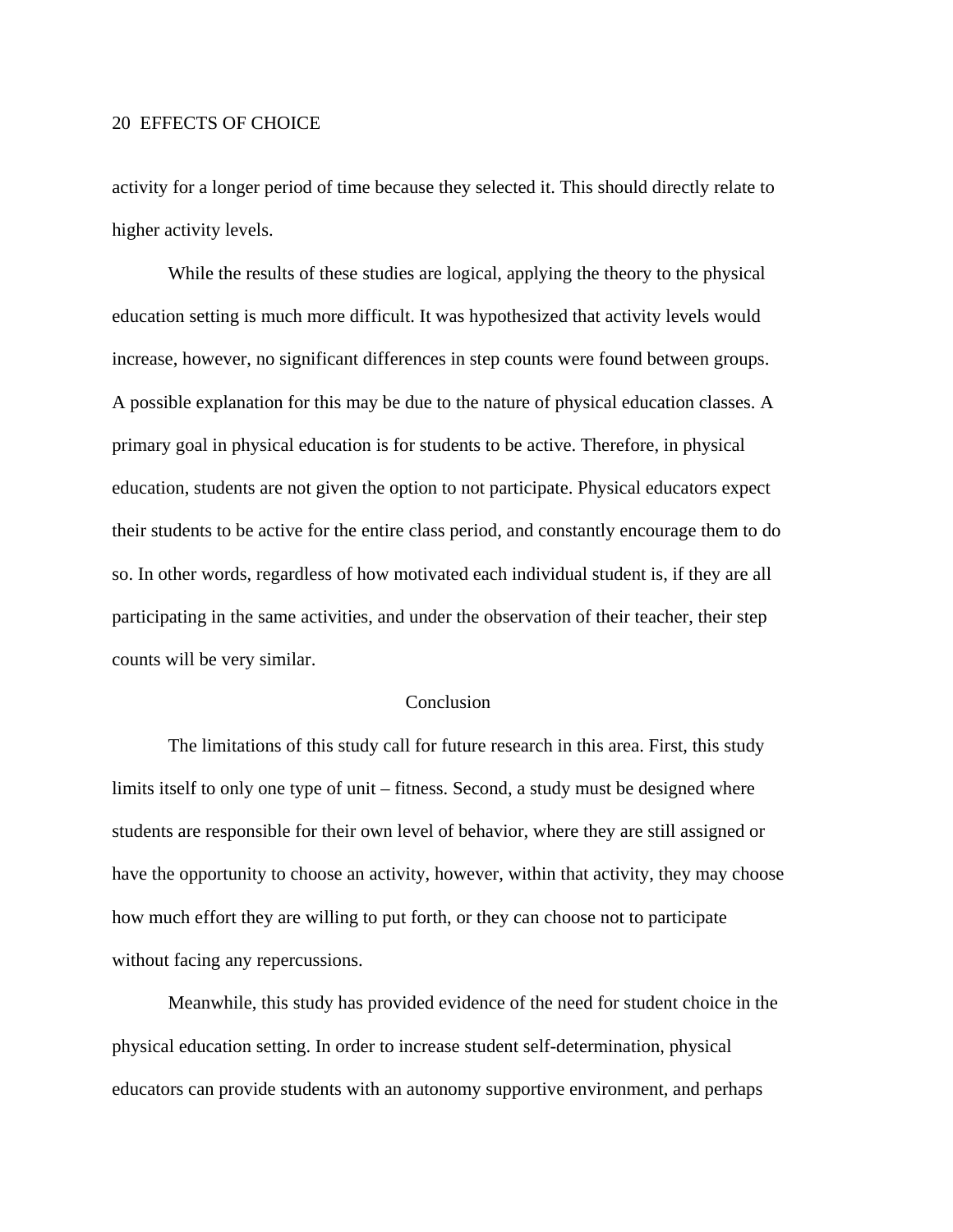positively affect activity levels in class. However, even if choice does not affect in-class activity levels, implementing it into the physical education curriculum would still be beneficial because it does increase student self-determination. Although a primary goal in physical education is for all students to be active, a more important goal is to help the youth of today become motivated enough to begin their own pattern of lifetime physical activity, a goal that can be achieved through increased autonomy in physical education.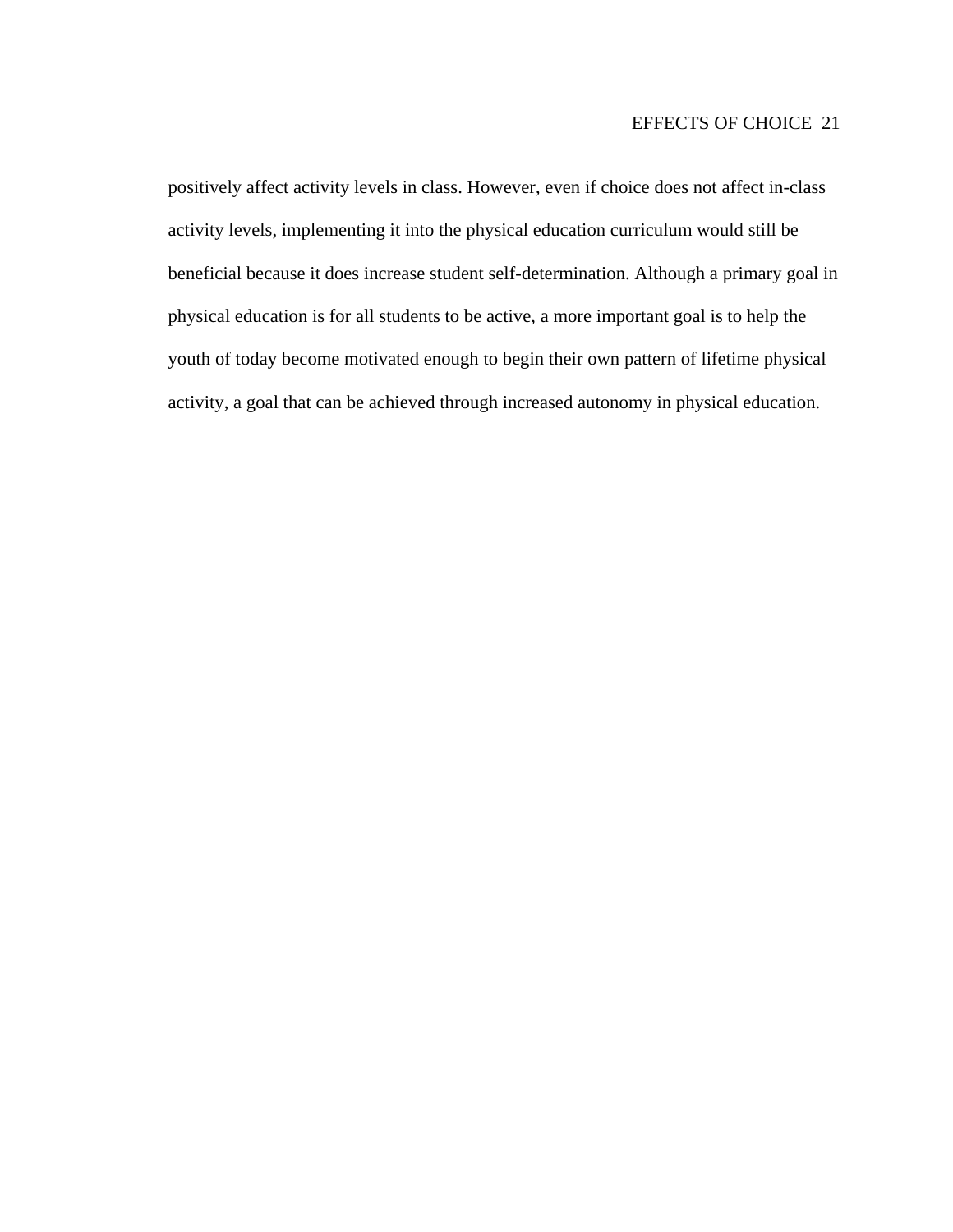#### References

- Bowyer, G. R. (1996). Student perceptions of physical education. *Journal of Physical Education, Recreation & Dance, 67*(1), 23-26.
- Brière, N. M., Vallerand, R. J., Blais, M. R., & Pelletier, L. G. (1995). Dèvelopement et validation d'une measure de motivation intrinsèque et extrinsèque et d'amotivation en contexte sportif: L'Echelle de Motivation vis-à-vis les Sports (EMS). [Development and validation of the French form of the Sport Motivation Scale]. *International Journal of Sport Psychology, 26, 465-489.*
- Bycura, D., & Darst, P. W. (2001). Motivating middle school students: A health-club approach. *Journal of Physical Education, Recreation & Dance, 72*(7), 24-29.
- Crouter, S. E., Schneider, P. L., Karabulut, M., & Basset, D. R. Jr., (2003). Validity of 10 electronic pedometers for measuring steps distance, and energy cost. *Medicine and Science in Sports and Exercise, 35*(8), 1455-1460.
- Deci, E. L., & Ryan, R. M. (1985). *Intrinsic motivation and self-determination in human behavior* (2nd ed.). New York: Plenum Press.
- Deci, E. L., & Ryan, R. M. (1987). The support of autonomy and the control of behavior. *Journal of Personality and Social Psychology, 53*(6), 1024-1037.
- Griffin, M. R., & Maina, M. P. (2002). Focus on interest diversity in high school physical education. *Strategies*, *15*(6), 11-12.
- Grolnick, W. S., & Ryan, R. M. (1987). Autonomy in children's learning: An experimental and individual difference investigation. *Journal of Personality and Social Psychology, 52*, 890-898.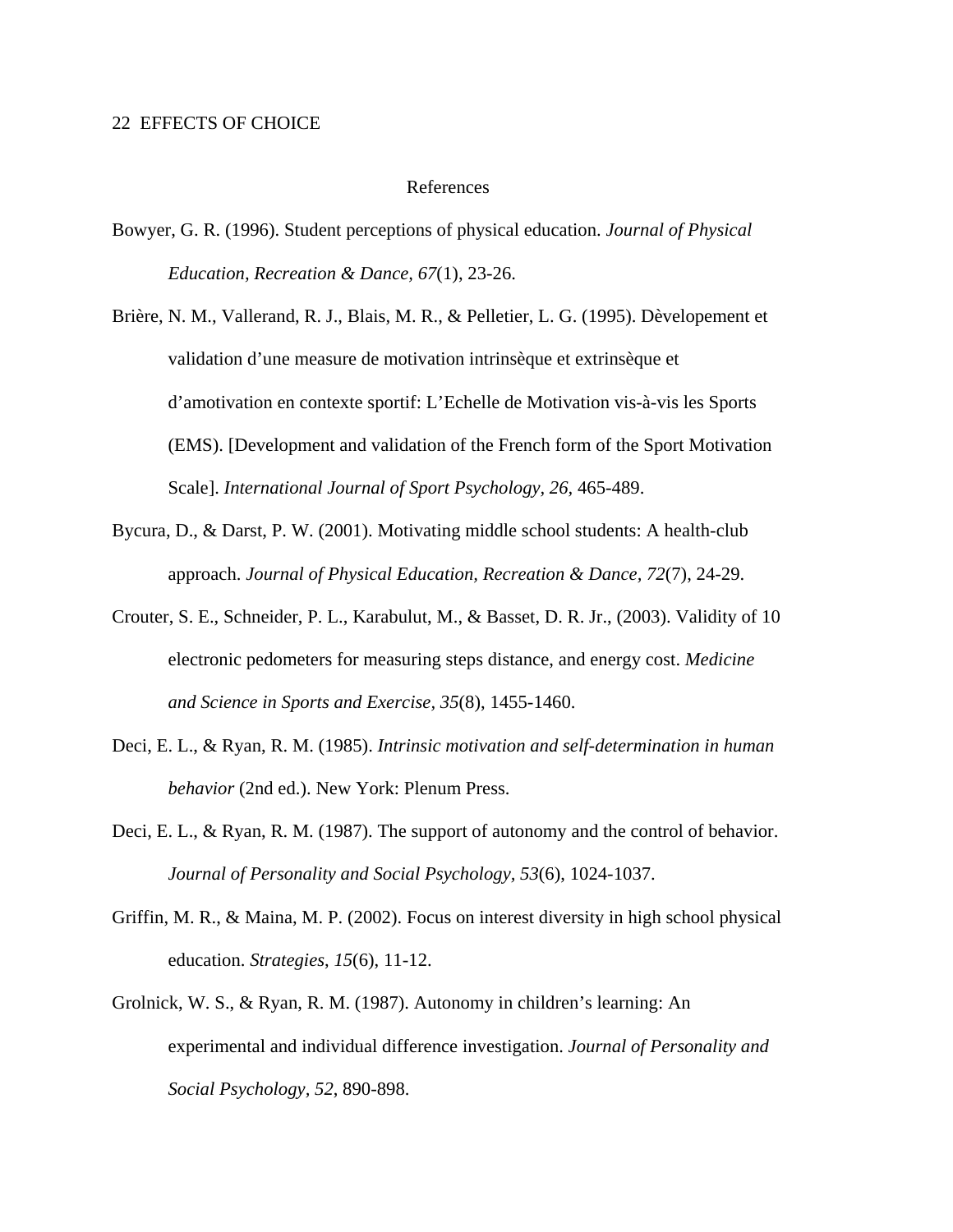- Guay, F., Mageau, G. A., & Vallerand, R. J. (2003). On the hierarchical structure of selfdetermined motivation: A test of top-down, bottom-up, reciprocal, and horizontal effects. *Personality and Social Psychology Bulletin, 29,* 992-1004.
- Guay, F., Vallerand, R. J., & Blanchard, C. (2000). On the assessment of state intrinsic and extrinsic motivation: The situational motivation scale (SIMS). *Motivation and Emotion, 24*, 175-213.
- Howard, B. K., & Howard, M. R. (1997). What a difference a choice makes! *Strategies*, *10*(3), 16-20.
- Miserandino, M. (1996). Children who do well in school: Individual differences in perceived competence and autonomy in above average children. *Journal of Educational Psychology*, *88*, 203-214.
- Pelletier, L. G., Fortier, M. S., Vallerand, R. J., Tuson, K. M., Brière, N. M., & Blais, M. R. (1995). Towards a new measure of intrinsic motivation, extrinsic motivation, and amotivation in sports: The Sport Motivation Scale. *Journal of Sport and Exercise Psychology, 17,* 35-53.
- Pi-Sunyer, F. X. (1999). Comorbidities of overweight and obesity: Current evidence and research issues. *Medicine and Science in Sports and Exercise, 31*, S602-S608.
- Prusak, K. A., Christensen, W., Standage, M., & Treasure, D. (in review). The Sport Motivation Scale in physical education: A confirmatory factor analysis.
- Prusak, K. A., & Darst, P. W. (2002). Effects of types of walking activities on actual choices by adolescent female physical education students. *Journal of Teaching in Physical Education*, *21*, 230-241.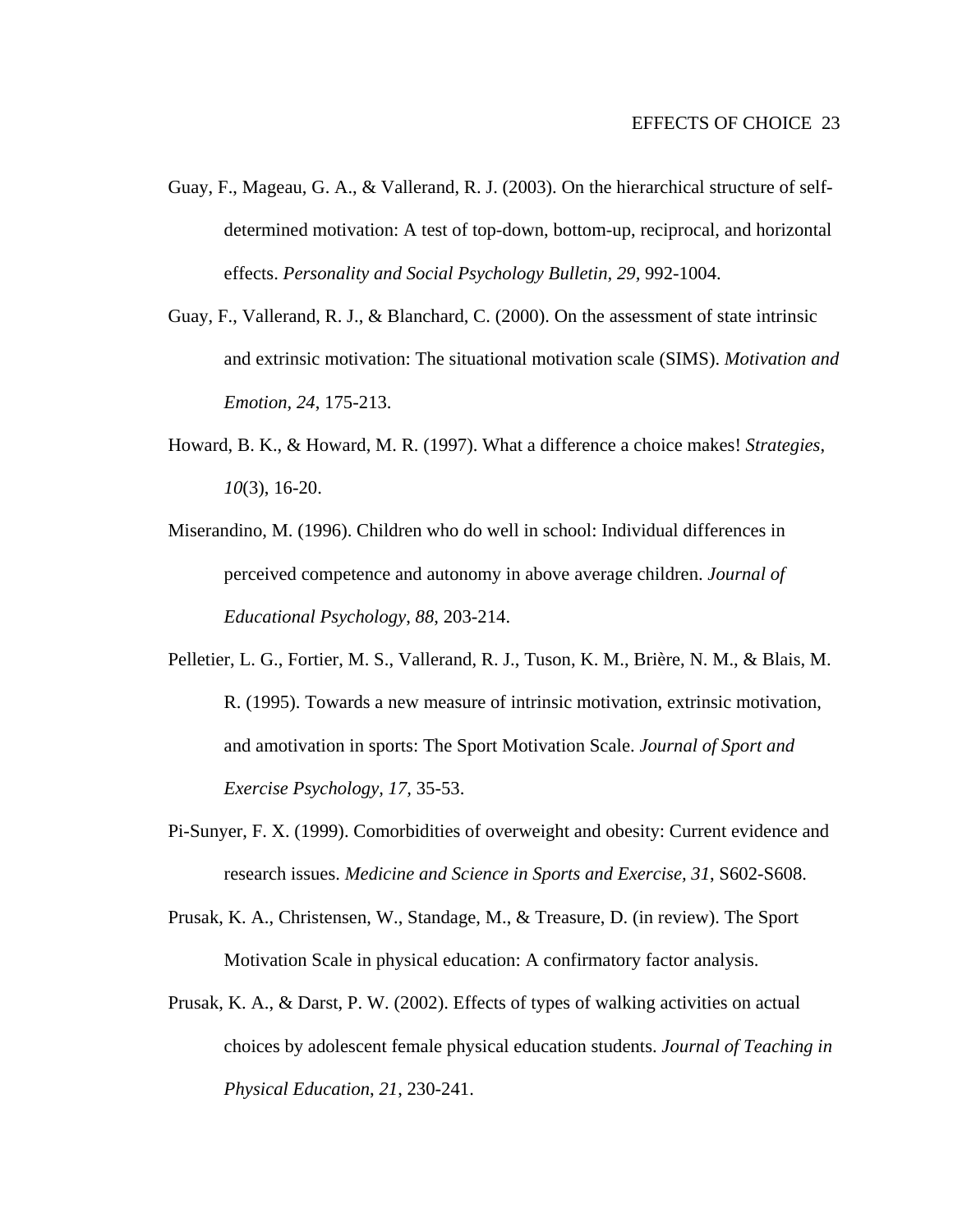- Prusak, K. A., Treasure, D. C., Darst, P. W., & Pangrazi, R. (2004). The effects of choice on the motivation of adolescent girls in physical education. *Journal of Teaching in Physical Education, 23*, 19-29.
- Sallis, J., & McKenzie, T. L. (1991). Physical education's role in public health. *Research Quarterly for Exercise and Sport*, *62*, 124-137.
- Schneider, P. L., Crouter, S. E., Lukajic, O., & Basset, D. R. Jr., (2003). Accuracy and reliability of ten pedometers for measuring steps over a 400-m walk. *Medicine and Science in Sports and Exercise*, *35*(10), 1179-1784.
- Shephard, R. J. (1995). Physical activity, fitness, and health: The current consensus. *Quest*, *47*, 288-303.
- Standage, M., Treasure, D. C., Duda, J. L., & Prusak, K. A. (2003). Validity, reliability, and invariance of the situational motivation scale (SIMS) across diverse physical activity contexts. *Journal of Sport and Exercise Psychology*, *25*, 19-43.
- Thompson, C. E., & Wankel, L. M. (1980). The effects of perceived activity choice upon frequency of exercise behavior. *Journal of Applied Social Psychology*, *10*(5), 436-443.
- Trost, S. G. (2001). Objective measurement of physical activity in youth: Current issues, future directions. *Exercise and Sport Sciences Reviews*, *29*(1), 32-36.
- U.S. Department of Health and Human Services. (1996). *Physical Activity and Health: A Report of the Surgeon General,* U.S. Department of Health and Human Services, Centers for Disease Control and Prevention, National Center for Chronic Disease Prevention and Health Promotion, Atlanta, GA.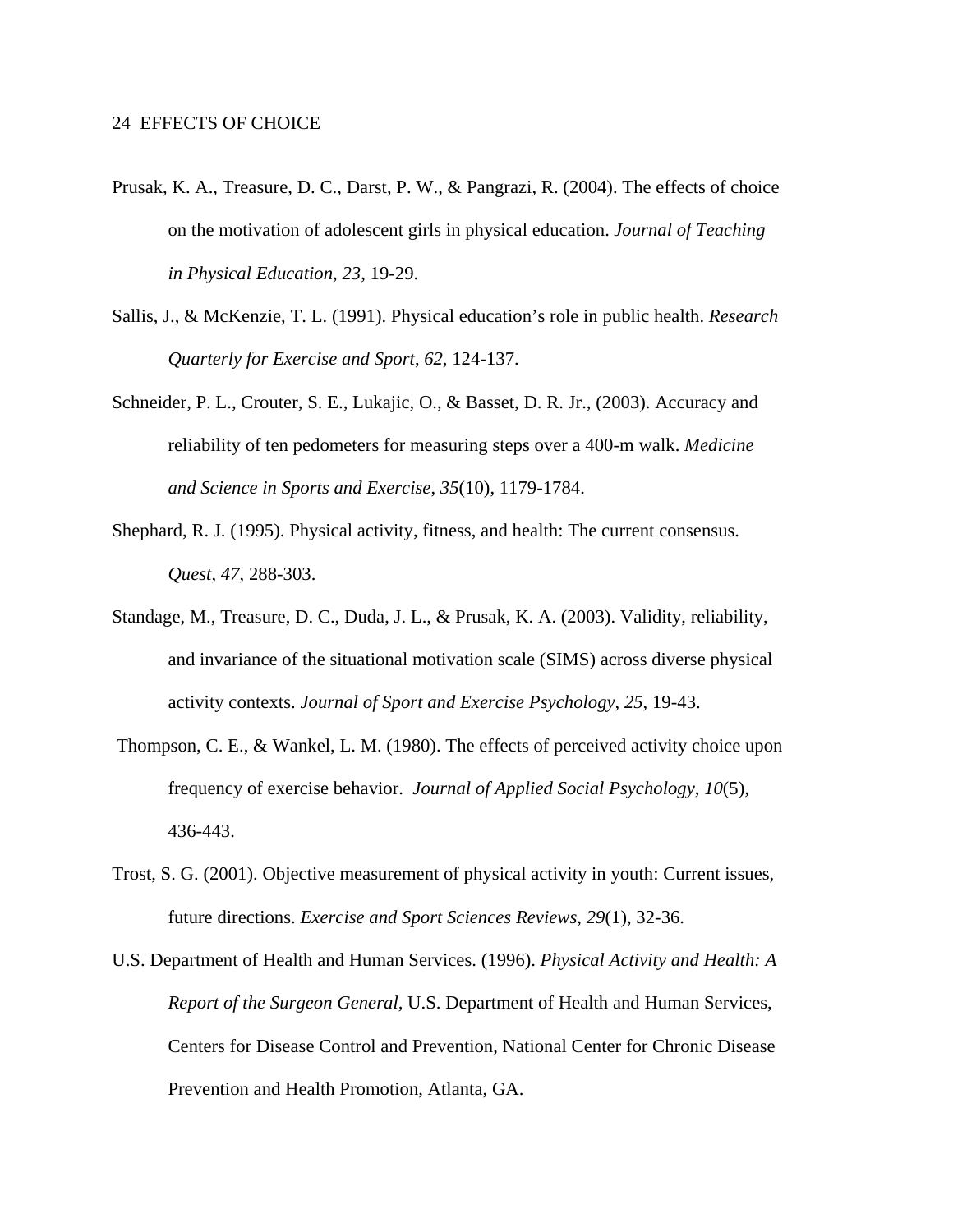- U.S. Department of Health and Human Services. (2000). *Healthy People 2010: Understanding and Improving Health.* 2nd ed. Washington, D.C: U.S. Government Printing Office.
- Vallerand, R. J. (1997). Toward a hierarchical model of intrinsic and extrinsic motivation. In M. P. Zanna (Ed.), *Advances in experimental social psychology: Vol 29* (pp. 271-360). New York: Academic Press.
- Vincent, S. D., & Pangrazi, R. P. (2002). Does reactivity exist in children when measuring activity levels with pedometers? *Pediatric Exercise Science*, *14*(1), 56- 63.
- Welk, G. J., & Blair, S. N. (2000). Physical activity protects against the health risks of obesity. [Electronic version]. *President's Council on Physical Fitness and Sports Research Digest, 3*(12), 1-10. http://fitness.gov/Reading\_Room/ Digests/digests.html.
- Whitehead, J. R. (1999). Physical activity and intrinsic motivation. *Toward a Better Understanding of Physical Fitness and Activity*, *1*(2), 33-40.
- Wright, M. T., Patterson, D. L., & Cardinal, B. J. (2000). Increasing children's physical activity. *Journal of Physical Education, Recreation & Dance*, *71*(1), 26-29.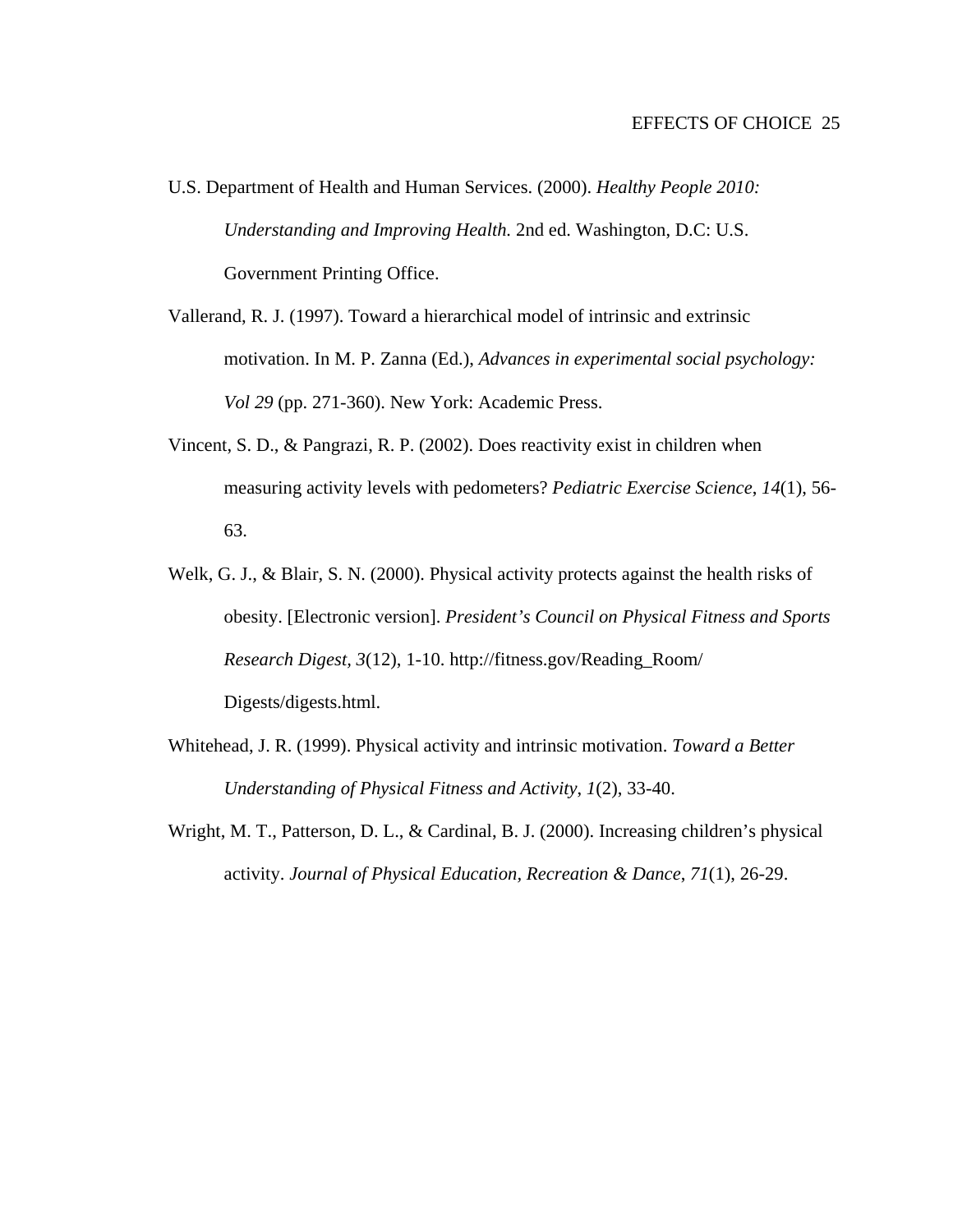Table 1

| Day                         | Team 1                | Team 2                | Team 3                |
|-----------------------------|-----------------------|-----------------------|-----------------------|
| 1                           | Jogging               | Kickboxing            | Aerobics              |
| $\mathcal{D}_{\mathcal{L}}$ | <b>Walking Game 1</b> | <b>Walking Game 2</b> | <b>Walking Game 3</b> |
| 3                           | Kickboxing            | Aerobics              | Rope Jumping          |
| 4                           | <b>Walking Game 2</b> | <b>Walking Game 3</b> | <b>Walking Game 1</b> |
| 5                           | Aerobics              | Rope Jumping          | Jogging               |
| 6                           | <b>Walking Game 3</b> | <b>Walking Game 1</b> | <b>Walking Game 2</b> |
| 7                           | Rope Jumping          | Jogging               | Kickboxing            |

*Schedule of Activities for the No-Choice Group* 

*Note.* Walking game options are: (1) Social Brisk Walking, (2) "Add 'em Up", and (3) "Every Which Way But Loose" (Prusak & Darst, 2002). Aerobics and Kickboxing activities are taught through video instruction.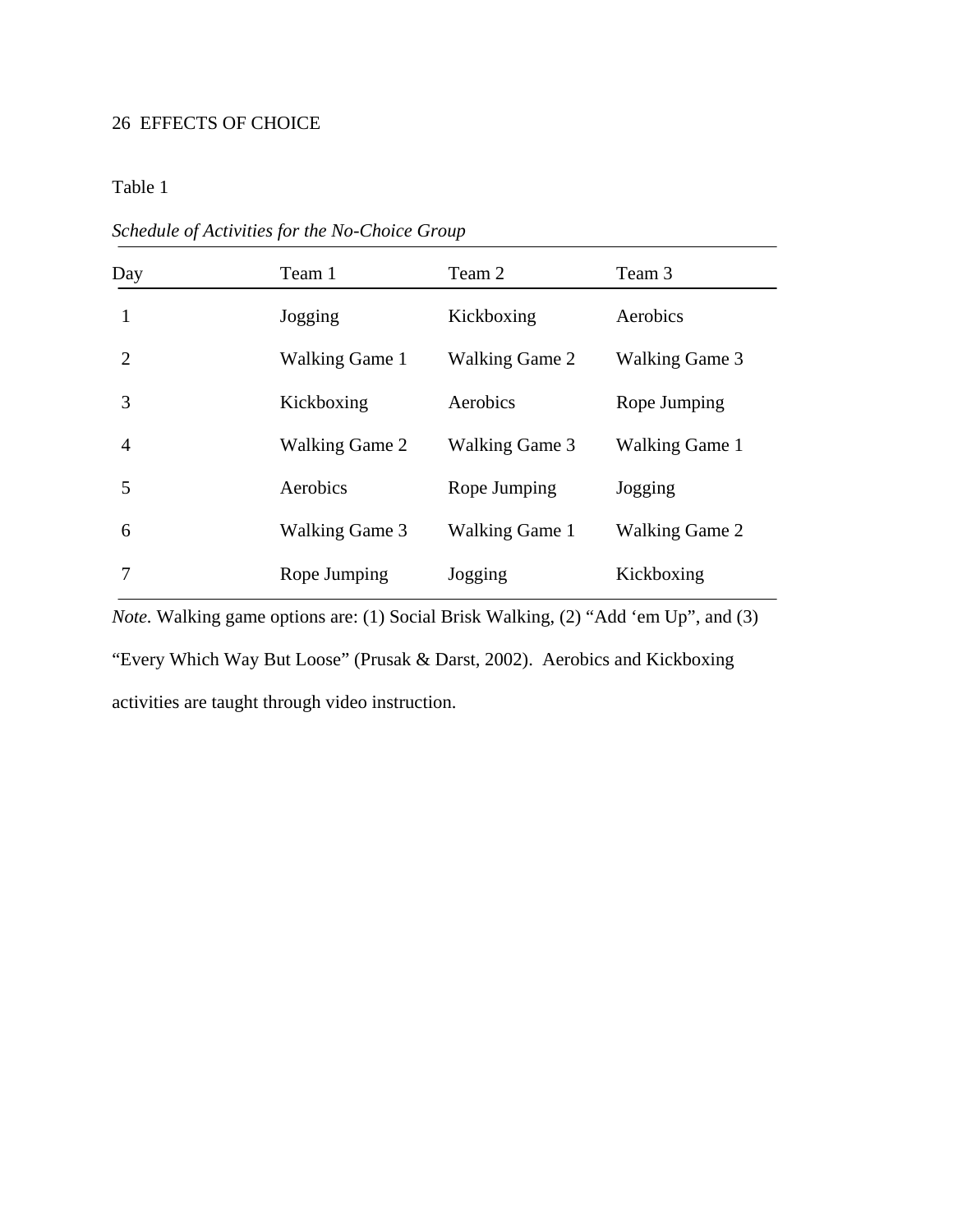| anie |  |  |
|------|--|--|
|------|--|--|

| Day | Option 1              | Option 2              | Option 3              |
|-----|-----------------------|-----------------------|-----------------------|
| 1   | Jogging               | Kickboxing            | Aerobics              |
| 2   | <b>Walking Game 1</b> | <b>Walking Game 2</b> | <b>Walking Game 3</b> |
| 3   | Kickboxing            | Aerobics              | Rope Jumping          |
| 4   | <b>Walking Game 2</b> | Walking Game 3        | Walking Game 1        |
| 5   | Aerobics              | Rope Jumping          | Jogging               |
| 6   | <b>Walking Game 3</b> | Walking Game 1        | <b>Walking Game 2</b> |
| 7   | Rope Jumping          | Jogging               | Kickboxing            |

*Schedule of Activities for the Choice Group* 

*Note.* Walking game options are: (1) Social Brisk Walking, (2) "Add 'em Up", and (3) "Every Which Way But Loose" (Prusak & Darst, 2002). Aerobics and Kickboxing activities are taught through video instruction.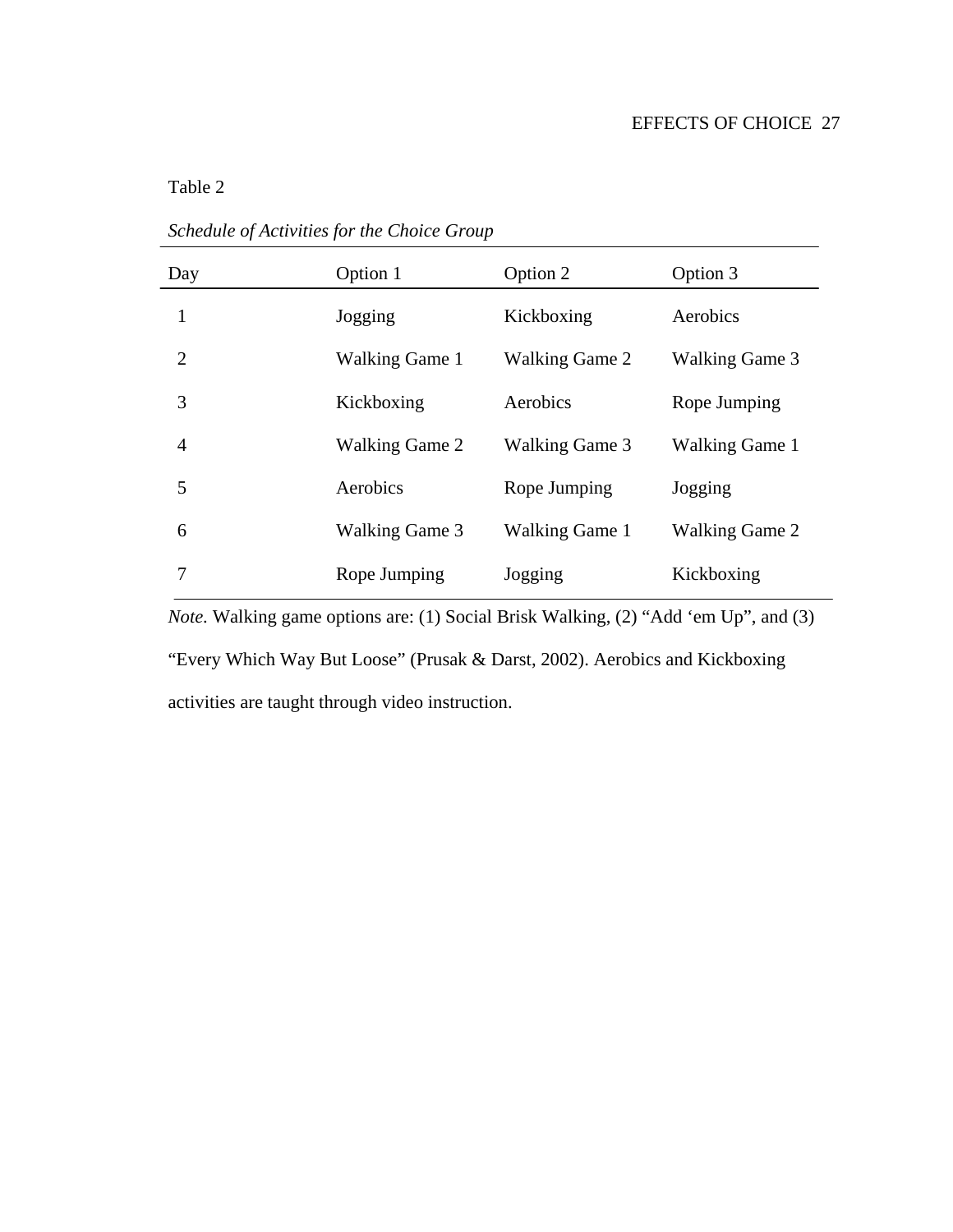Table 3

| Internal Consistency Values: Cronbach's Alpha and Pearson Correlation for SMS |              |                                  |                        |                |           |
|-------------------------------------------------------------------------------|--------------|----------------------------------|------------------------|----------------|-----------|
| <b>SMS</b> Subscales                                                          | $\mathbf{1}$ | 2                                | 3 <sup>1</sup>         | $\overline{A}$ | $M\alpha$ |
|                                                                               |              |                                  |                        |                |           |
| Intrinsic Motivation to Know                                                  |              | $(.73)$ $.48**$ $.28**$ $-.27**$ |                        |                |           |
| <b>Identified Regulation</b>                                                  |              |                                  | $(.67)$ $.42**$ $-.09$ |                |           |
| <b>External Regulation</b>                                                    |              |                                  | (.64)                  | .10            |           |
| Amotivation                                                                   |              |                                  |                        | (.76)          |           |
|                                                                               |              |                                  |                        |                |           |

\*\*Significant correlations *p* < .01; °Mean alpha of all SMS subscales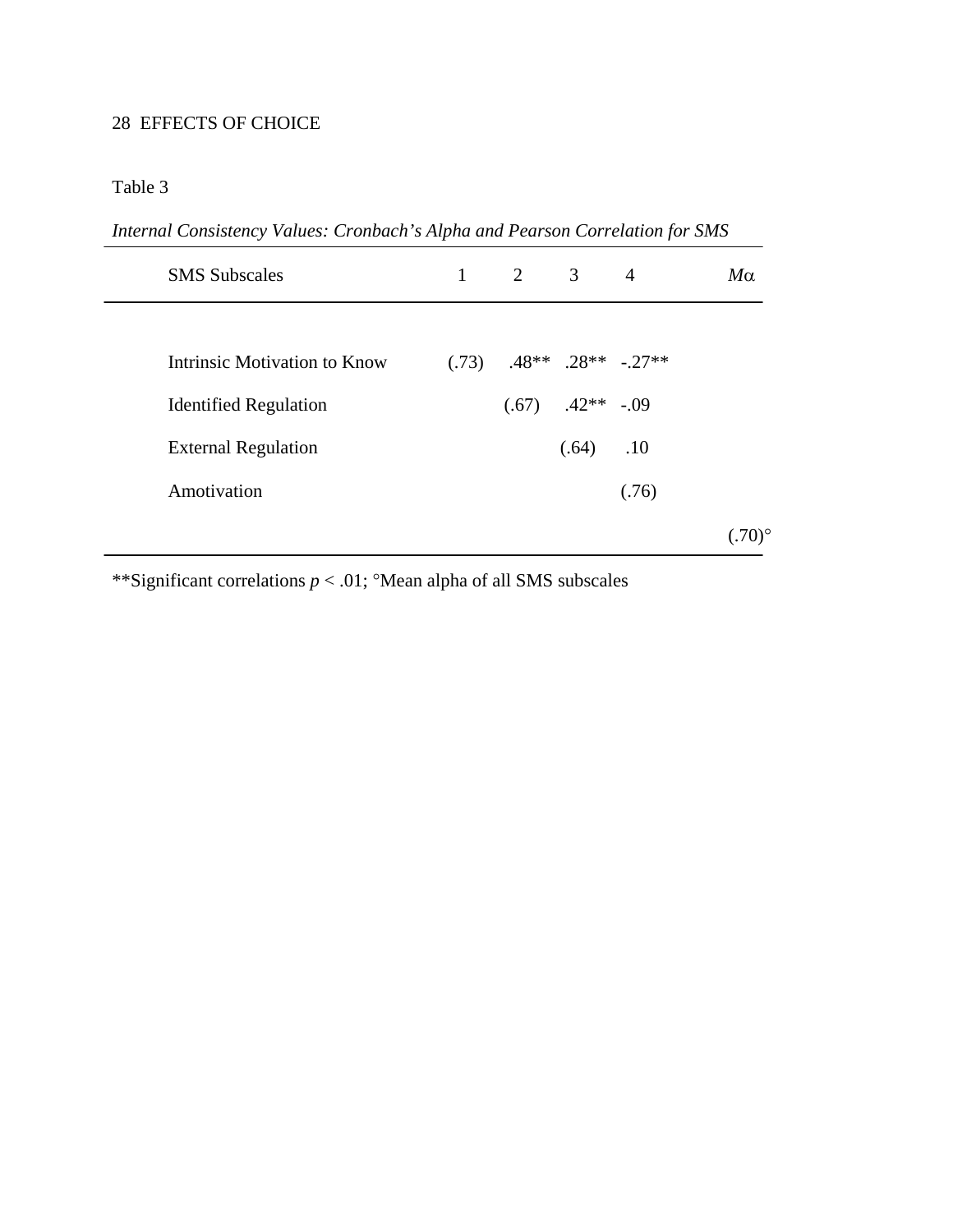| abie |  |
|------|--|
|------|--|

*Internal Consistency Values: Cronbach's Alpha and Pearson Correlation for SIMS* 

| <b>SIMS</b> Subscales        | $\mathbf{1}$ | 2 3                                   | $\overline{4}$ | $M\alpha$ |
|------------------------------|--------------|---------------------------------------|----------------|-----------|
|                              |              |                                       |                |           |
| Intrinsic Motivation         |              | $(.89)^{\dagger}$ .76** -.59** -.54** |                |           |
| <b>Identified Regulation</b> |              | $(.85)^{\dagger}$ -.35** -.51**       |                |           |
| <b>External Regulation</b>   |              | $(0.88)$ <sup>+</sup>                 | $.46**$        |           |
| Amotivation                  |              |                                       | $(.81)$ †      |           |
|                              |              |                                       |                | (.86)     |

*Note.* Correlations above the diagonal are representative of the fourth SIMS trial.

\*\*Significant correlations *p* < .01; †Mean alphas of all four SIMS surveys; °Mean alpha of all SIMS subscales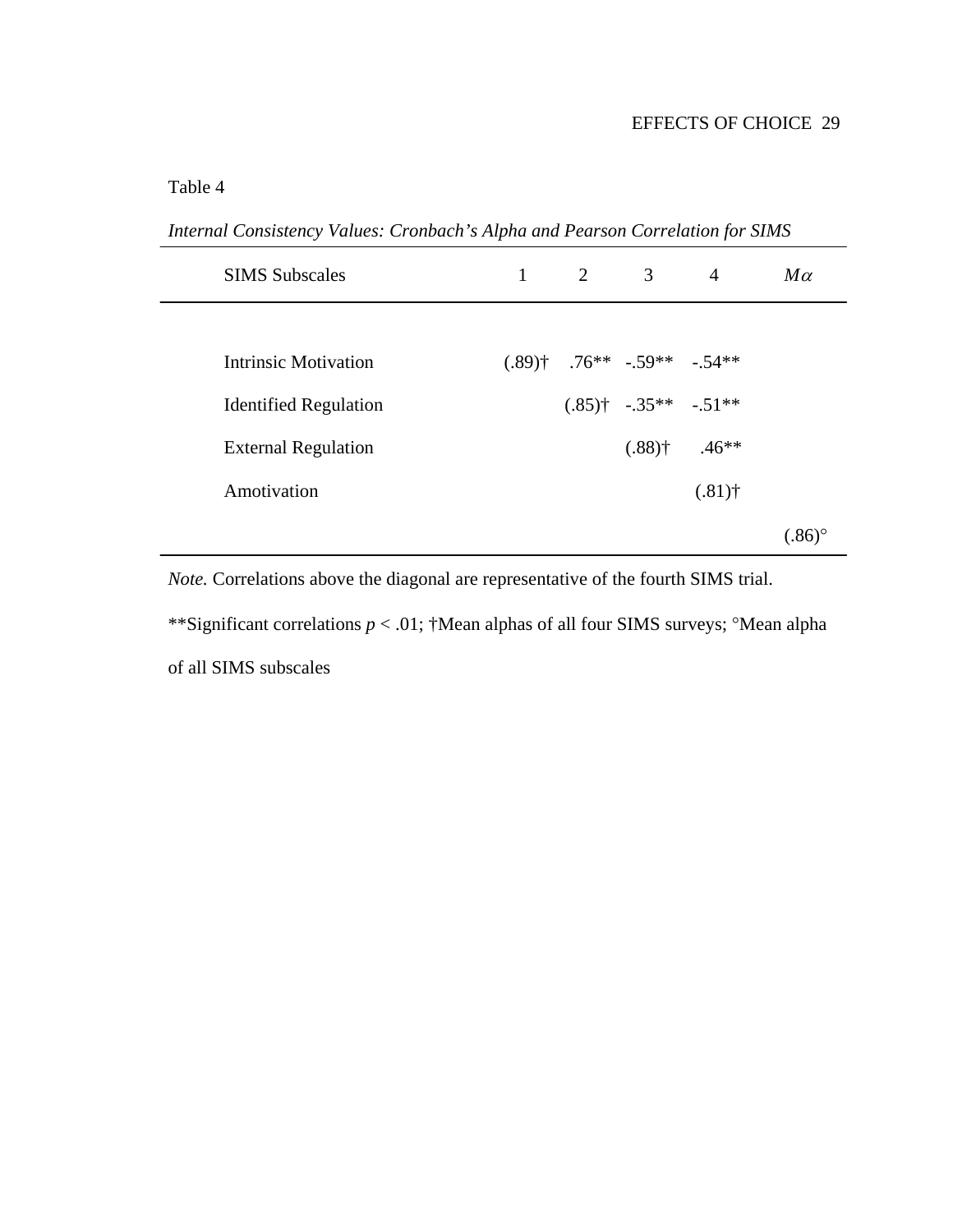## Table 5

*Means, Standard Deviations, and Effect Sizes between Groups on SIMS Instrument* 

| <b>SIMS</b> Trial   | M        | <b>SD</b> | ES              |  |
|---------------------|----------|-----------|-----------------|--|
| SIMS 1 (SDI)        |          |           |                 |  |
| Group 1 (No choice) | 7.53     | 5.74      | $-0.11$         |  |
| 2 (Choice)          | 8.17     | 5.65      |                 |  |
| SIMS 2 (SDI)        |          |           |                 |  |
| Group 1 (No choice) | 8.62     | 6.08      | $-.002$         |  |
| 2 (Choice)          | 8.63     | 5.64      |                 |  |
| SIMS 3 (SDI)        |          |           |                 |  |
| Group 1 (Choice)    | $9.75*$  | 6.04      | .65 $\dagger$ † |  |
| 2 (No choice)       | 5.54     | 6.88      |                 |  |
| SIMS 4 (SDI)        |          |           |                 |  |
| Group 1 (Choice)    | $11.07*$ | 5.98      | $1.15$ †††      |  |
| 2 (No choice)       | 2.96     | 8.03      |                 |  |

*Note.* Group 1 received no choice for Trials 1 and 2, and choice for Trials 3 and 4; Group 2 received choice for Trials 1 and 2, and no choice for Trials 3 and 4.

\* Significant difference between groups, *p* < 0.05; †† Moderate effect size; ††† Large effect size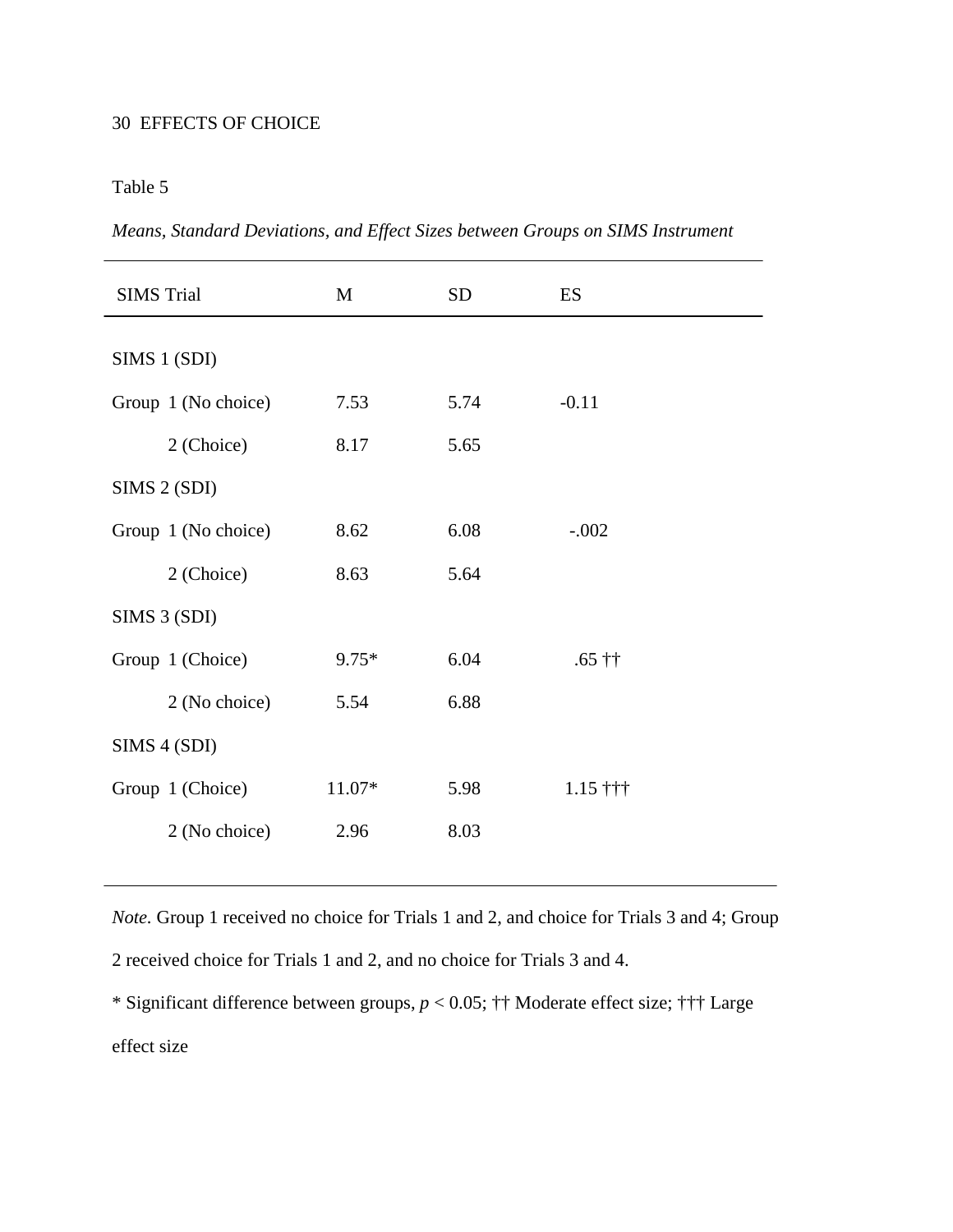| <b>Manipulation Check Responses</b> |          |           |  |  |
|-------------------------------------|----------|-----------|--|--|
| Group                               | M        | <b>SD</b> |  |  |
| Group 1                             |          |           |  |  |
| Post Unit 1 (No choice)             | 4.84     | 1.92      |  |  |
| Post Unit 2 (Choice)                | $6.28**$ | 1.31      |  |  |
|                                     |          |           |  |  |
| Group 2                             |          |           |  |  |
| Post Unit 1 (Choice)                | 5.96     | 1.48      |  |  |
| Post Unit 2 (No choice)             | $3.71**$ | 2.19      |  |  |
|                                     |          |           |  |  |

Table 6

*Note.* Group 1 received no choice in Unit 1 and choice in Unit 2. Group 2 received choice in Unit 1 and no choice in Unit 2. The manipulation check was given at the end of each unit.

\*\* Significant difference between responses, *p* < 0.000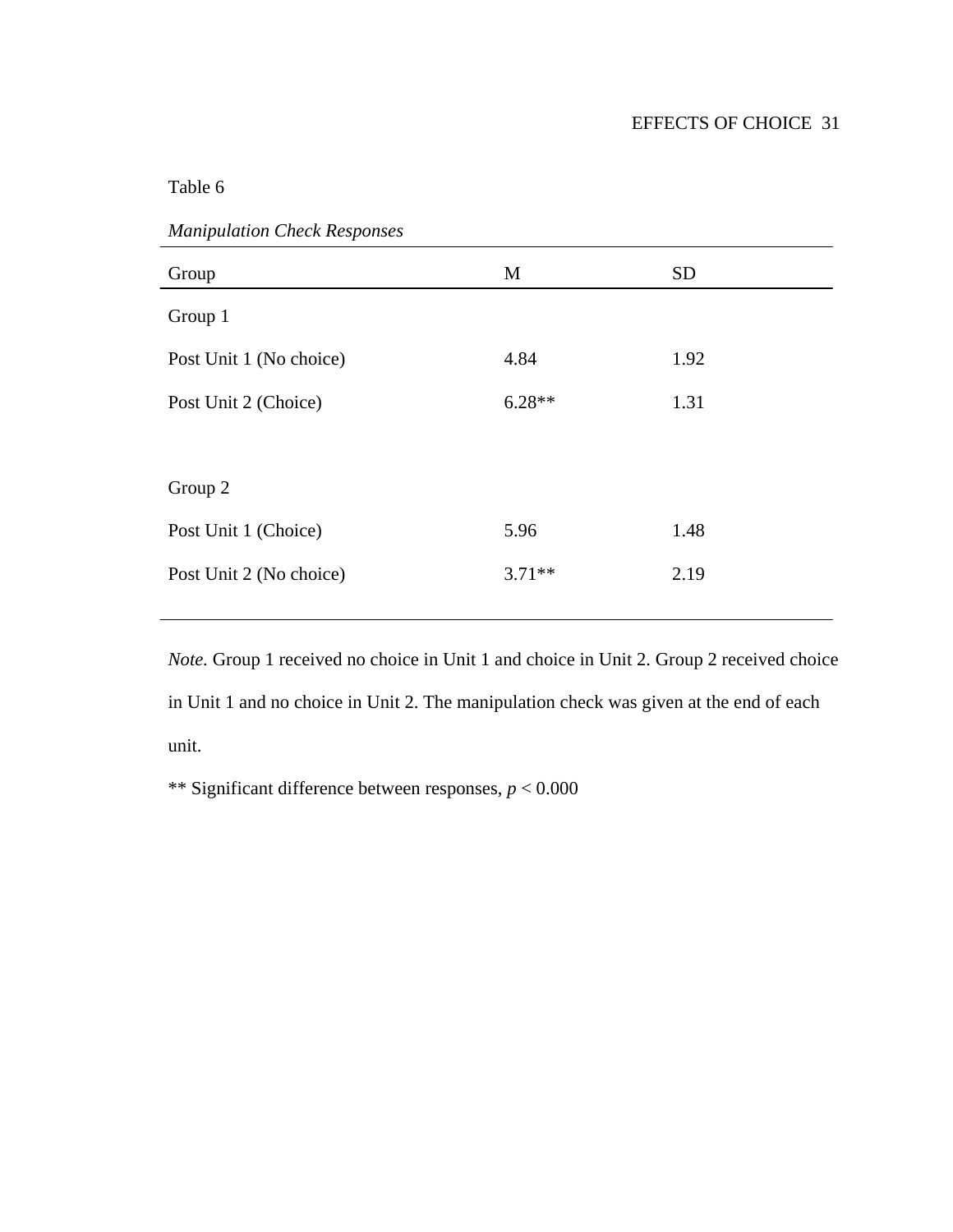Table 7

| Unit                | M       | <b>SD</b> |
|---------------------|---------|-----------|
| <b>UNIT1</b>        |         |           |
| Group 1 (No choice) | 2258.11 | 279.34    |
| Group 2 (Choice)    | 2125.68 | 236.97    |
| <b>UNIT1</b>        |         |           |
| Group 1 (Choice)    | 2202.71 | 180.38    |
| Group 2 (No choice) | 2204.57 | 217.34    |

*Means and Standard Deviations of Pedometer Step Counts* 

*Note.* Group 1 received no choice for Unit 1, and choice for Unit 2; Group 2 received choice for Unit 1, and no choice for Unit 2.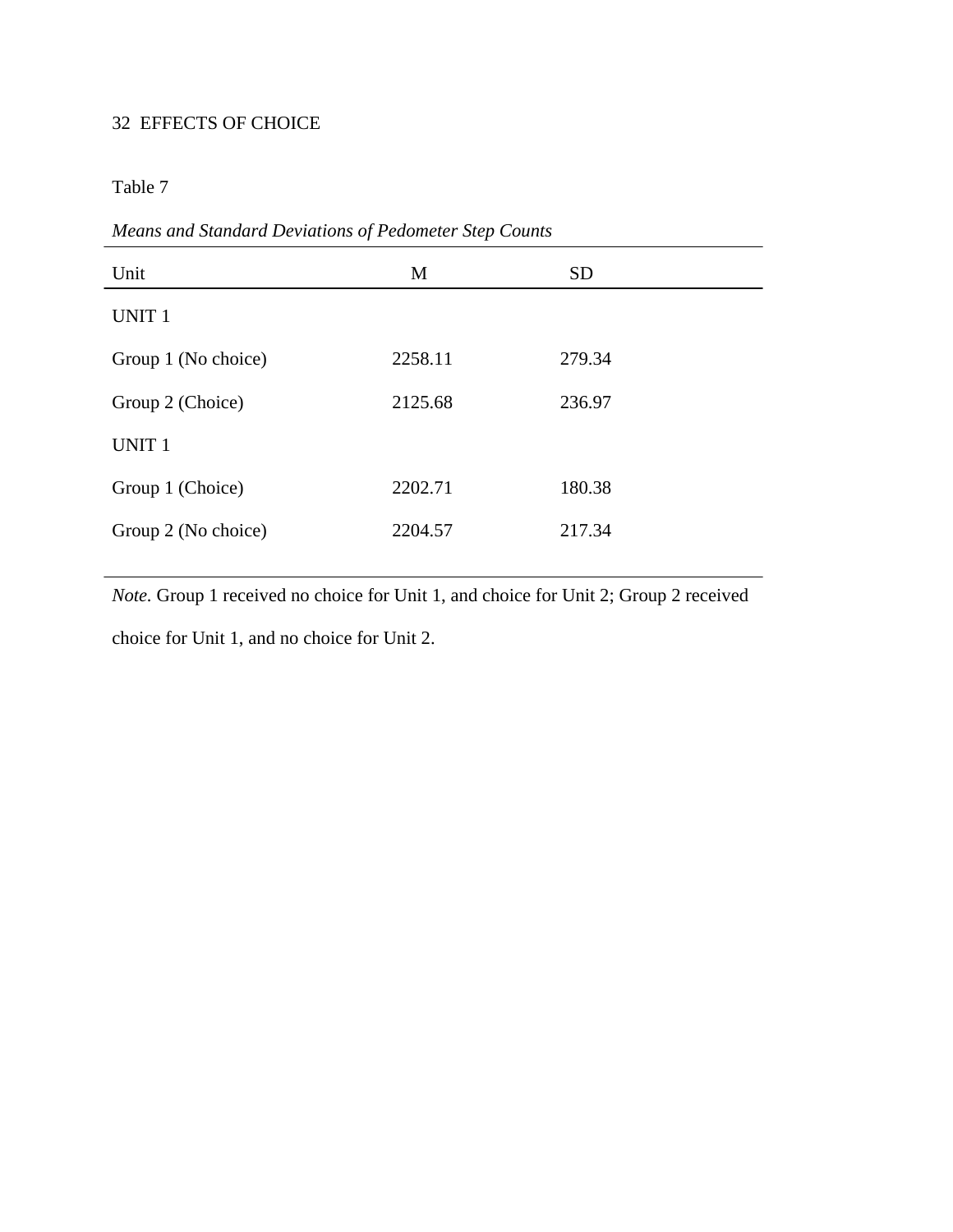

The Effect of Choice on Student Motivation

*Figure 1.* Group 1 received the no-choice treatment for Unit 1, but received choice for Unit 2. Group 2 received the choice treatment for Unit 1, but received no choice for Unit 2.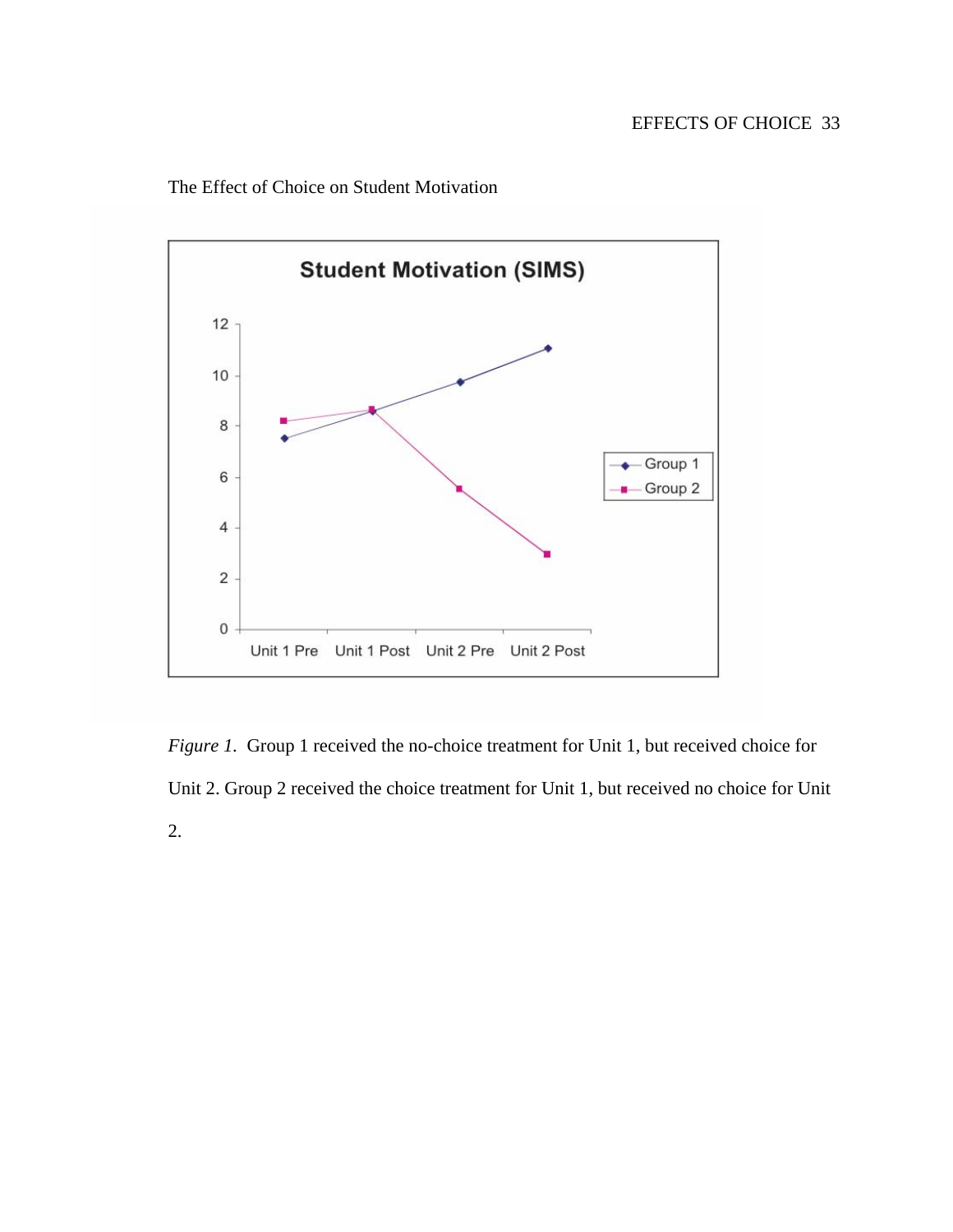Appendix A

Prospectus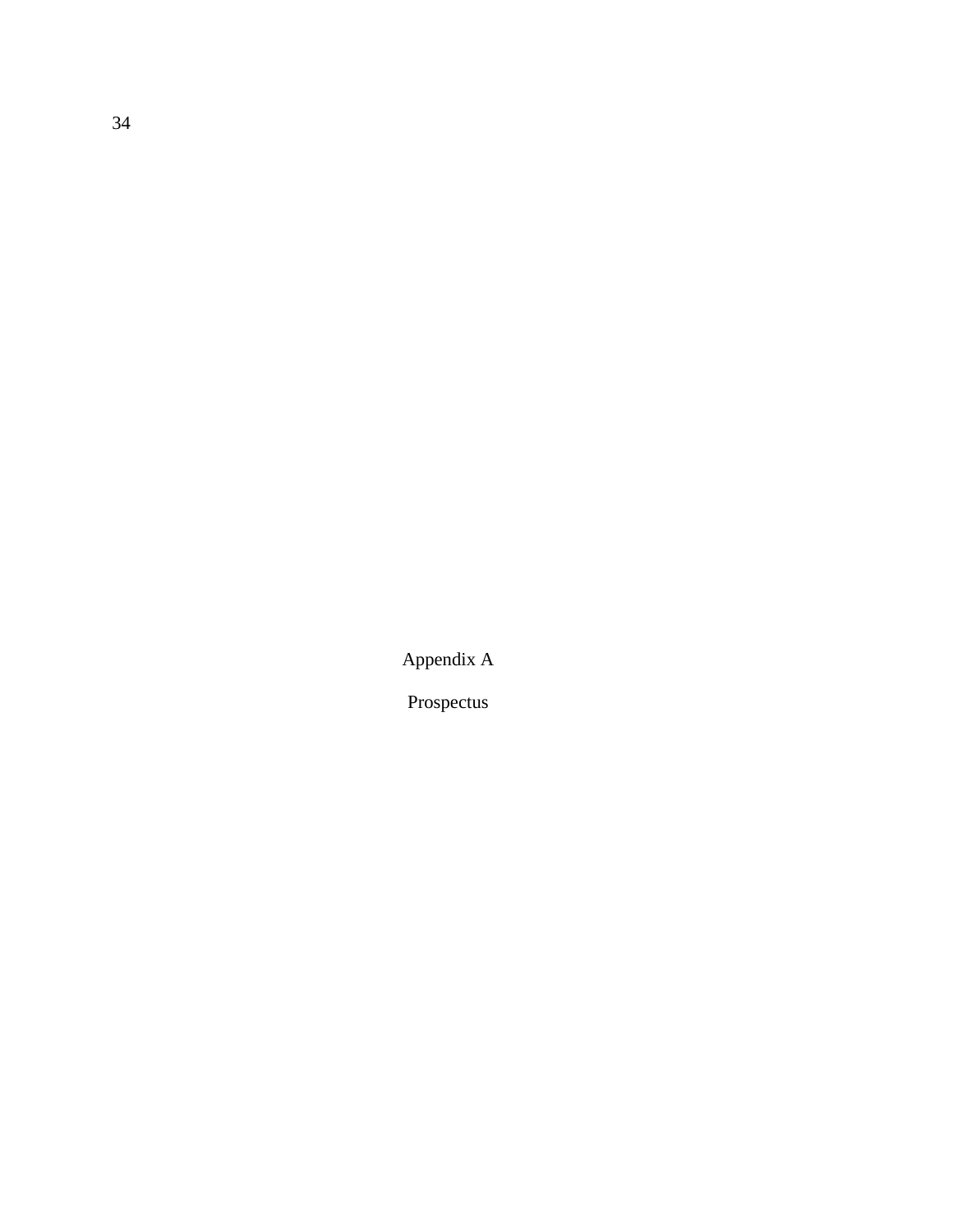#### Chapter 1

## *Introduction*

Obesity is considered to be one of America's leading public health problems in today's society (Welk & Blair, 2000). Diseases such as hypertension, coronary heart disease, Type 2 diabetes, gall bladder disease, dyslipidemia, respiratory diseases, osteoarthritis, and various cancers are all linked to high levels of obesity (Pi-Sunyer, 1999). Approximately 11% of U.S. children and youth are significantly overweight (United States Department of Health and Human Services, 2000).

 One of the main reasons for the increasing number of obese children may be due to the lack of physical activity among Americans of all ages. According to the Surgeon General's Report on Physical Activity and Health (USDHHS, 1996), 14% of young people the ages of 12 to 21 report no physical activity at all. In 1999, only 27% of students in grades 9 to 12 engaged in moderate physical activity five or more days per week for longer than 30 minutes (USDHHS, 2000). In addition to youth inactivity, the number of adults reporting no physical activity at all has increased from 25% in 1994 (USDHHS, 1996) to 40% in 1997 (USDHHS, 2000).

These unhealthy trends in society could feasibly be due to American adolescents and adults not being properly educated about the benefits of physical activity. It is through physical education that instructors have a prime opportunity to encourage children and young adults to participate regularly in physical activity (Sallis & McKenzie, 1991; Wright, Patterson, & Cardinal, 2000). However, due to repetitiveness in instructional units and student boredom, there seems to be a lack of motivation for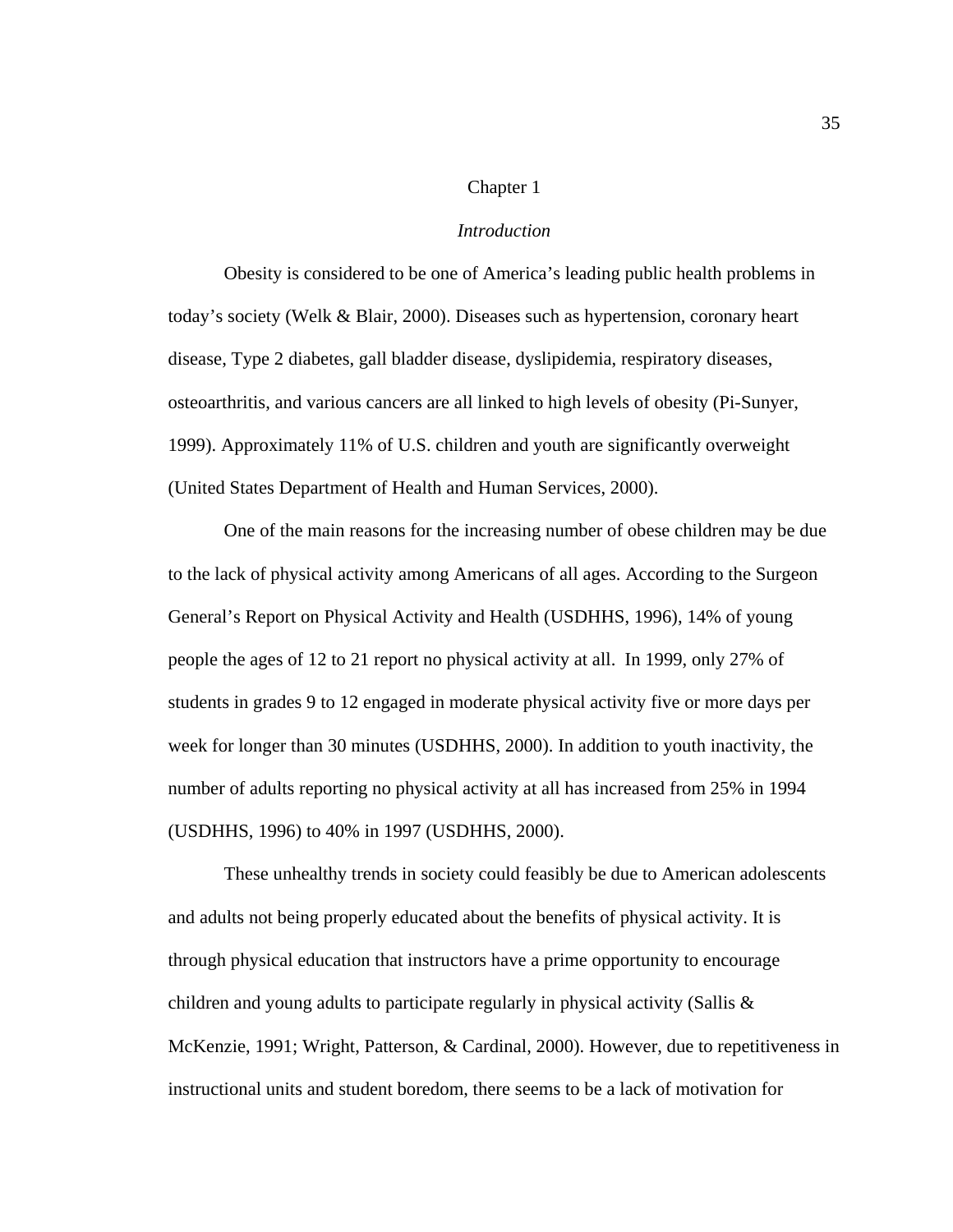student participation (Bycura & Darst, 2001; Howard & Howard, 1997). Therefore, it seems appropriate for physical educators to develop new ways to more fully motivate their students to participate in class in order to help students develop physically active lifestyles inside and outside of class.

In order to motivate students, teachers have found that they need to apply the material to the students' personal lives (Bycura & Darst, 2001), teach with a variety of activities (Griffin & Maina, 2002), and allow students to set and achieve goals (Bowyer, 1996). According to Deci & Ryan's (1985) self-determination theory of motivation, intrinsic motivation will increase in an autonomy supportive environment. Research indicates that providing students with an autonomy supportive environment will increase intrinsic motivation (Deci & Ryan, 1987; Grolnick & Ryan, 1987; Miserandino, 1996; Prusak, Treasure, Darst, & Pangrazi, 2004).

Self-determination theory further states that higher levels of intrinsic motivation will lead to an increase in behavior (Deci & Ryan, 1985), or higher activity levels in a physical education class. Because student autonomy positively affects intrinsic motivation, autonomy may positively affect physical activity levels as well. Thompson & Wankel (1980) found that women who had perceived choice in their activities would tolerate an activity for a longer period of time because they selected it. This should directly relate to higher levels of physical activity.

 The prevalence of obesity is rising in America, and physical educators can help to instigate changes in student activity levels. By adding choice into the curriculum, intrinsic motivation increases (Deci & Ryan, 1987; Grolnick & Ryan, 1987; Miserandino,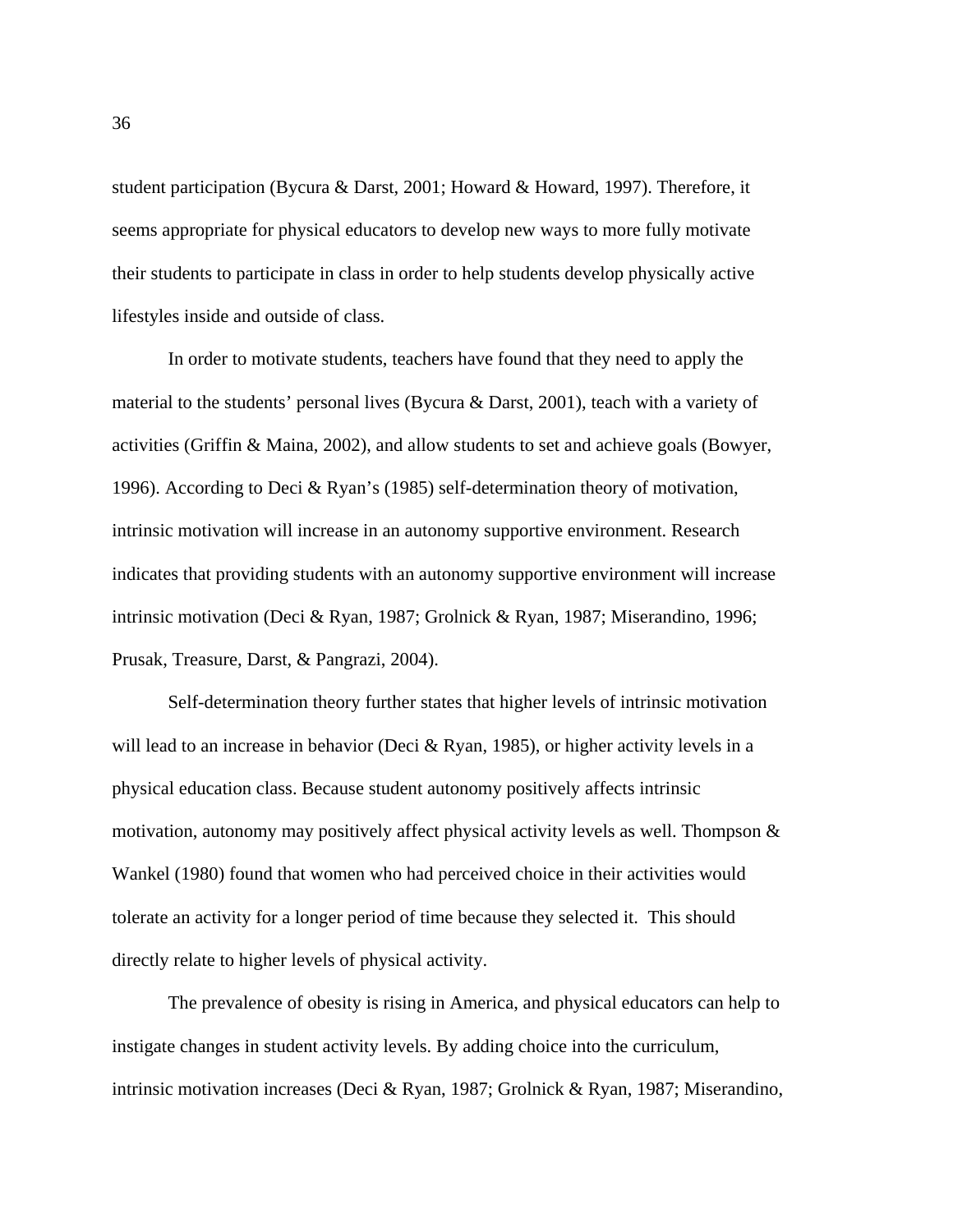1996; Prusak et al., 2004), and in-class physical activity levels should rise as well. Hopefully, this increase in motivation and activity levels will remain throughout the lives of the students.

#### *Problem Statement*

 The purpose of this study is to examine (a) the effects of increased autonomy on self-determination, and (b) the effects of increased autonomy on physical activity levels. *Hypothesis* 

 Null: There will be no significant difference in student self-determination and physical activity levels in a fitness unit that offers choice versus a fitness unit without choice.

 Alternative: There will be a significant difference in student self-determination and activity levels in a fitness unit that offers choice versus a fitness unit without choice.

## *Operational Definitions*

*Amotivation* – the absence of motivation (Deci & Ryan, 1985)

*Autonomy* – the condition of having perceived internal locus of control, and internal locus of causality (Deci & Ryan, 1985)

*External Regulation –* non-autonomous behaviors that are dictated by external factors such as reward or payment (Deci & Ryan, 1985)

*Identified Regulation* – behaviors that occur when individuals begin to value a specific activity because it is important to personal goals (Deci & Ryan, 1985)

*Intrinsic Motivation* – behaviors engaged in for the pleasure that comes from participating in the activity (Deci & Ryan, 1985)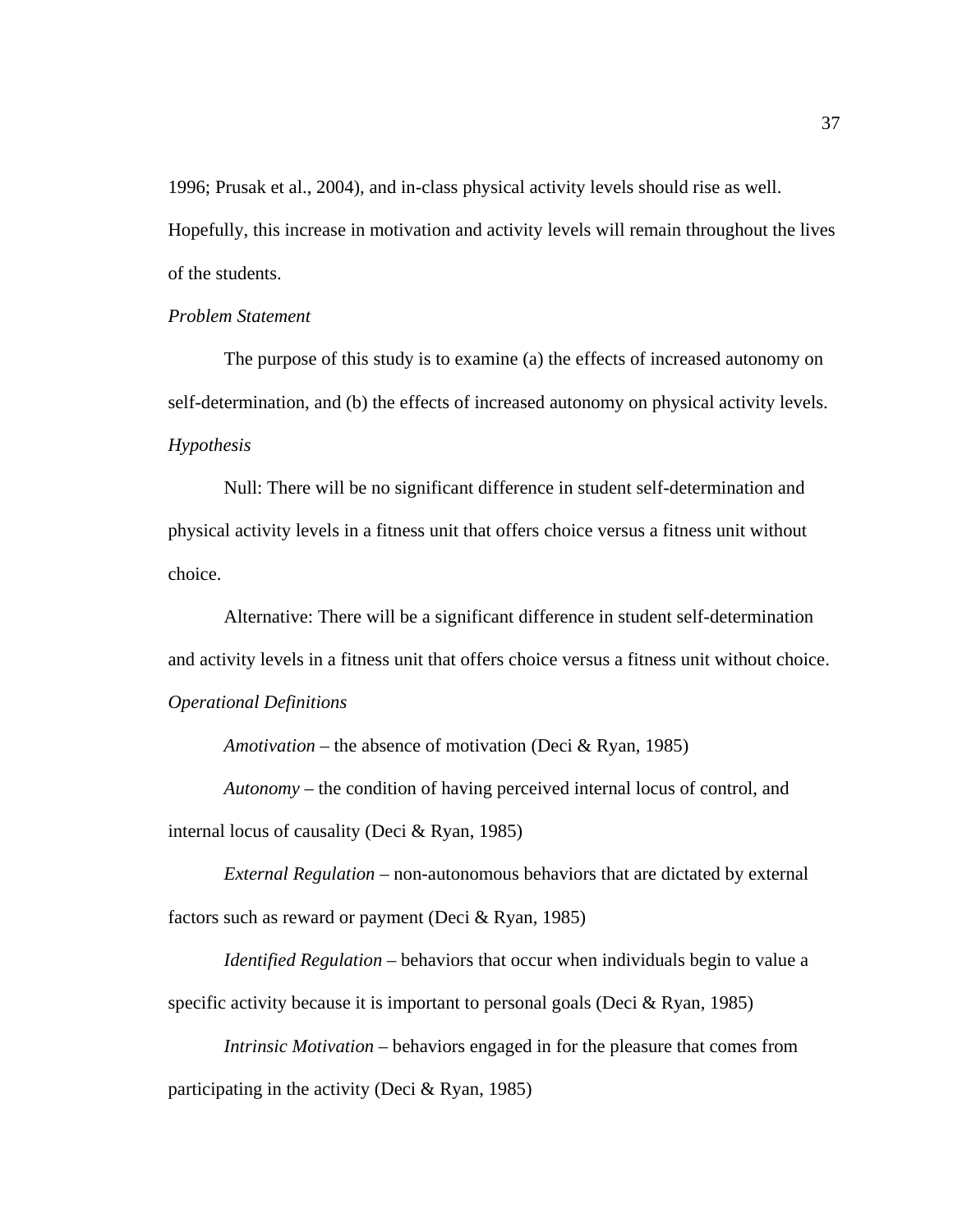*Pedometer* – a device that can be used to assess physical activity (Crouter,

Schneider, Karabulut, and Basset, Jr., 2003)

*Assumptions* 

- 1. The lesson content will be the same, and will be taught the same way for both the choice treatment, and the no-choice treatment.
- 2. The participants will wear the assigned pedometer for the duration of the class period.
- 3. The participants' step counts will not significantly increase (reactivity) because the subject is wearing a pedometer (Vincent & Pangrazi, 2002).
- 4. The participants will follow all instructions given for wearing the pedometers.
- 5. Pedometers will be worn every day, the whole period, for fourteen days (seven days of choice, seven days of no choice).
- 6. Choice groups will not contaminate no-choice groups.

## *Delimitations*

This study will be delimited to:

- 1. Seventh-grade and eighth-grade females from one middle school in the Western United States.
- 2. Participants will only be wearing pedometers during physical education class.

## *Limitations*

Possible limitations of this study are:

1. The researcher will serve as the instructor of the class.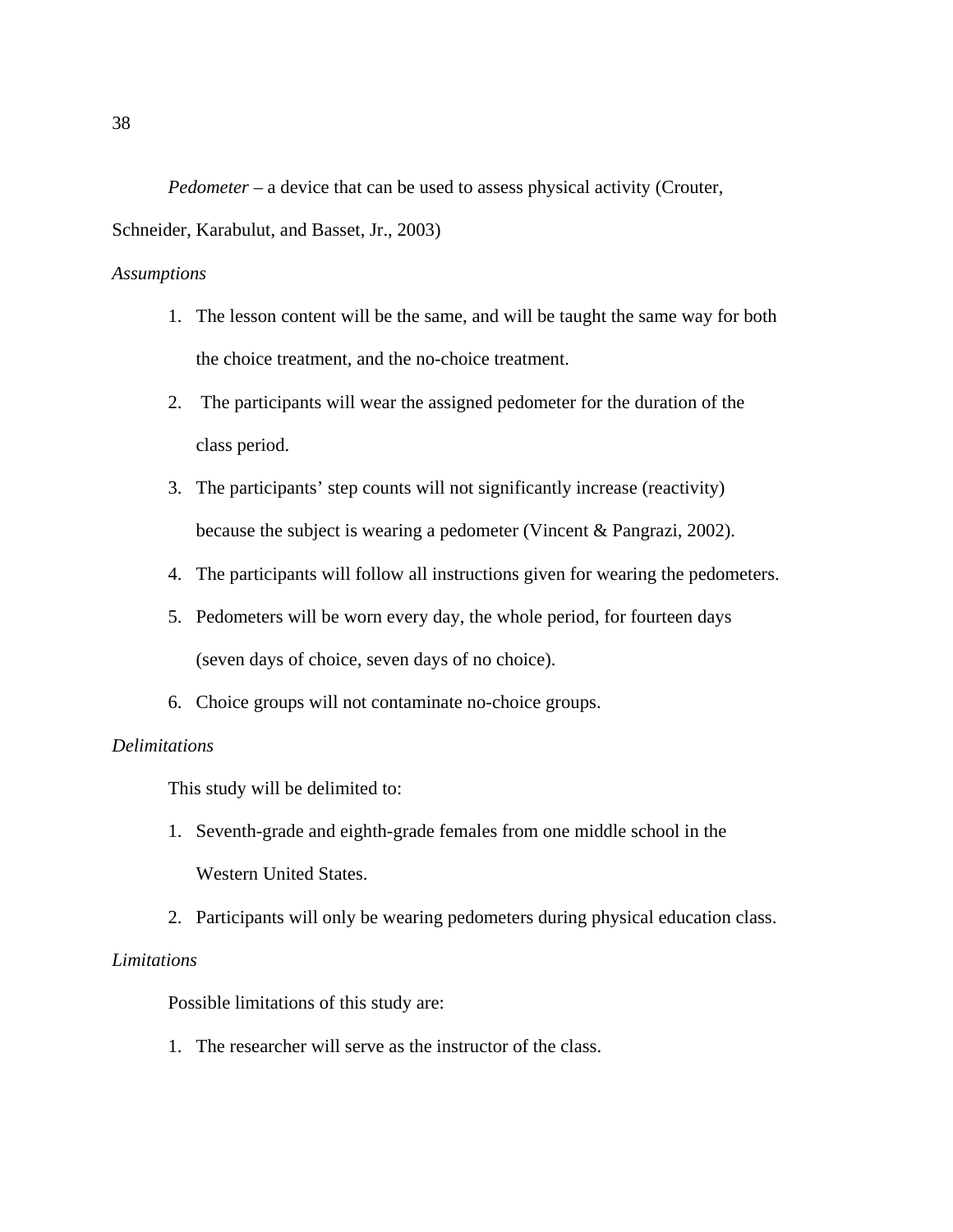- 2. The instructor/researcher may subconsciously be more biased towards one group versus another.
- 3. The sample may not be representative of the entire seventh-grade and eighthgrade population.
- 4. Participants will record their own pedometer data.
- 5. Participants may have changes in activity levels because they are aware that they are being measured (reactivity).
- 6. Students may experience burnout toward the end of the unit.
- 7. There may be contamination, where choice groups discuss feelings with nochoice groups.
- 8. Subjects may not follow all instructions for wearing the pedometer for the designated time.
- 9. Most eighth graders in this study have already participated in a pilot unit involving choice when they were in seventh grade.

### *Significance of the Study*

 There is currently a lack of motivation in regular physical education settings. This study will allow us to discover if giving students choice in a fitness unit will increase motivation, thus increasing in-class physical activity levels.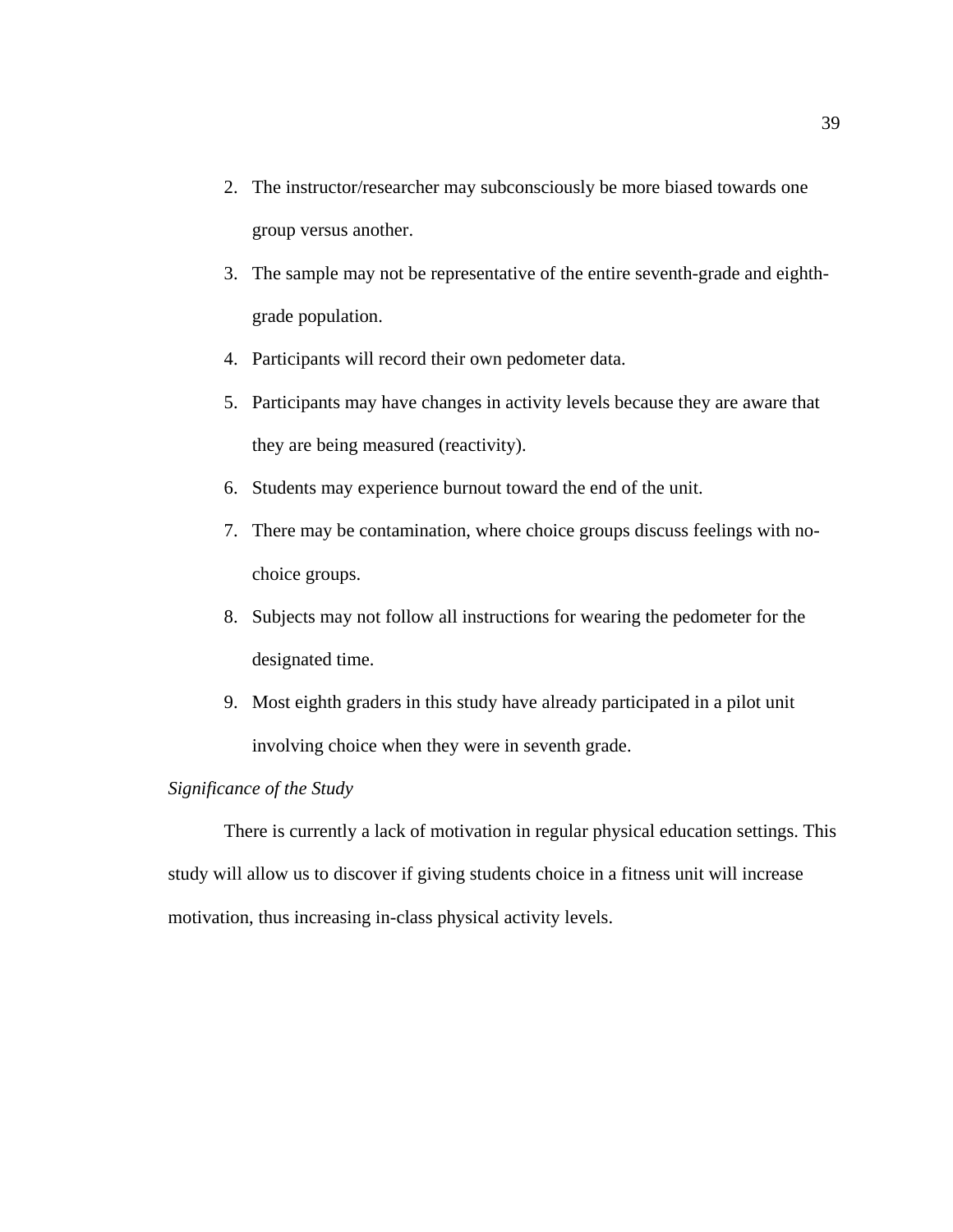#### Chapter 2

#### *Review of Literature*

## *Introduction*

 Over the past few decades there have been increasing concerns for the health of America's population. Obesity is so prevalent in today's society that it is considered to be one of the leading public health problems facing us today (Welk & Blair, 2000). How did United States citizens get to this point? What could have been done to prevent this from happening? What can be done now to prevent it from getting worse?

 This review will discuss (a) the reasons for an unhealthy America; (b) the need to understand motivation in physical education classes, describing the tenets of the selfdetermination theory; (c) different ways to motivate students; (d) the effects of an autonomy supportive environment on motivation; and (e) the possible effects that student autonomy could have on in-class physical activity levels. The purpose of this study is to examine the effects of increased autonomy on self-determination, and the effects of increased autonomy on physical activity levels.

#### *Reasons for an Unhealthy America*

In *Healthy People 2010* (USDHHS, 2000), it states that 11% of U.S. adolescents from the ages of 12-19 years are overweight or obese. Mokdad, Serdula, Dietz, Bowman, Marks, & Koplan (1999) found that the prevalence of obesity among adults 18 years or older had increased from 12% to 18.9% from 1991 to 1998. The results of this study provide evidence of a trend of unhealthy behaviors among American citizens. Obesity has been linked to many serious diseases such as hypertension, coronary heart disease,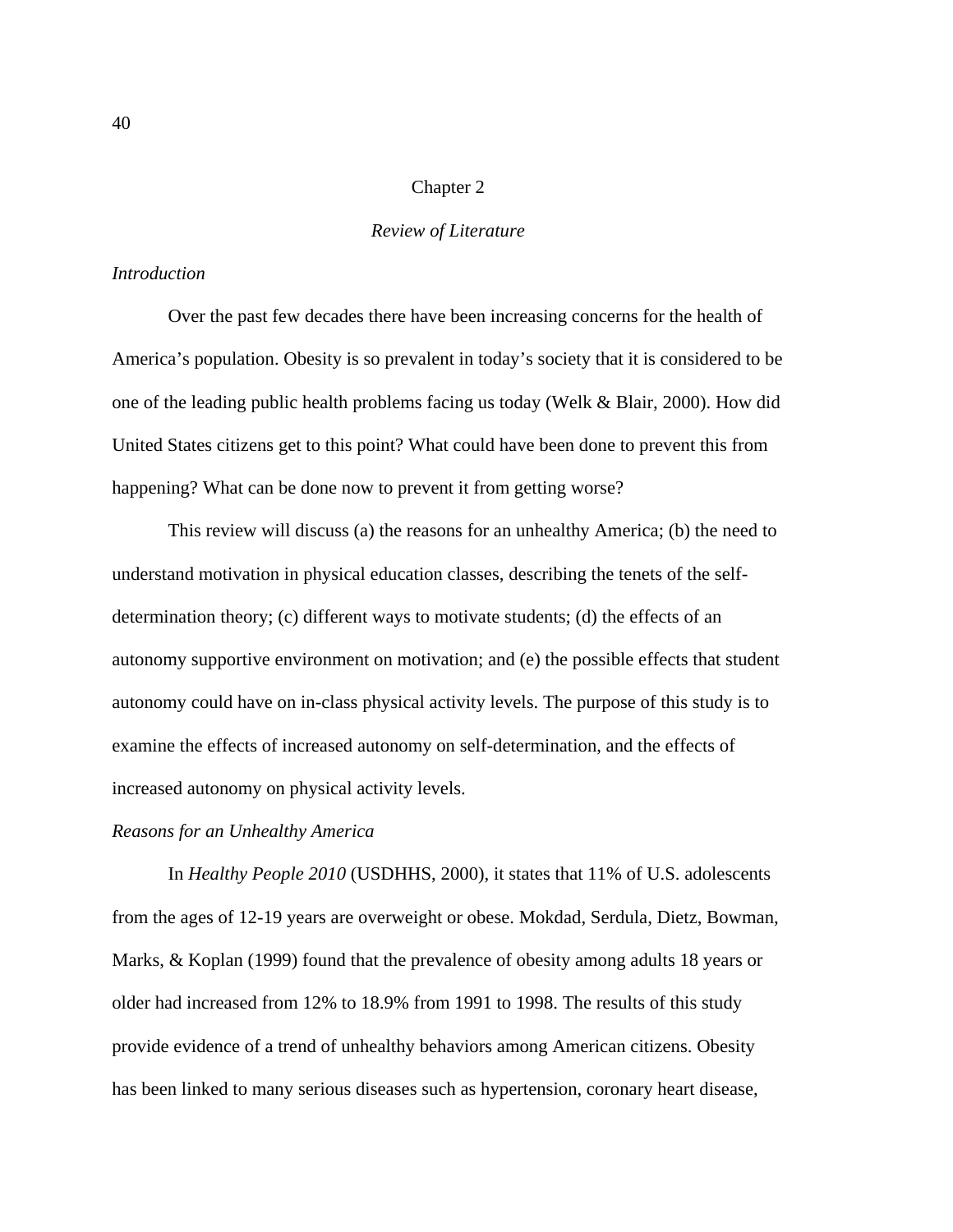Type 2 diabetes, dyslipidemia, gall bladder disease, respiratory diseases, osteoarthritis and various cancers (Pi-Sunyer, 1999).

 The most common explanation for these current trends in society is the fact that many environmental and behavioral influences have made it more difficult for individuals to maintain healthy weight levels (Welk & Blair, 2000). Availability of highfat foods at low cost fast food restaurants (Welk & Blair, 2000), the move from physical labor occupations to sedentary occupations, and changes in short-distance modes of transportation are all major factors of increasing levels of obesity (Tudor-Locke, 2002).

 Perhaps one of the key reasons for these trends, however, is due to the lack of physical activity among Americans of all ages. Shephard (1995) suggests that regular physical activity is a deterrent to many medical conditions such as coronary heart disease, hypertension, Type 2 diabetes, osteoporosis, depression, and anxiety. Despite the strong evidence of the health benefits of physical activity, adolescents and adults are still not participating regularly in a physically active lifestyle.

According to the Surgeon General's Report on Physical Activity and Health (USDHHS, 1996), 14% of young people the ages of 12 to 21 report no physical activity at all. In 1999, only 27% of students in grades 9 to 12 engaged in moderate physical activity five or more days per week for longer than 30 minutes, and 65% of students in grades 9 to 12 participated in vigorous physical activity for 20 minutes three or more days per week (USDHHS, 2000).

In addition to these unhealthy numbers in adolescents, adult participation in physical activities is also low. In *Healthy People 2010* (USDHHS, 2000) it states that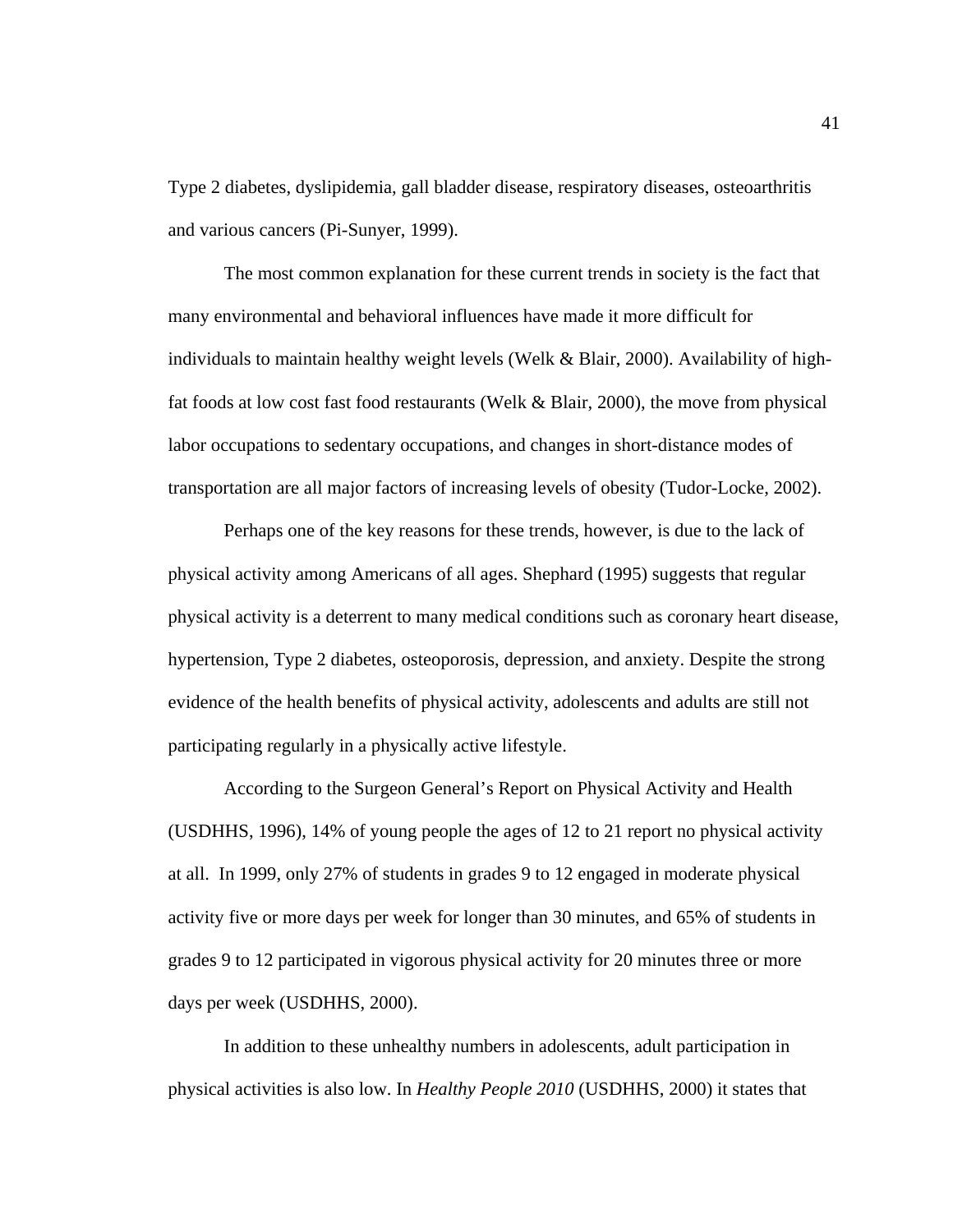only 23% of U.S. adults engage in vigorous physical activity for longer than 20 minutes three or more days per week, and only 15% of adults participate in physical activities five days a week for 30 minutes or more. The number of adults reporting no physical activity at all has increased from 25% in 1994 (USDHHS, 1996) to 40% in 1997 (USDHHS, 2000) – a statistic that has almost doubled in only three years.

#### *The Need to Understand Motivation in Physical Education Classes*

 Perhaps a reason for these unhealthy trends in society is that American adolescents and adults are not properly educated about the benefits of physical activity. In ninth grade, 80% of students enroll in physical education; however, by the time they are in twelfth grade, enrollment drops to only 45% and 39% of boys and girls, respectively (USDHHS, 1996). Currently, only 29% of youth in grades 9 to 12 are enrolled in *daily* physical education (USDHHS, 2000). Given the current numbers of physically active adolescents and adults (USDHHS, 2000), it can be assumed that students who are not enrolled in physical education are not learning about these benefits on their own. Even within physical education classes, students may be escaping the proper education needed to learn of these benefits.

 Through physical education, instructors can promote physical activity and shape the minds of youth to participate regularly in a physically active lifestyle (Sallis & McKenzie, 1991; Wright et al., 2000). It is during physical education class that most students are provided with their primary needs for physical activity (Sallis & McKenzie, 1991). However, due to repetitiveness in instructional units and student boredom, there seems to be a lack of motivation for student participation (Bycura & Darst, 2001; Howard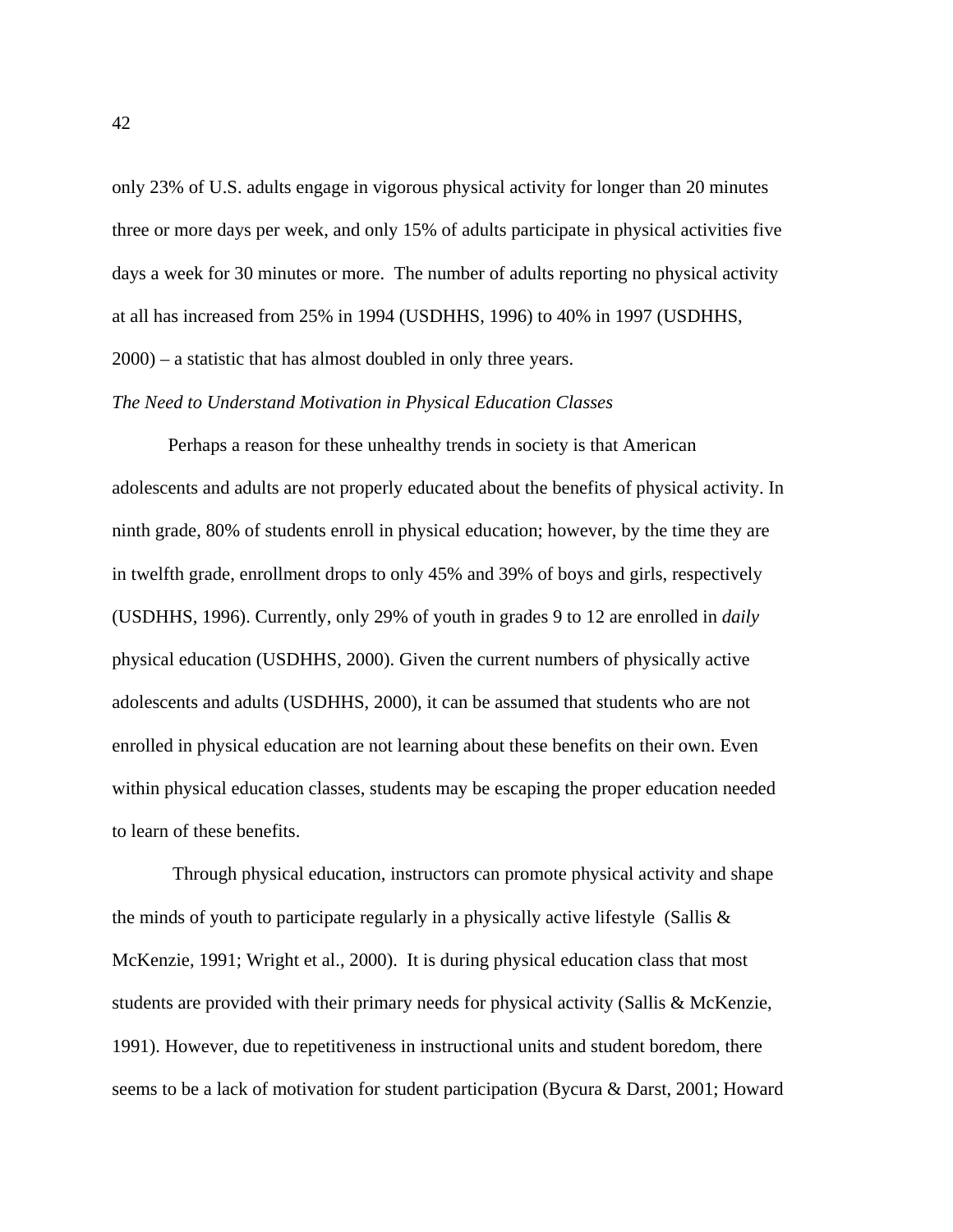& Howard, 1997). Therefore, it seems appropriate for physical educators to develop new ways to better motivate their students to participate in class in order to help students develop physically active lifestyles outside of class.

*Self-Determination Theory.* Deci & Ryan's (1985) self-determination theory provides a theoretical framework to examine the issues related to motivating students to participate. According to the self-determination theory (Deci & Ryan, 1985), there are three antecedents that lead to an increase in motivation. Students who are (a) competent, or believe they can succeed in the activity; (b) autonomous, or sense that they have choices; and (c) related, or feel socially successful, will be more motivated to engage in a specific behavior or activity.

This increase in motivation occurs as higher levels of self-determination are experienced. Deci  $\&$  Ryan (1985) propose that there are three motivational states which lie on a continuum of self-determined behavior: (a) amotivation or the lack of motivation; (b) extrinsic motivation or participating for reasons outside of self (i.e., rewards or fear of punishment); and (c) intrinsic motivation or engaging in behavior for reasons within self (i.e., purely for enjoyment in a particular behavior). Whitehead (1999) states that as one moves along the continuum from amotivation to intrinsic motivation, the individual crosses a threshold of autonomy [see Hierarchical model of self-determination theory in Prusak et al., 2004].

Additionally, Deci and Ryan (1985) posit that extrinsic motivation actually occurs at three different levels: external regulation (behaving to attain a reward), introjected regulation (participating because one feels one should), and identified regulation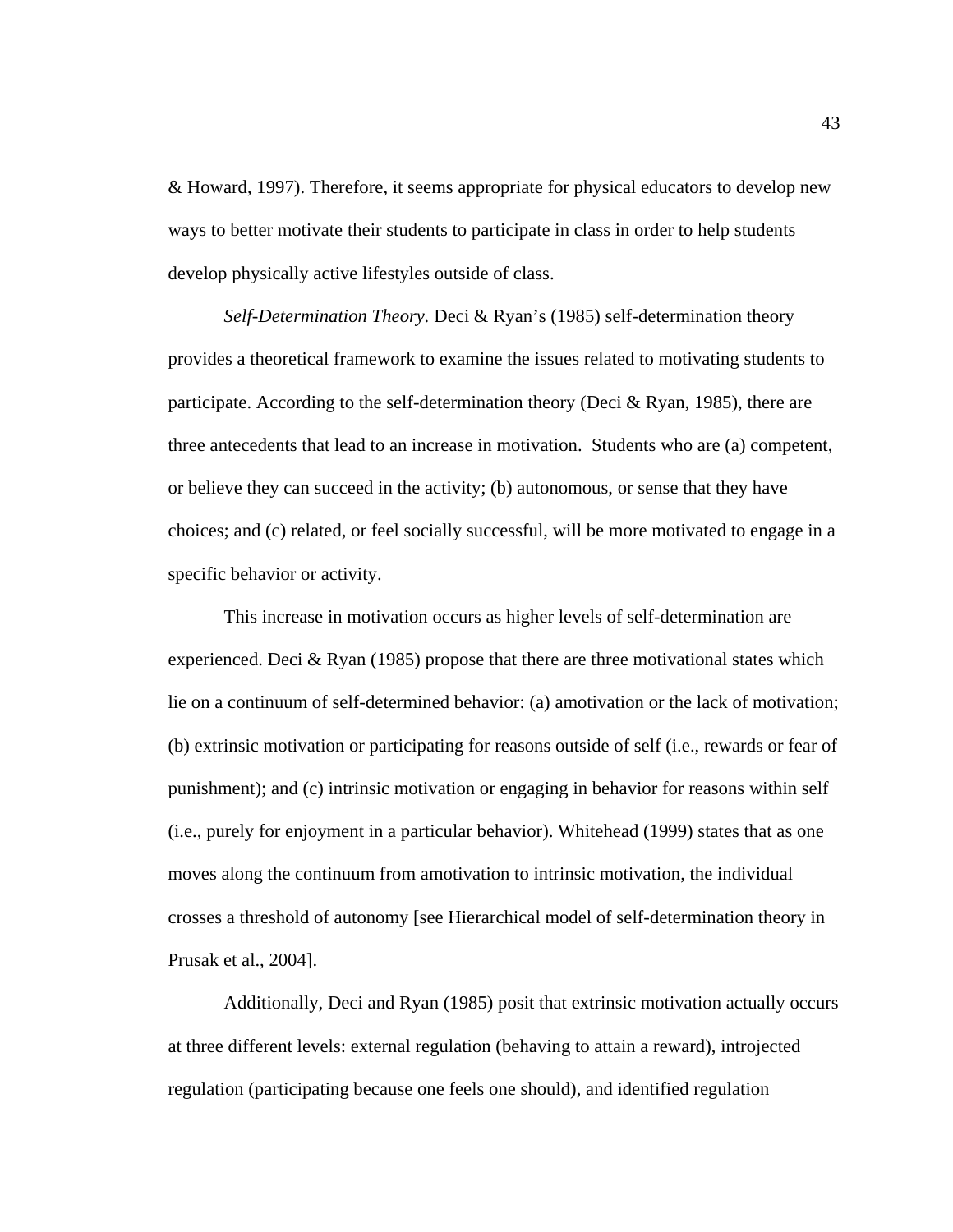(behavior occurs to achieve a desired outcome). There are also three types of intrinsic motivation: intrinsic motivation to know, intrinsic motivation to accomplish, and intrinsic motivation to experience stimulation (see Vallerand, 1997 for further explanation).

Further, in the self-determination theory it is proposed that as an individual moves along the continuum of self-determined behavior toward intrinsic motivation, there will be an increase in cognition (deeper understanding), behavior (increased participation), and affect (better attitude) (Deci & Ryan, 1985).

Continuing with Deci and Ryan's (1985) work, Vallerand (2001) asserts that selfdetermined behaviors occur at different levels of generality: global (motivation towards an active lifestyle in all contexts), contextual (motivation towards physical education), and situational (motivation towards current activities). Vallerand (2001) also states that there are top-down and bottom-up effects of motivation at these levels. In other words, global disposition can affect contextual, which can affect situational disposition*, and* situational can affect contextual, which may affect global disposition. It is more difficult for physical education instructors to change the global disposition of a student, given this disposition remains quite stable. However, physical educators could have an effect on increasing intrinsic motivation at the contextual and situational levels. This study will focus on the response of motivation at the situational level, and behavioral responses due to an autonomy supportive environment.

## *Ways to Motivate Students in Physical Education*

Physical education instructors have tried many different techniques to help motivate students to participate in physical activity both in and outside of class. Bycura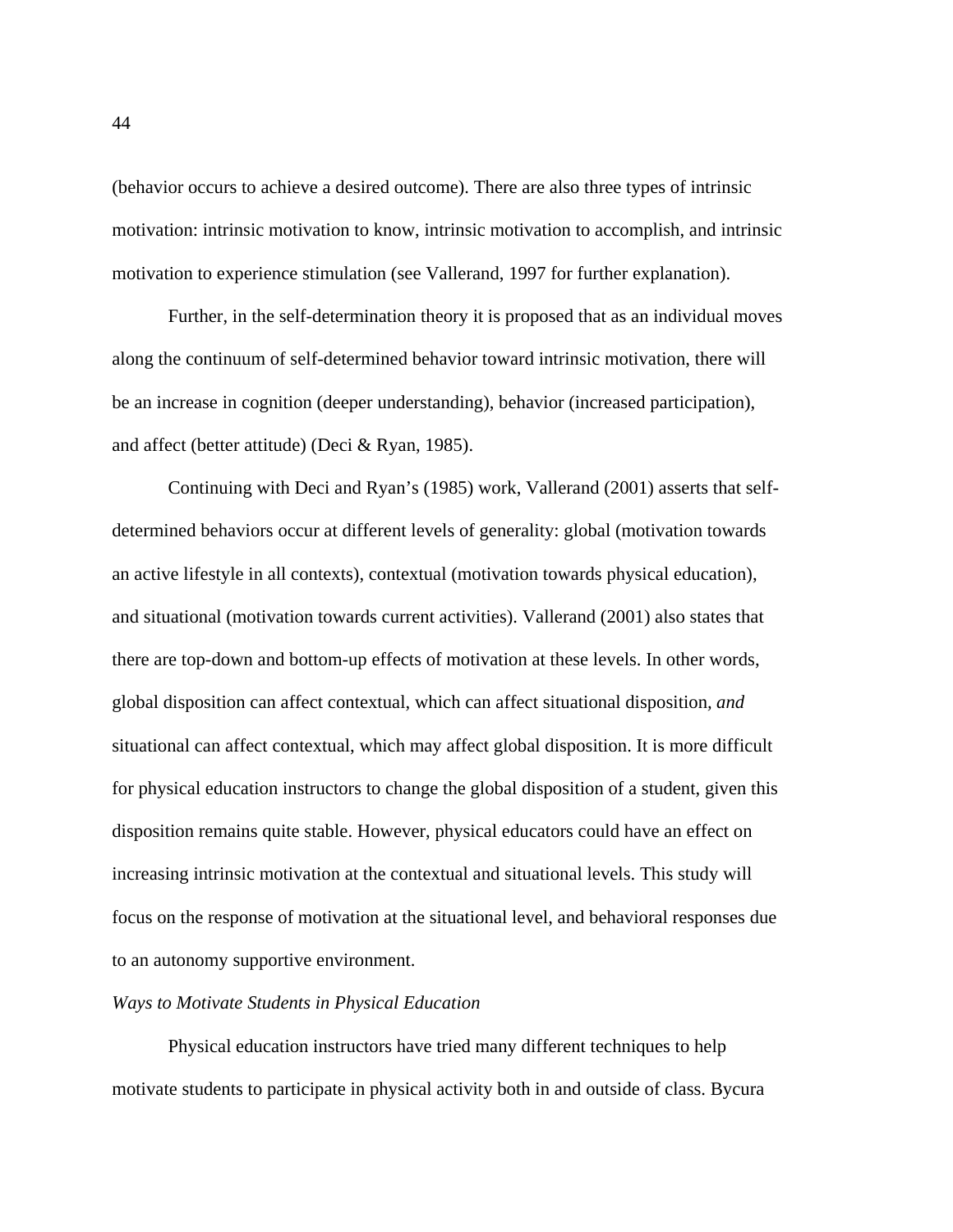and Darst (2001) found the key to motivating middle-school students is to appeal to their interests. Students need to know how the material they are learning applies to them personally. If they do not see the relevance of the subject matter, they will not be motivated to learn that material. Griffin and Maina (2002) focused on teaching high school students with a variety of activities. They found that by doing this, students were more motivated to participate and they enjoyed the activity more, thus causing less discipline problems for the teacher.

 Another motivation factor in physical education settings is allowing students to set and achieve personal goals. Bowyer (1996) interviewed preservice teachers, asking them to recall their favorite physical education activities in elementary school. Results of the interview showed that as students, they were much more motivated when the activities encouraged them to set individual goals. Those goals gave the students a purpose for participating in the activities, rather than simply participating because it was required of them. A pilot fitness unit encouraged students to set personal fitness goals and then participate in fitness activities that would help them to achieve those goals. This approach increased student motivation to participate because they were aware of their personal responsibilities to achieve those goals (Bycura & Darst, 2001).

## *The Effects of an Autonomy Supportive Environment on Motivation*

 In addition to appealing to student interests and goal setting, recent research in education has found that giving students control of the learning activities they participate in enhances motivation. In Deci and Ryan's (1985) self-determination theory, one of the antecedents that affect self-determination is autonomy. Adolescents have strong desires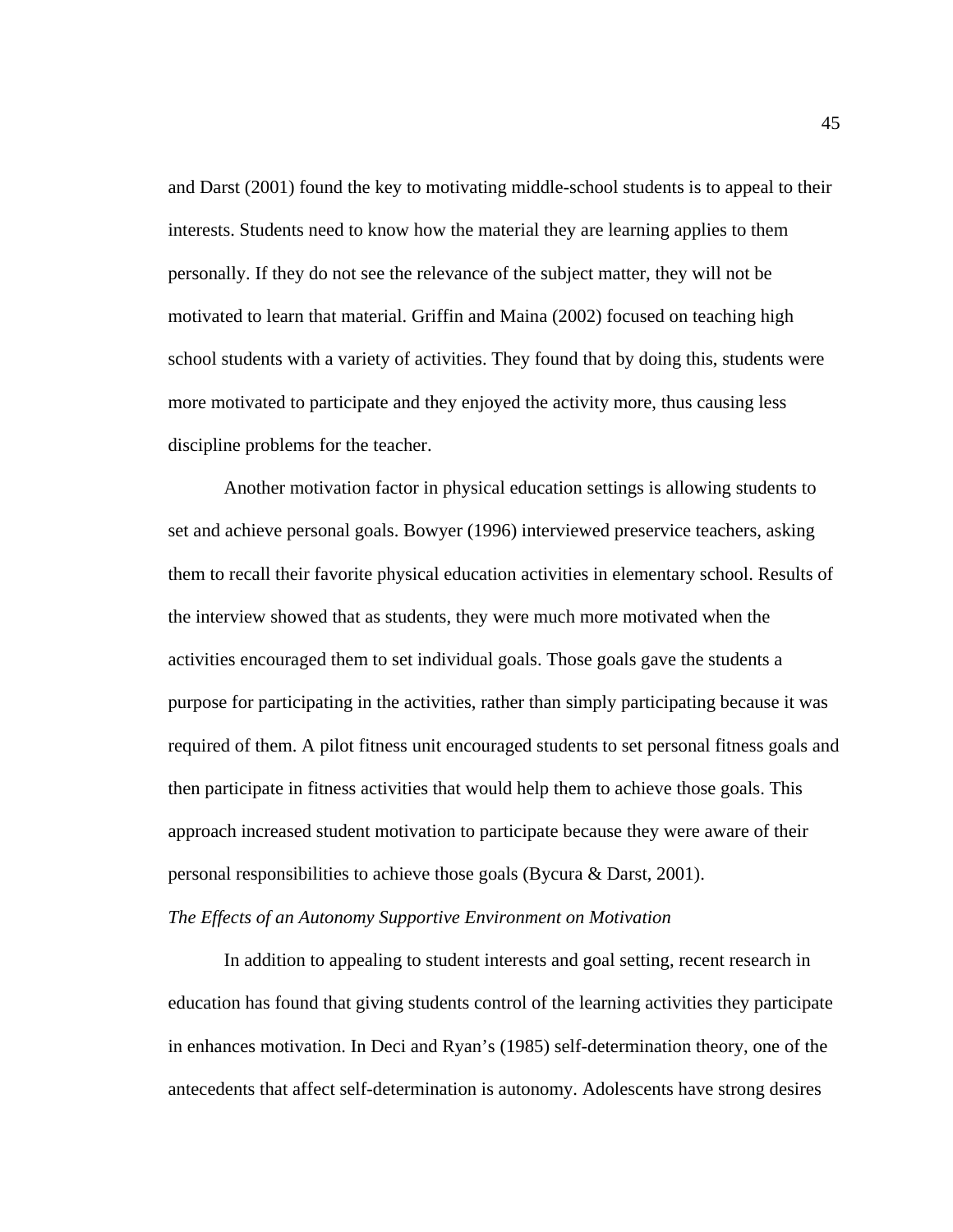to be independent from adults, to be autonomous, or to have control (Bycura & Darst, 2001). Many studies (Deci & Ryan, 1987; Grolnick & Ryan, 1987; Miserandino, 1996; Prusak et al., 2004) have shown that an autonomy supportive environment appeals to students' desires to become independent and increases intrinsic motivation.

 The results of Grolnick and Ryan's (1987) study conducted in an educational classroom setting showed that students were more interested in learning in a noncontrolling environment than those who were not. They felt less pressure from their instructors, thus leading to greater degrees of intrinsic motivation. Furthermore, Miserandino (1996) found that when students felt their autonomy was compromised, intrinsic motivation declined. Students expressed more anger and anxiety, and displayed less involvement and persistence in the learning activities.

In a physical education setting, Prusak et al. (2004) discovered significant differences in intrinsic motivation between groups that were given choices and groups that were not. Groups that were given choice were less amotivated, less externally regulated, and more intrinsically motivated. The study showed that when student autonomy is present in selecting learning activities, students are more likely to be motivated to participate.

 Olafson (2002) found while interviewing adolescent females, many mentioned that they would enjoy physical education more if they were allowed to choose the activities they participated in (Olafson, 2002). Physical educators show evidence of thoughtful curriculum planning by providing students with a variety of activities and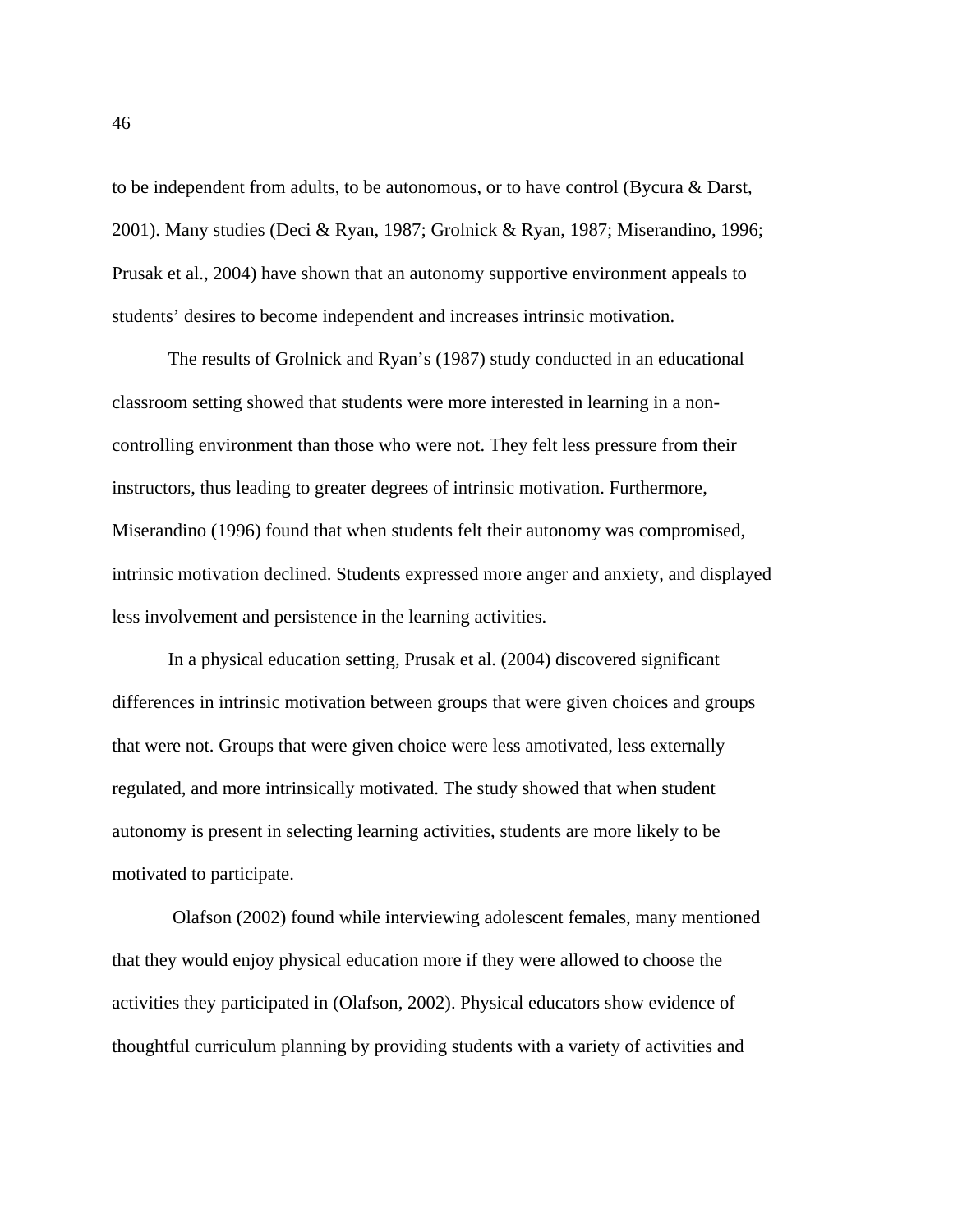allowing them to choose which activity suits them best, while concurrently holding students to higher levels of accountability (Pangrazi, 2001; Prusak et al., 2004). *Possible Effects of Autonomy on In-Class Activity Levels* 

Because student autonomy positively affects intrinsic motivation (Deci & Ryan, 1987; Grolnick & Ryan, 1987; Miserandino, 1996; Prusak et al, 2004), an autonomy supportive environment may positively affect in-class physical activity levels as well. Thompson and Wankel (1980) found that women who had perceived choice in their activities would tolerate an activity for a longer period of time because they selected it. This should directly relate to higher levels of physical activity.

The self-determination theory states that as students move along the motivation continuum from amotivation towards intrinsic motivation, cognition increases, they experience a deeper understanding of the subject matter, permanent behavior changes will occur resulting in increased participation in and out of school, and there will be an increase in affect, or positive attitudes will be prevalent (Deci  $& Ryan, 1985$ ). Thus, the intrinsically motivated student will more likely practice physically active behaviors in class, and possibly become physically active on his/her own.

## *Summary*

 The health of America is declining, and obesity is becoming more prevalent in today's society (Welk & Blair, 2000). One of the main reasons for this decrease in health among American citizens is due to a lack of physical activity (Tudor-Locke, 2002; USDHHS, 2000). A decreasing number of high school students are enrolled in physical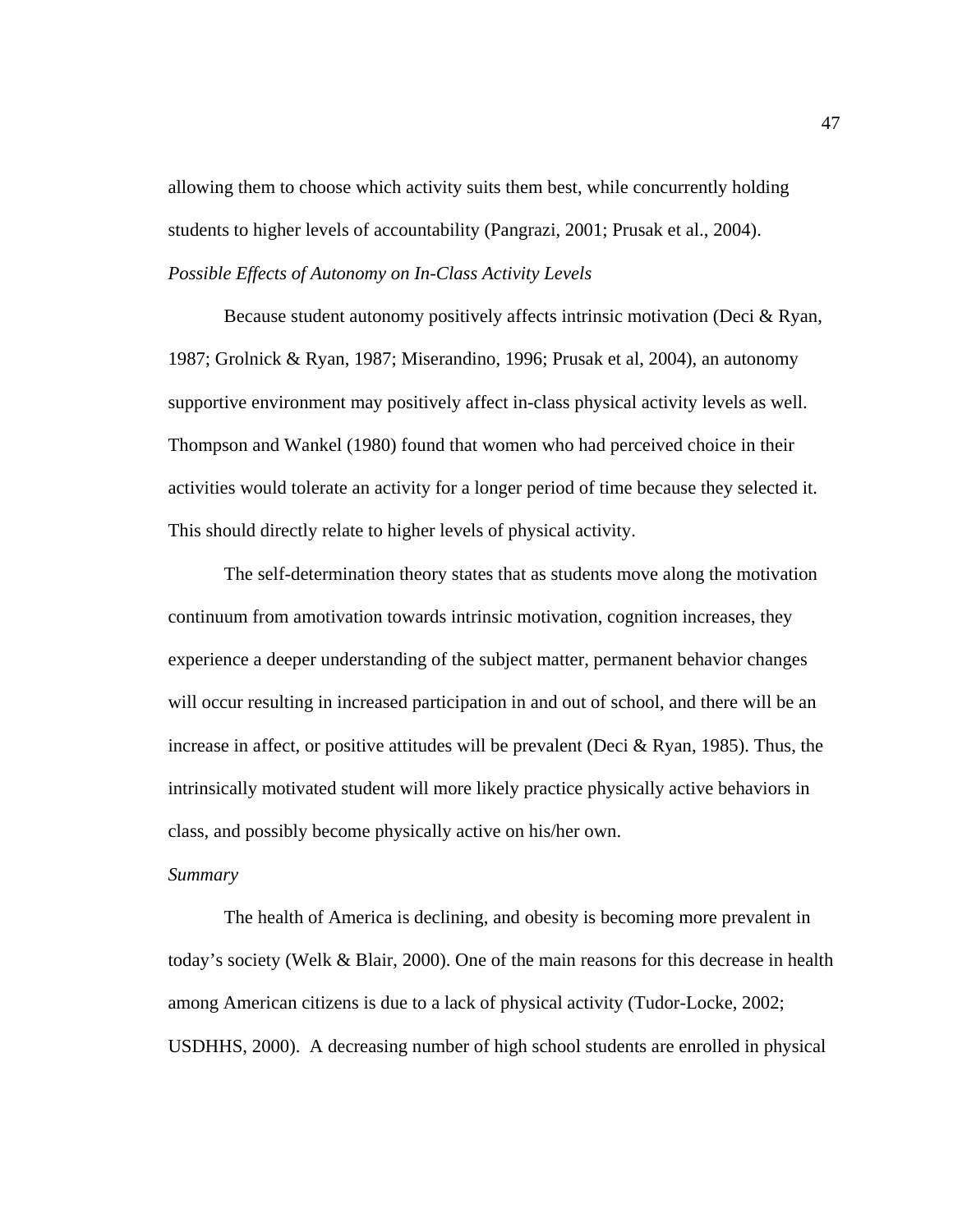education (USDHHS, 1996; USDHHS, 2000), thus leading to less informed individuals regarding the benefits of living a physically active lifestyle.

Physical education instructors can promote physical activity and encourage youth to participate regularly in physical activity (Sallis & McKenzie, 1991; Wright et al., 2000). However, due to repetitiveness in physical education instructional units and student boredom, there seems to be a lack of motivation for student participation (Bycura & Darst, 2001; Howard & Howard, 1997). Therefore, it seems appropriate for physical educators to develop new ways to motivate their students to participate in class in order to help students develop physically active lifestyles outside of class.

Motivation in physical education classes can occur by appealing to student interests (Bycura & Darst, 2001; Griffin & Maina, 2002), allowing students to set and achieve goals (Bowyer, 1996; Bycura & Darst, 2001), and particularly through allowing students to make choices in learning activities (Deci & Ryan, 1987; Olafson, 2002; Prusak et al., 2004).

This review of literature provides evidence for the need of student choice in the physical education setting. Recent research indicates that student autonomy increases intrinsic motivation, thus increasing motivation to participate in a particular activity (Deci & Ryan, 1987; Prusak et al., 2004). Will this increase in motivation cause students to put forth more effort leading to an increase in physical activity levels? This study will examine (a) the effects of increased autonomy on self-determination, and (b) the effects of increased autonomy on physical activity levels.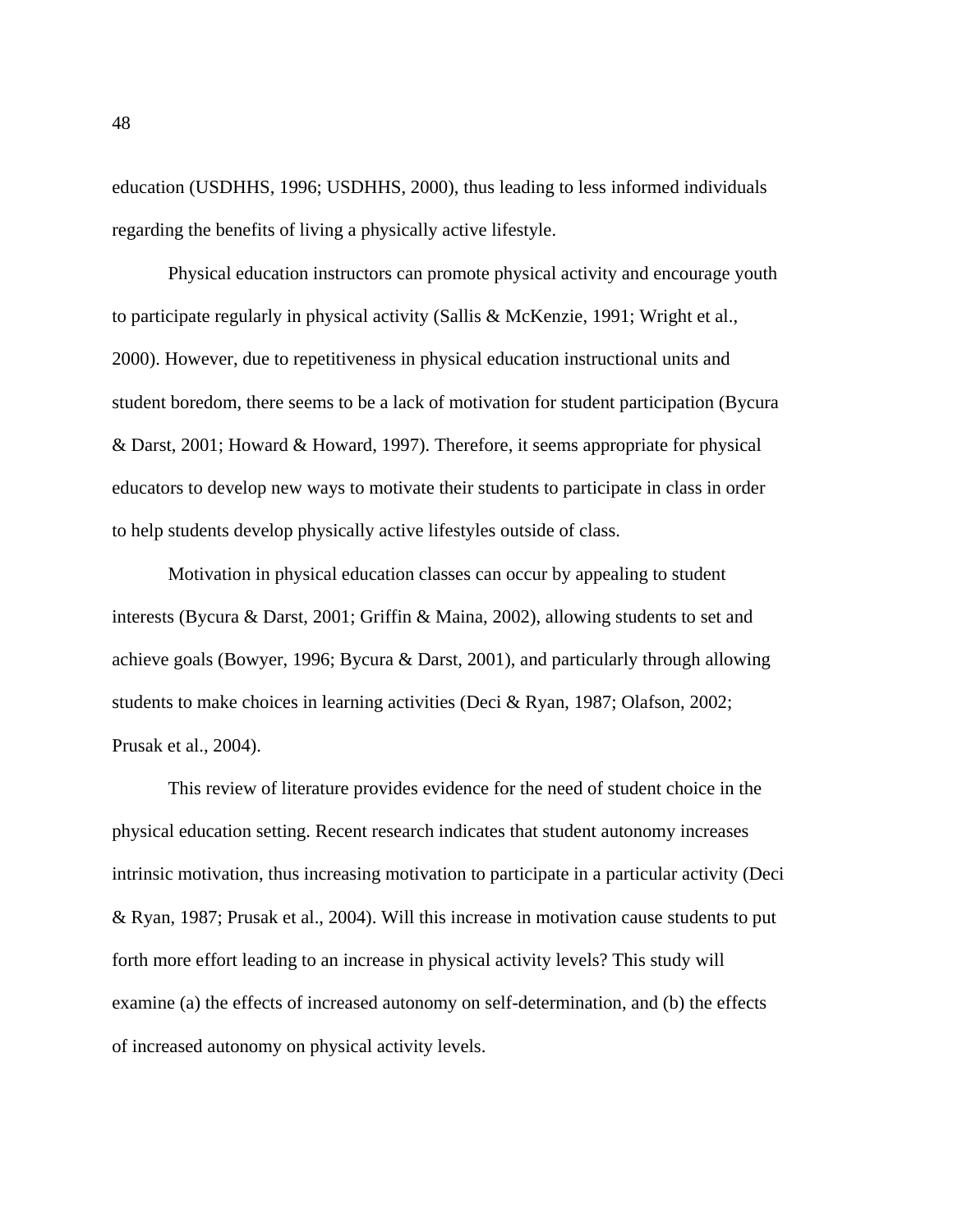#### Chapter 3

## *Methods*

The purpose of this study is to examine (a) the effects of increased autonomy on self-determination, and (b) the effects of increased autonomy on physical activity levels. *Participants* 

Four combined seventh-grade and eighth-grade female classes will be selected from a middle school with an average enrollment of 32.8 students per class, 122 students total. An informed consent form will be given to all students, which will be signed by parents approving their child's participation. Confidentiality of participants will be achieved by using identification numbers instead of names. Approval to conduct the study will be obtained from the principal, school district, and the Institutional Review Board at Brigham Young University.

#### *Instruments*

*Pedometer.* A Walk4Life MLS 2015 (Walk4Life, Plainfield, Illinois) pedometer will be used to measure step counts (an indicator of physical activity levels) of every student in each class. The dependent variable will be the mean number of steps over a seven-day fitness unit. The independent variable will be the level of autonomy (choice or no choice). Step counts will be recorded daily at the end of each class period. Individual student pedometer step counts will be averaged at the conclusion of each seven-day fitness unit and class means will be computed for a comparison between the two treatment models (seven days of choice, and seven days of no choice).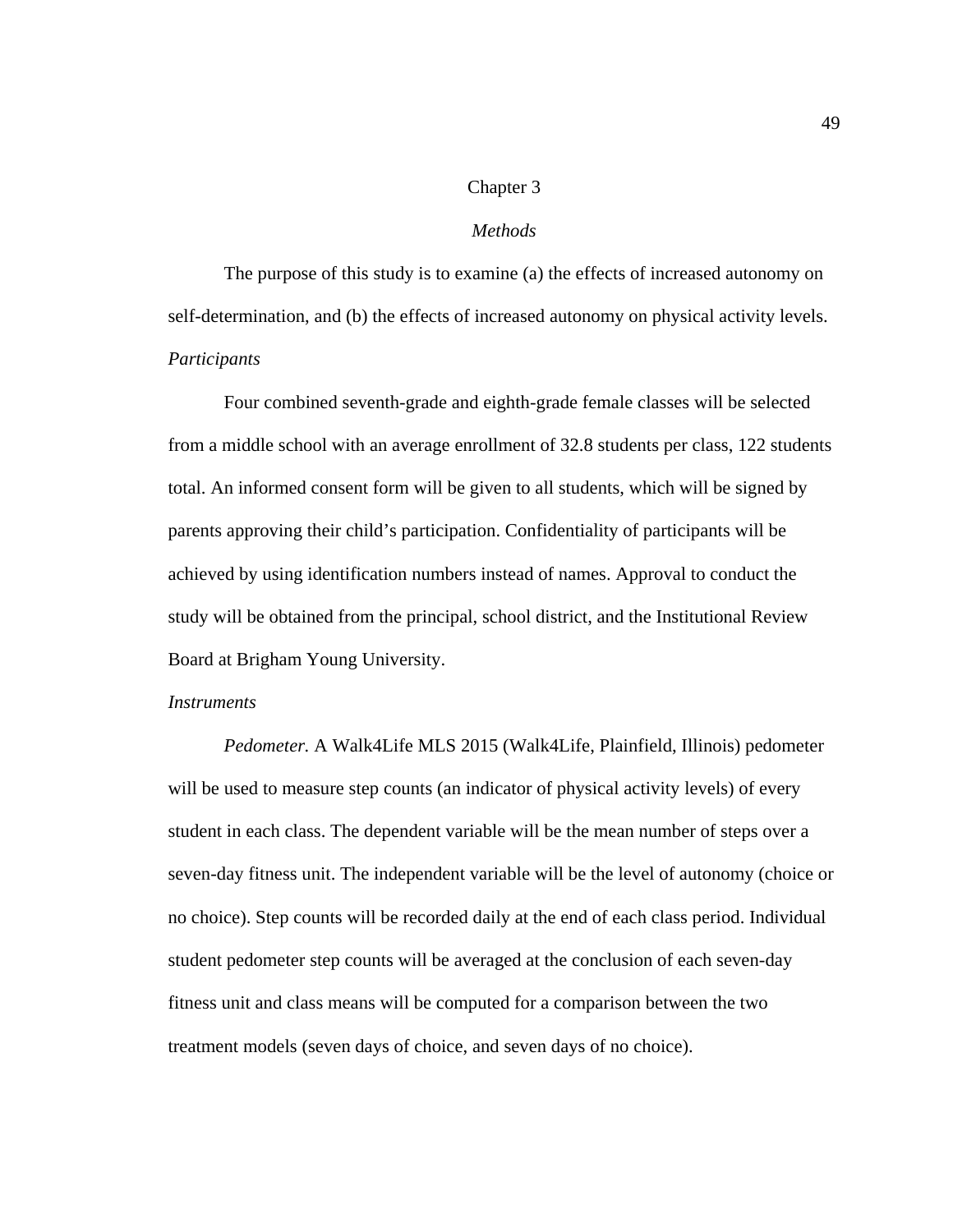Walk4Life pedometers have been tested for objectivity, reliability, and validity. Specifically, the Walk4Life LS 2525 model was tested for accuracy, and proved to be accurate within +1% of actual steps taken (Crouter, Schneider, Karabulut, & Basset, Jr., 2003). A later study measured the accuracy of the same model, and found the Walk4Life LS 2525 pedometer to be moderately accurate within  $+20\%$  of the correct number of steps 95% of the time (Schneider, Crouter, Lukajic, & Basset, Jr., 2003). Although pedometers are only sensitive to locomotor forms of movement, and they are not able to record the magnitude of movement, many tests have shown that pedometers are valid assessments of total volume of physical activity performed by children (Trost, 2001).

*Situational Motivation Scale (SIMS).* The 14-item SIMS (see full scale in Guay, Vallerand, & Blanchard, 2000; see abridged scale in Standage, Treasure, Duda, & Prusak, 2003) will be used to evaluate students' situational motivation across groups (see Appendix A-2). The SIMS has shown to be a valid and reliable tool for measuring selfdetermination index on many accounts (factorial validity, internal consistency, and multigroup invariance), and in many physical activity contexts (Standage et al., 2003). The SIMS will be administered four times, pre and post the first seven-day unit, and pre and post the second seven-day unit. Participants will respond to the stem question, "Why have you been participating in these specific activities (rope jumping, aerobics, kickboxing, etc.) over the past seven days? Items will be rated on a 7-point Likert scale ranging from 1 "corresponds not at all" to 7 "corresponds exactly."

The independent variable will be the level of autonomy (choice or no choice). The dependent variables will be represented in four subscale scores derived from the 14-item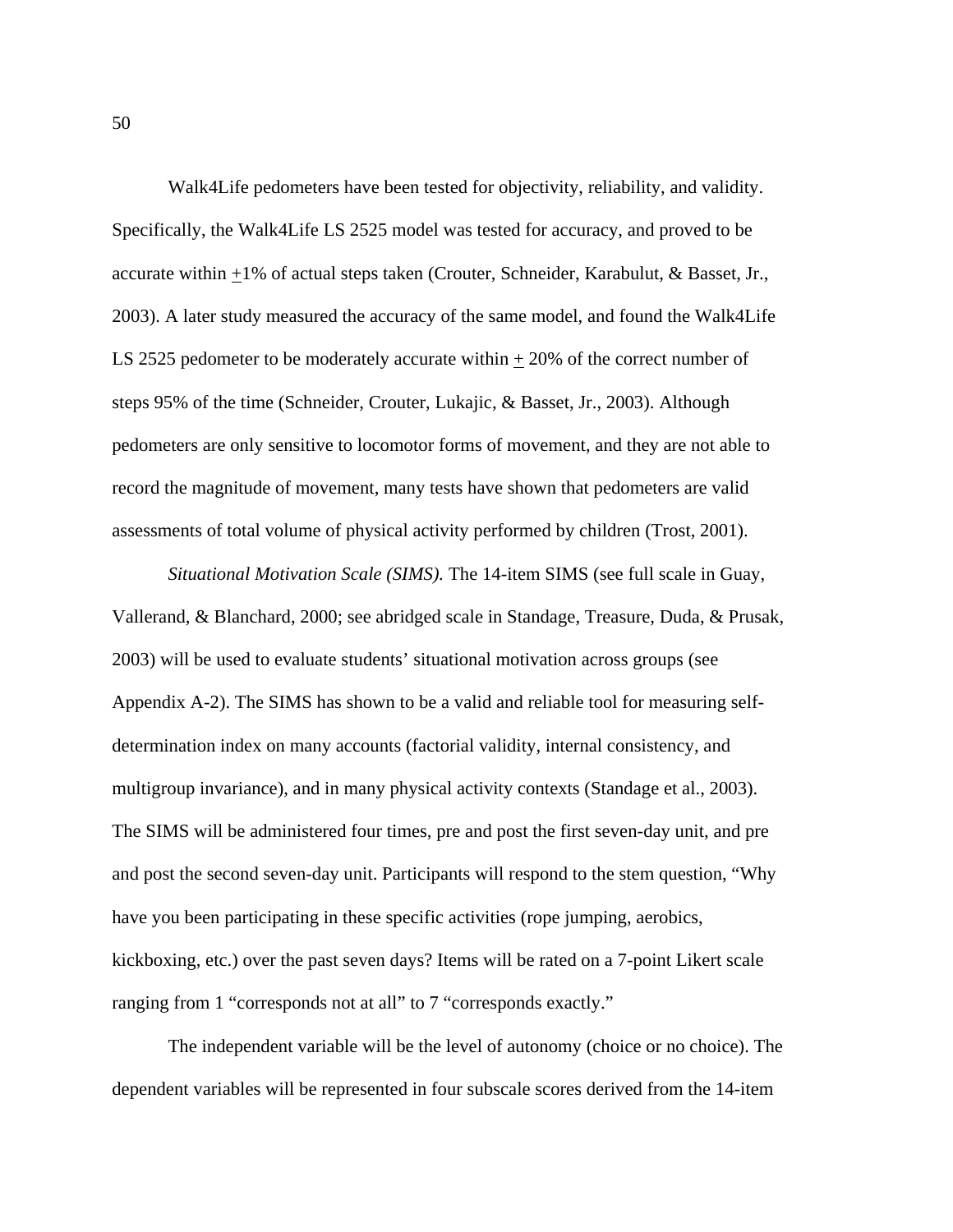SIMS (Guay et al., 2000; Standage et al., 2003). The four subscales assess (a) intrinsic motivation (4 items), (b) identified regulation (3 items), (c) external regulation (3 items), and (d) amotivation (4 items).

Data will be reduced by (a) calculating each subscale score via the mean of its items and (b) further reduction by calculating the self-determination index (SDI) score via the following formula:  $(SDI = +2$ (intrinsic motivation) +1(identified regulation) – 1(external regulation) –2(amotivation)). The SDI, representing the strength of one's selfdetermination, is a straightforward weighting—the higher the number the stronger the self-determination.

*Sport Motivation Scale (SMS).* The SMS is an English translation of the French motivation scale *l'Echelle de Motivation vis-à-vis les Sports* (EMS; Brière, Vallerand, Blais, & Pelletier, 1995). Research (Pelletier, Fortier, Vallerand, Tuson, Brière, & Blais, 1995) indicates that the SMS measures contextual motivation with adequate levels of construct validity, and internal consistency.

A 16-item, 4-factor abridged version (amotivation, external regulation, identified regulation, and intrinsic motivation to know) of the full SMS (see full scale in Pelletier et al., 1995; see abridged scale in Guay, Mageau, & Vallerand, 2003) will be administered to students in physical education classes (see Appendix A-2). This model is recommended for use in the physical education setting for its brevity, which may invoke more thoughtful responses from the students (Prusak et al., in review).

Participants will respond to the stem question, "Why do you participate in physical education?" Items will be rated on a 7-point Likert scale ranging from 1 "does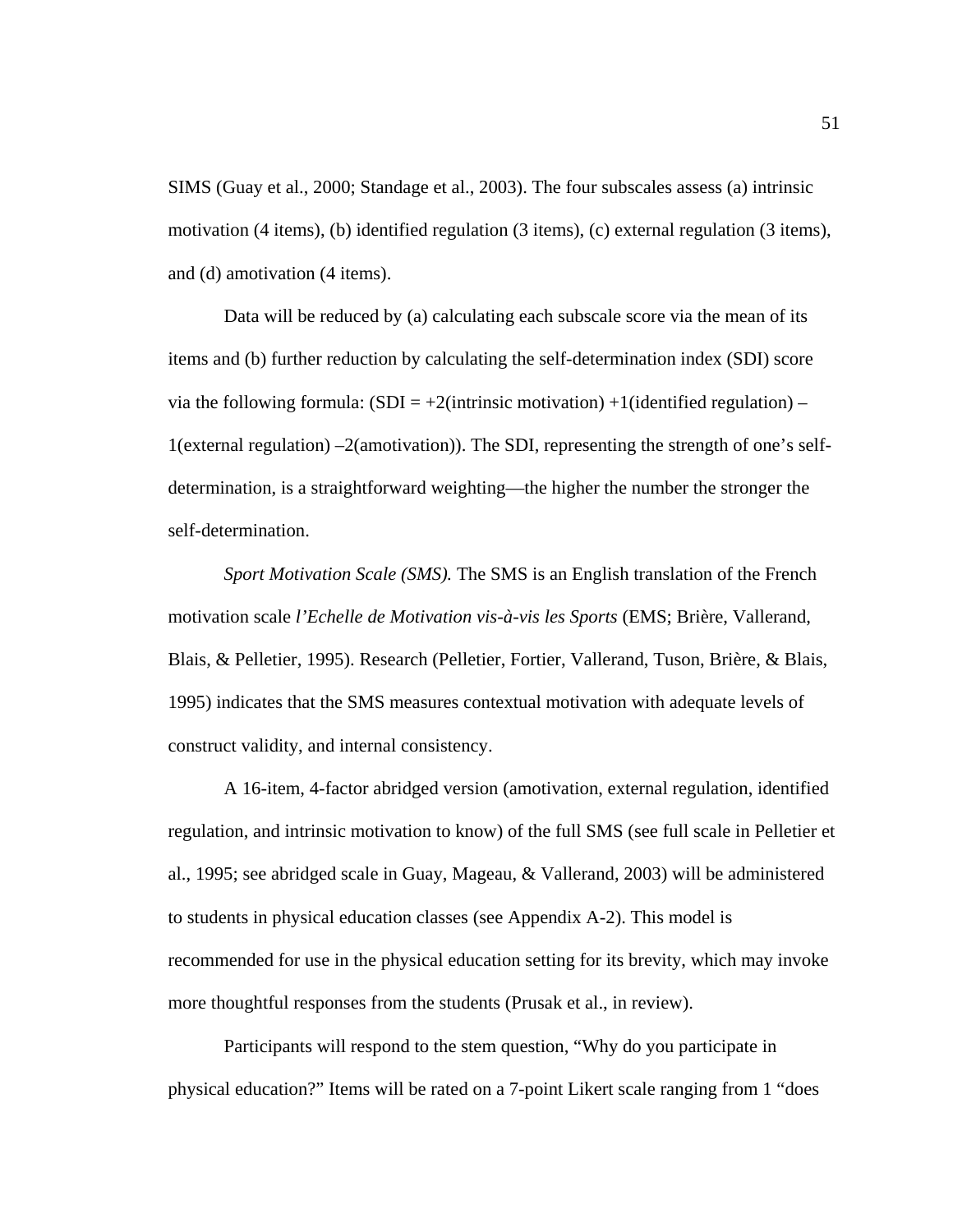not describe me at all" to 7 " describes me exactly." Data reduction will follow the same procedure as for the SIMS.

## *Procedures*

One month prior to the fitness unit, students will be administered the SMS to measure contextual motivation and to account for any motivational differences between classes before treatment is given. The four classes will be randomly assigned to two groups to determine the fitness unit they will participate in first (choice or no choice). Two weeks later, the first phase of manipulation will begin. The instructor will begin to prepare students for the fitness activities by introducing the concept of choice or no choice. When speaking to the choice groups, the instructor will make statements such as:

In two weeks we will begin a cardiovascular fitness unit where you are going to make a lot of choices. You can choose what activity you participate in, you can choose how hard you are going to work, what goals you are aiming for, and even who you are going to participate with. You will never have to participate in an activity that you do not like because you get to make the choice.

However, when speaking to the no-choice groups, the instructor will make comments such as:

In two weeks we are going to begin a cardiovascular fitness unit that I am really excited about. It is going to be a lot of fun, and I am going to make a lot of decisions for you. I will assign you to a team that you get to work with everyday, so you will get to know each other really well. Then, I will assign each team to a different activity everyday. You will have the opportunity to participate in *every*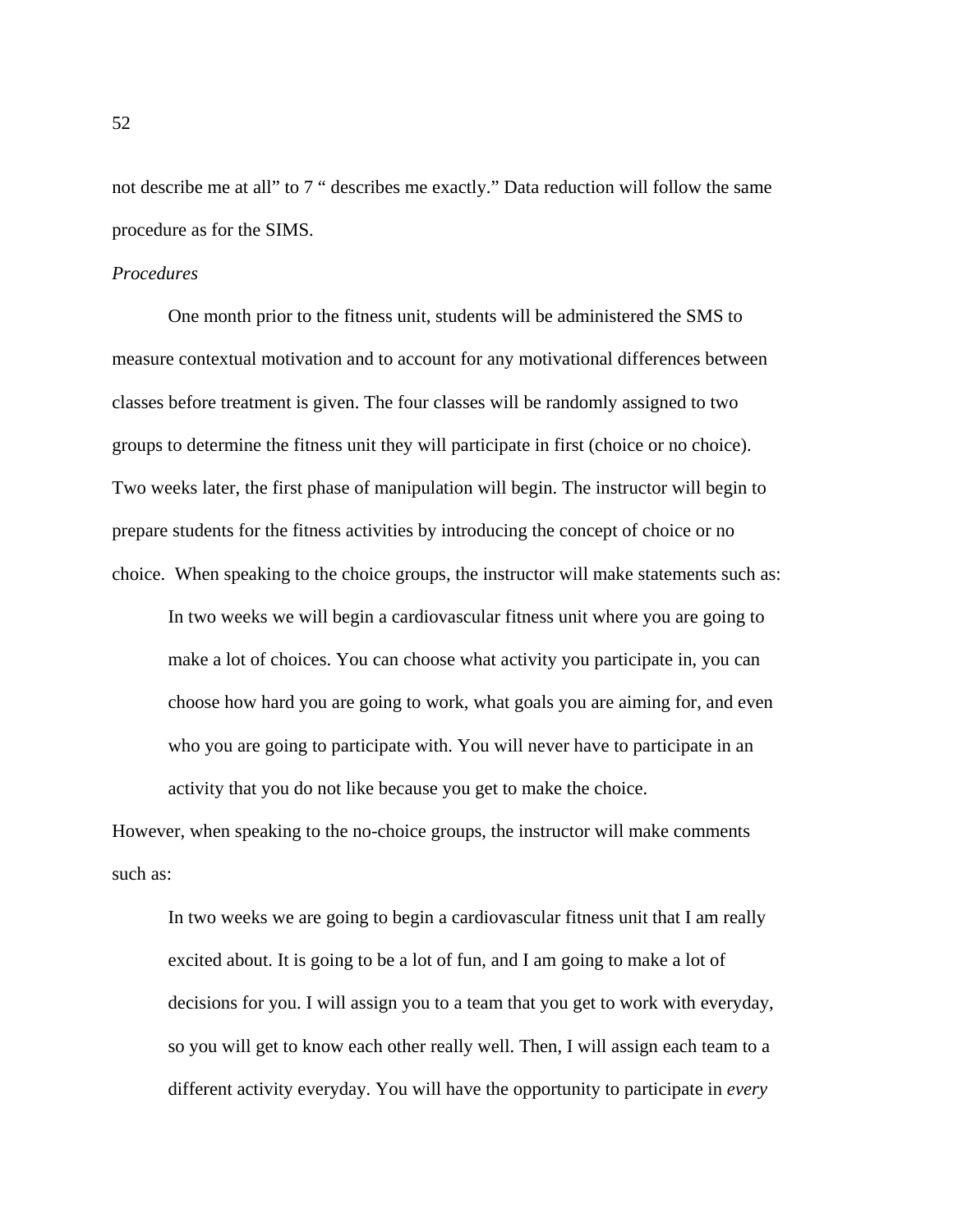activity that this unit offers, which is really exciting!

Continuing with phase one of manipulation, every student will be asked to keep feelings about the treatment confidential, avoiding contamination between the two groups, because they will have an opportunity to share those feelings pre and post each unit on the SIMS.

Two classes will participate in the choice cardiovascular fitness unit for the first seven days. Participation in a three-week volleyball unit will follow to relieve student burnout. Following the three-week interval, students will participate in the no choice fitness unit for seven days. The other two classes will have the no-choice treatment first, the new three-week instructional unit, followed by the choice treatment. The same physical education instructor will teach all four classes for the duration of the study.

During the instructional unit preceding the study, students will be oriented to the pedometers, given instructions for proper use, and will be allowed practice time with the pedometers before data collection begins. This process is valuable to the study procedurally as well as accounting for the possibility of reactivity, although previous research (Vincent & Pangrazi, 2002) focused on this issue, and had shown that no reactivity occurred when elementary students were fully aware that they were being monitored.

Each class is 45 minutes long (35 minutes of instructional time or activity time, and 10 minutes of dressing time). Immediately after the students change, at the beginning of class they will get a pedometer out of a box just outside the locker room, and sit down for roll call in the gym. Warm-ups and stretches will begin five minutes after the tardy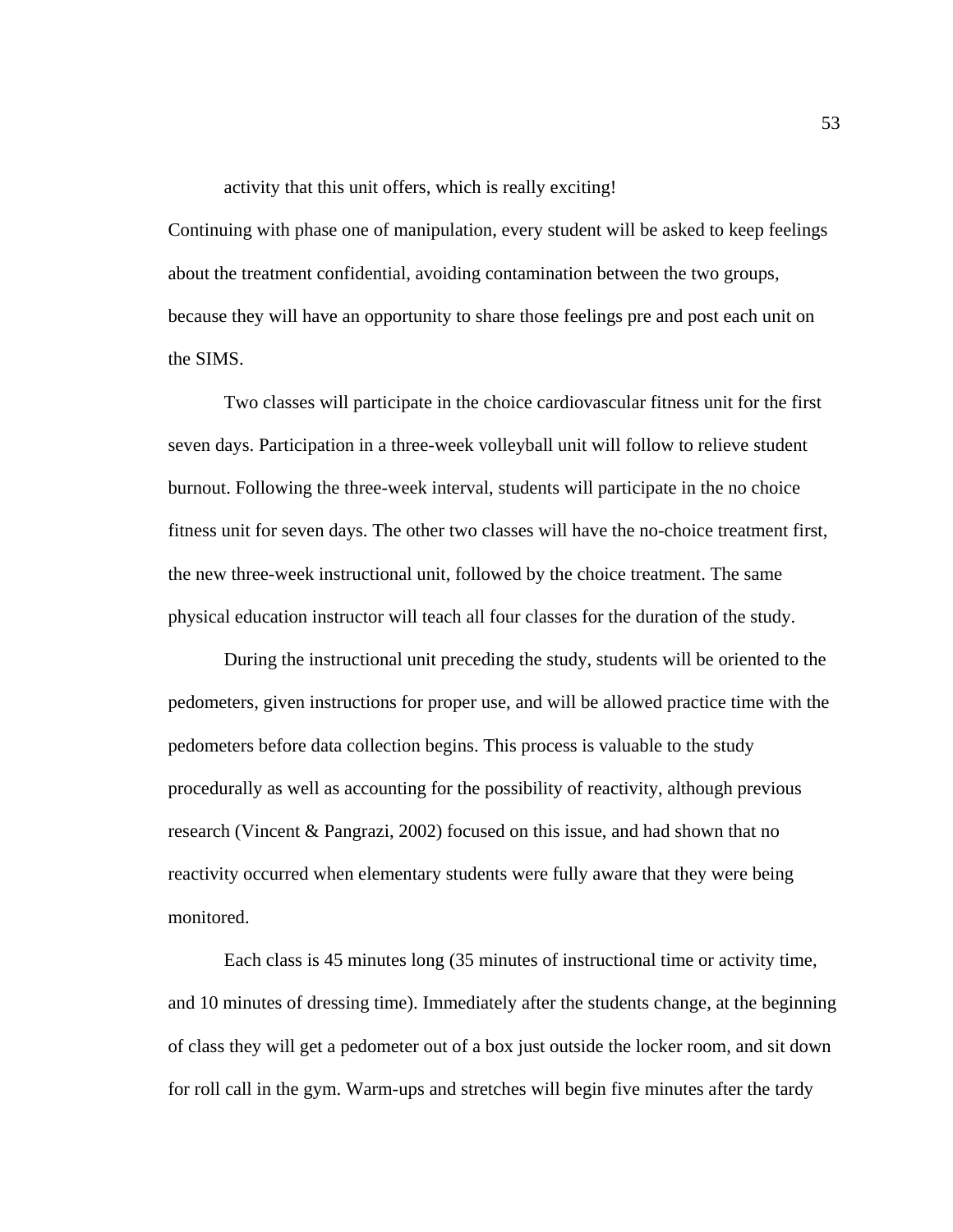bell and will last five minutes. The students will reset pedometers simultaneously after warm-ups and directly before actual activity time begins. Ten minutes before class is over, students will record their own step counts on a chart provided for them, clear pedometer readings for the following period, return their pedometers to the box, and sit down in roll call for a five-minute fitness or nutrition lesson while stretching. Five minutes will remain to allow students to dress for their next class period.

Activities will include four high intensity activities: (a) jogging, (b) kickboxing, (c) aerobics, and (d) rope jumping. Three of the four activities (different combination each day) will be available on days 1, 3, 5, and 7 (see Tables 1 and 2). On days 2, 4, and 6 the students will participate in one of three moderately intense walking games (Prusak & Darst, 2002) around the perimeter of the gym: (a) Social Brisk Walking – students can bring their own music or talk to friends, but they must continue walking at a brisk pace with good form, (b) "Add 'em Up" – playing cards are placed face down in a hula hoop, and students quickly pick one up each time they pass. The student with the most points after 20 minutes wins, and (c) "Every Which Way But Loose" – students *walk* the length of the gym, and perform locomotor skills such as skipping, hopping, and sliding across the width of the gym while focusing on good form. Before the fitness unit begins, the instructor will introduce these activities to the students. A handout and schedule will be given to each student explaining the activities (see Appendix A-1). This will familiarize the students with the unit, making it run more efficiently.

Phase two of manipulation will begin on the first day of the fitness unit. The instructor will continue with the aforementioned manipulation statements, appropriate to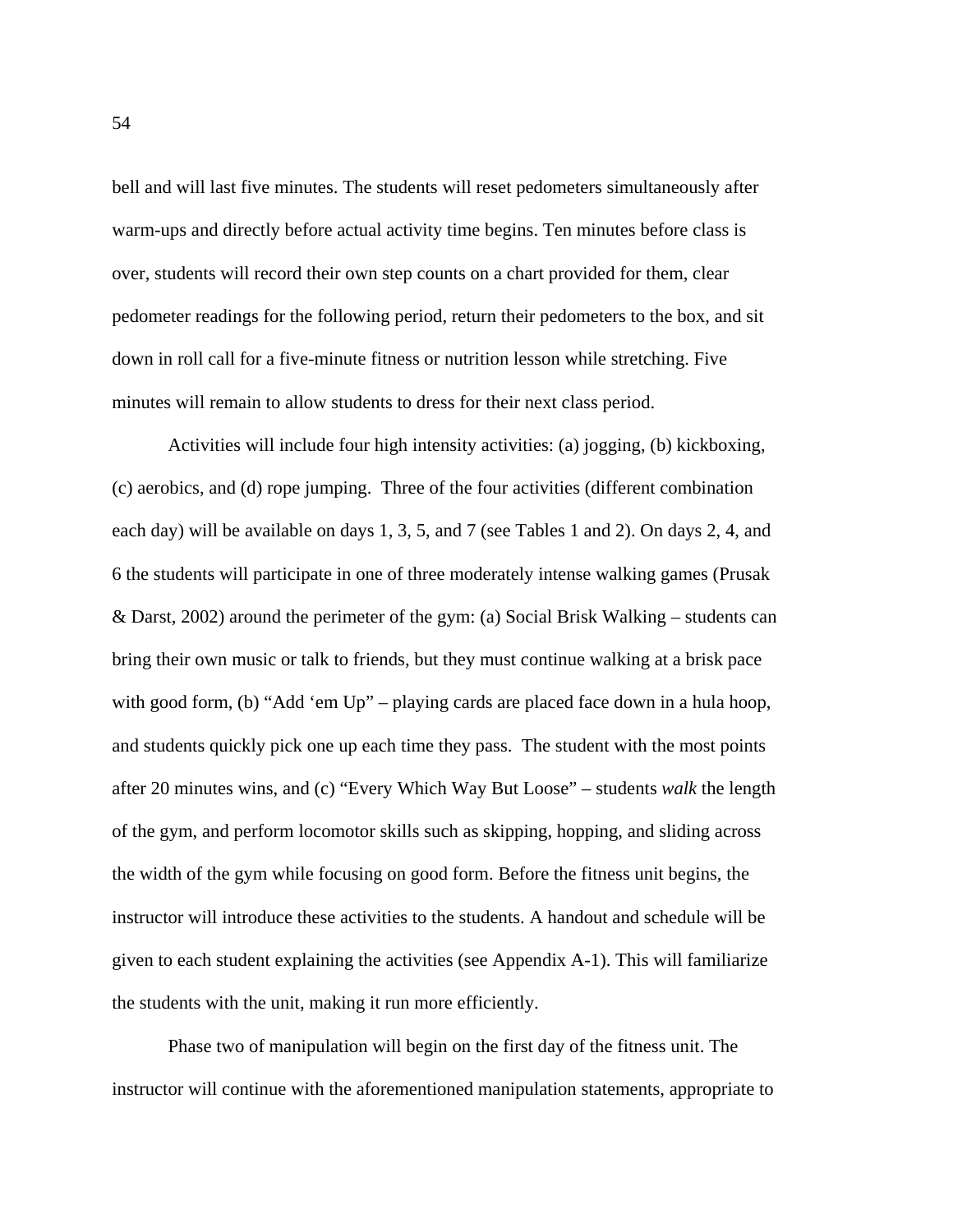the group the class will be in, attempting to make the environment clear to every student. The instructor will give the students choices, or make the decisions for them. The instructor will continue to encourage students to keep feelings confidential, reminding them to share ideas on the survey at the end of the seven-day unit.

Prior to the first day of data collection, the instructor will divide each no-choice class into three teams. The students must remain in these teams for the duration of the seven-day unit. Everyday the instructor will *assign* each team to one of three activities offered that day (no choice schedule on Table 1), where they must remain for the entire 20 minutes of activity. Over the course of the seven days, each team will participate in all four high intensity, and all three moderate intensity activities.

Much like the no-choice group, the classes with choice will have the same three activities offered on the same days (choice schedule on Table 2). However, the choice group will not be divided into teams. Following warm-ups, the students will have the opportunity to choose what activity they will participate in, and which students they participate with. This will give each student in the choice group the opportunity to participate in one of the activities three times over the seven-day unit if they find they really enjoy that particular activity. However, if they do not like the activity they choose, they must still participate in that activity for the duration of the class period, but can choose a different activity for the next class period.

Phase three of manipulation will begin when the seven-day fitness unit is finished. Immediately following each seven-day unit, the SIMS will be administered to students in every class to evaluate their self-determination index. The teacher will give procedures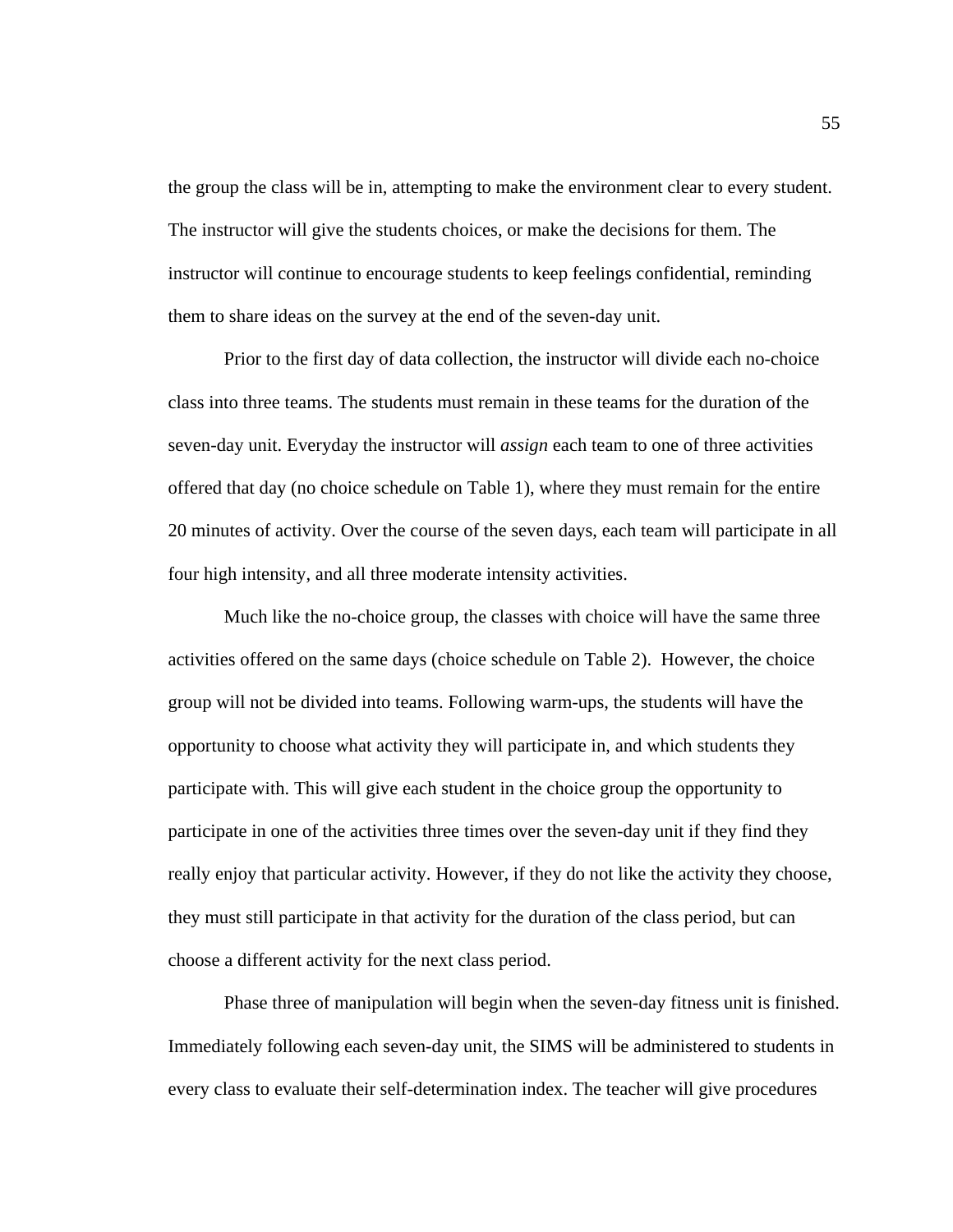for the SIMS, and will administer the survey. The teacher will tell the students that it is now time for them to share their personal feelings about the unit by answering the questions on the survey.

To determine whether or not students felt they had a choice in each fitness unit, a manipulation check will be given to the students, where they will respond to the question, "I feel as though I have been participating in a unit that offers choices" after each unit. Answers will be rated on the same 7-point Likert scale as the SIMS.

#### *Design and Statistical Analysis*

Cronbach's  $\alpha$  will be used to assess internal consistency and reliability for each subscale for both the SMS and the SIMS. Pearson correlations will also be computed among the subscales to support the simplex pattern of both questionnaires. Groups will be coded  $1 =$  no choice first and  $2 =$  choice first. Between-group and within-group differences in SDI for the SIMS will be analyzed through a repeated measures ANOVA test. Independent *t* tests will be used for further analysis of SDI. Between-group and within-group differences in SDI for the SMS will be analyzed through a one-way ANOVA test. A repeated measures ANOVA test will be used to determine significant differences in step counts between groups and across trials. To analyze the manipulation check, a paired samples *t* test will be used. Alpha level will be set at  $p < 0.05$ .

The 16-item abridged version of the SMS questionnaire will be reduced to 4 subscales (IM to know, IDR, ER, AM) by finding the average of each of the four respective items. Similarly, the 14-item SIMS will be reduced to 4 subscales (IM, IDR, ER, AM) through averaging the 3 or 4 respective items to each subscale. The self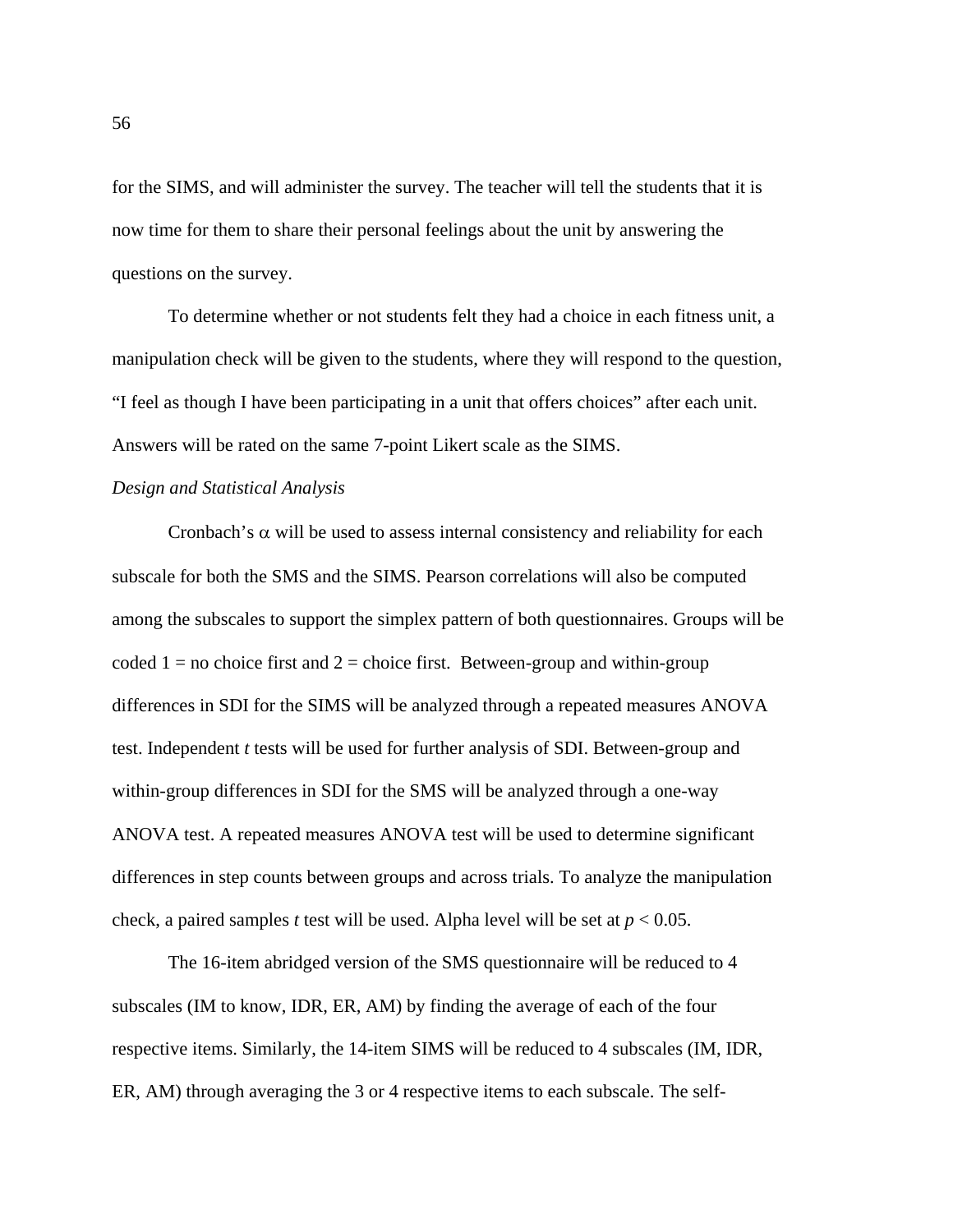determination index (SDI) will be calculated by weighting the subscales (SDI =  $+ 2$ (IM) + 1(IDR) – 1(ER) – 2(AM)). Class means for step counts over each seven-day unit will be calculated.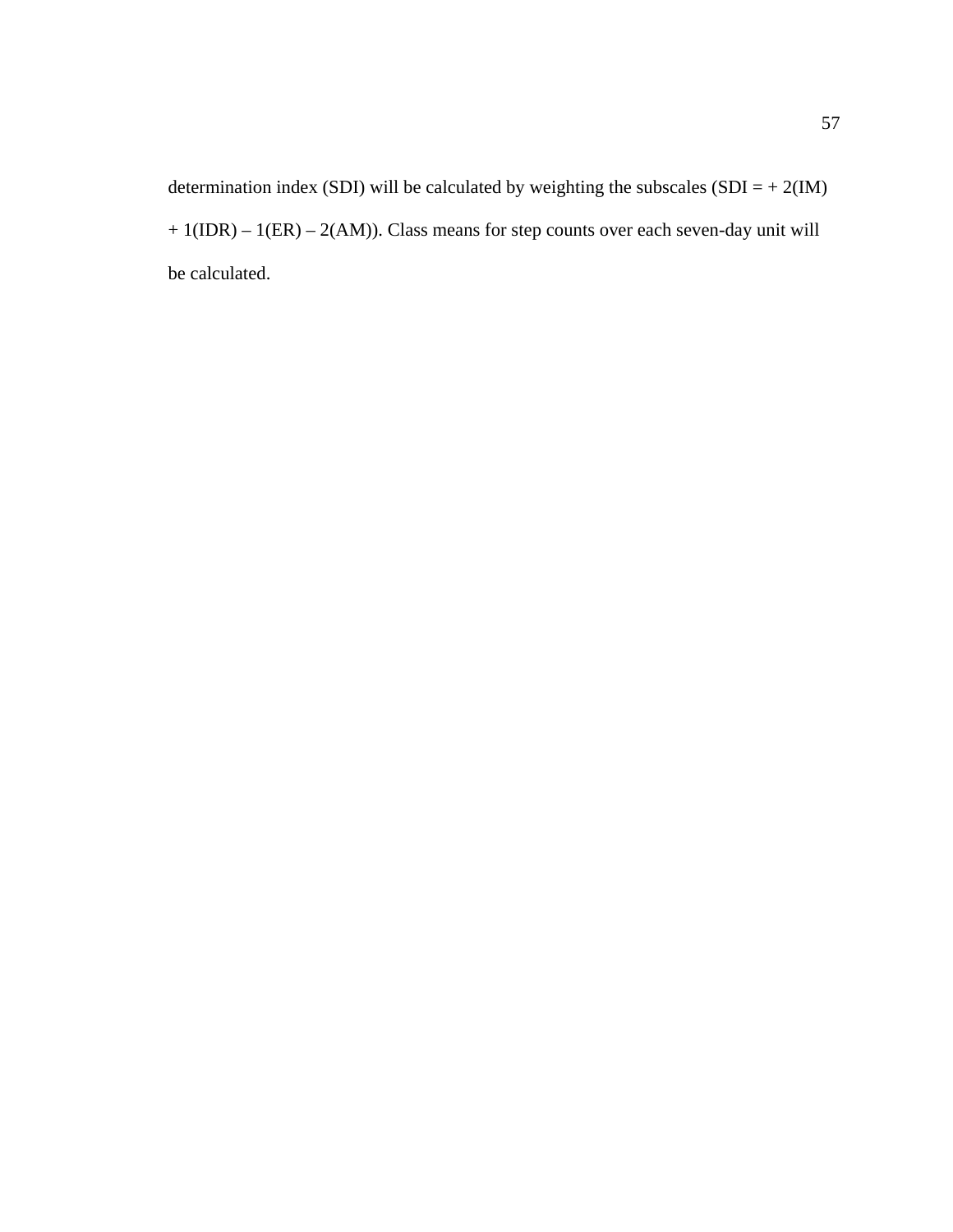#### References

- Bowyer, G. R. (1996). Student perceptions of physical education. *Journal of Physical Education, Recreation & Dance, 67*(1), 23-26.
- Brière, N. M., Vallerand, R. J., Blais, M. R., & Pelletier, L. G. (1995). Dèvelopement et validation d'une measure de motivation intrinsèque et extrinsèque et d'amotivation en contexte sportif: L'Echelle de Motivation vis-à-vis les Sports (EMS). [Development and validation of the French form of the Sport Motivation Scale]. *International Journal of Sport Psychology, 26, 465-489.*
- Bycura, D., & Darst, P. W. (2001). Motivating middle school students: A health-club approach. *Journal of Physical Education, Recreation & Dance, 72*(7), 24-29.
- Crouter, S. E., Schneider, P. L., Karabulut, M., & Basset, D. R. Jr., (2003). Validity of 10 electronic pedometers for measuring steps distance, and energy cost. *Medicine and Science in Sports and Exercise, 35*(8), 1455-1460.
- Deci, E. L., & Ryan, R. M. (1985). *Intrinsic motivation and self-determination in human behavior* (2nd ed.). New York: Plenum Press.
- Deci, E. L., & Ryan, R. M. (1987). The support of autonomy and the control of behavior. *Journal of Personality and Social Psychology, 53*(6), 1024-1037.
- Griffin, M. R., & Maina, M. P. (2002). Focus on interest diversity in high school physical education. *Strategies*, *15*(6), 11-12.
- Grolnick, W. S., & Ryan, R. M. (1987). Autonomy in children's learning: An experimental and individual difference investigation. *Journal of Personality and Social Psychology, 52*, 890-898.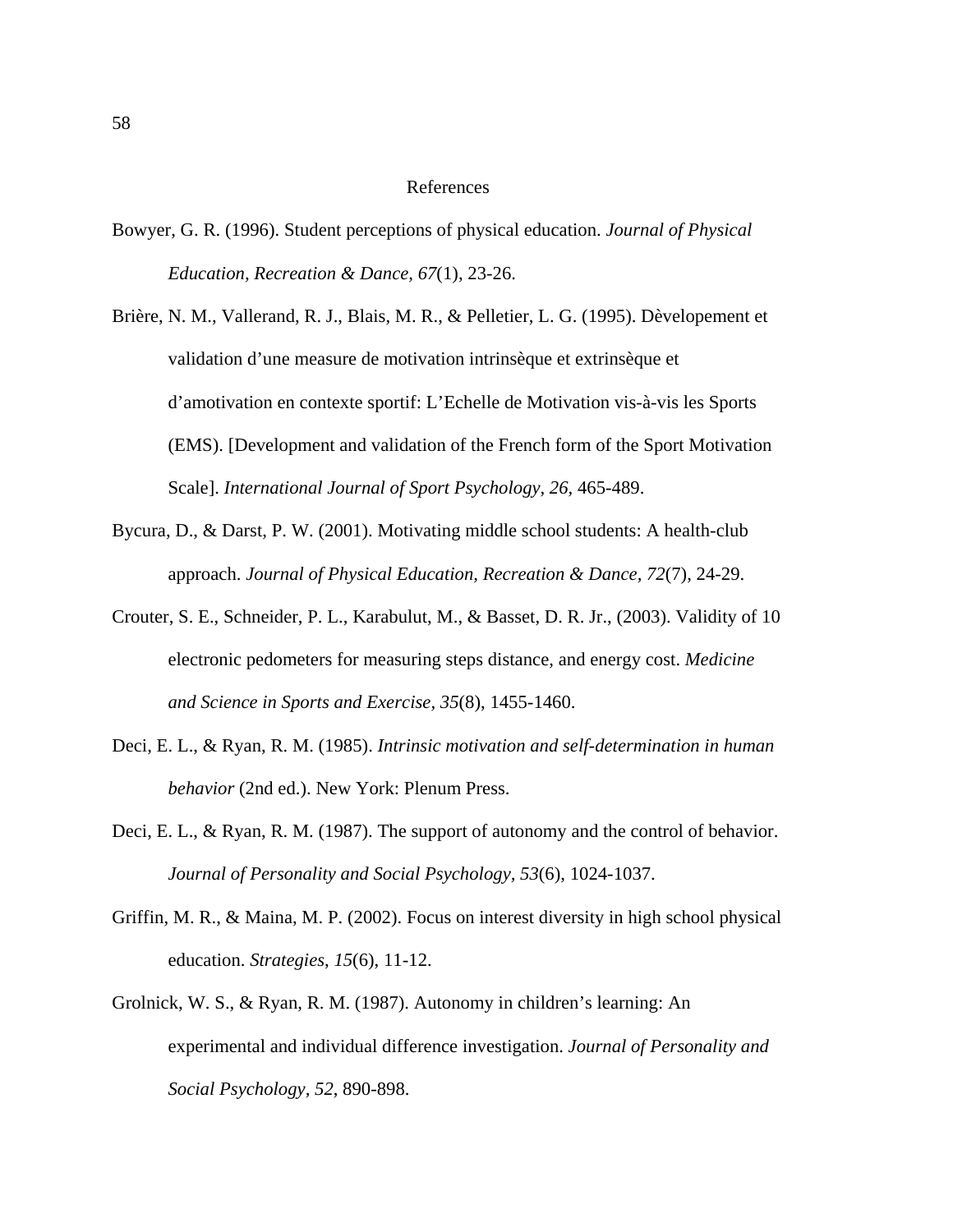- Guay, F., Mageau, G. A., & Vallerand, R. J. (2003). On the hierarchical structure of selfdetermined motivation: A test of top-down, bottom-up, reciprocal, and horizontal effects. *Personality and Social Psychology Bulletin, 29,* 992-1004.
- Guay, F., Vallerand, R. J., & Blanchard, C. (2000). On the assessment of state intrinsic and extrinsic motivation: The situational motivation scale (SIMS). *Motivation and Emotion, 24*, 175-213.
- Howard, B. K., & Howard, M. R. (1997). What a difference a choice makes! *Strategies*, *10*(3), 16-20.
- Miserandino, M. (1996). Children who do well in school: Individual differences in perceived competence and autonomy in above average children. *Journal of Educational Psychology*, *88*, 203-214.
- Mokdad, A. H., Serdula, M. K., Dietz, W. H., Bowman, V. A., Marks, J. S., & Koplan, J. P. (1999). The spread of the obesity epidemic in the United States, 1991-1998. *Journal of the American Medical Association, 282*, 1519-1522.
- Olafson, L. (2002). "I hate phys. ed.": Adolescent girls talk about physical education. *The Physical Educator*, 67-74.
- Pangrazi, R. P. (2001). *Dynamic physical education for elementary school children* (13th ed.). Needham Heights, MA: Allyn & Bacon.
- Pelletier, L. G., Fortier, M. S., Vallerand, R. J., Tuson, K. M., Brière, N. M., & Blais, M. R. (1995). Towards a new measure of intrinsic motivation, extrinsic motivation, and amotivation in sports: The Sport Motivation Scale. *Journal of Sport & Exercise Psychology, 17,* 35-53.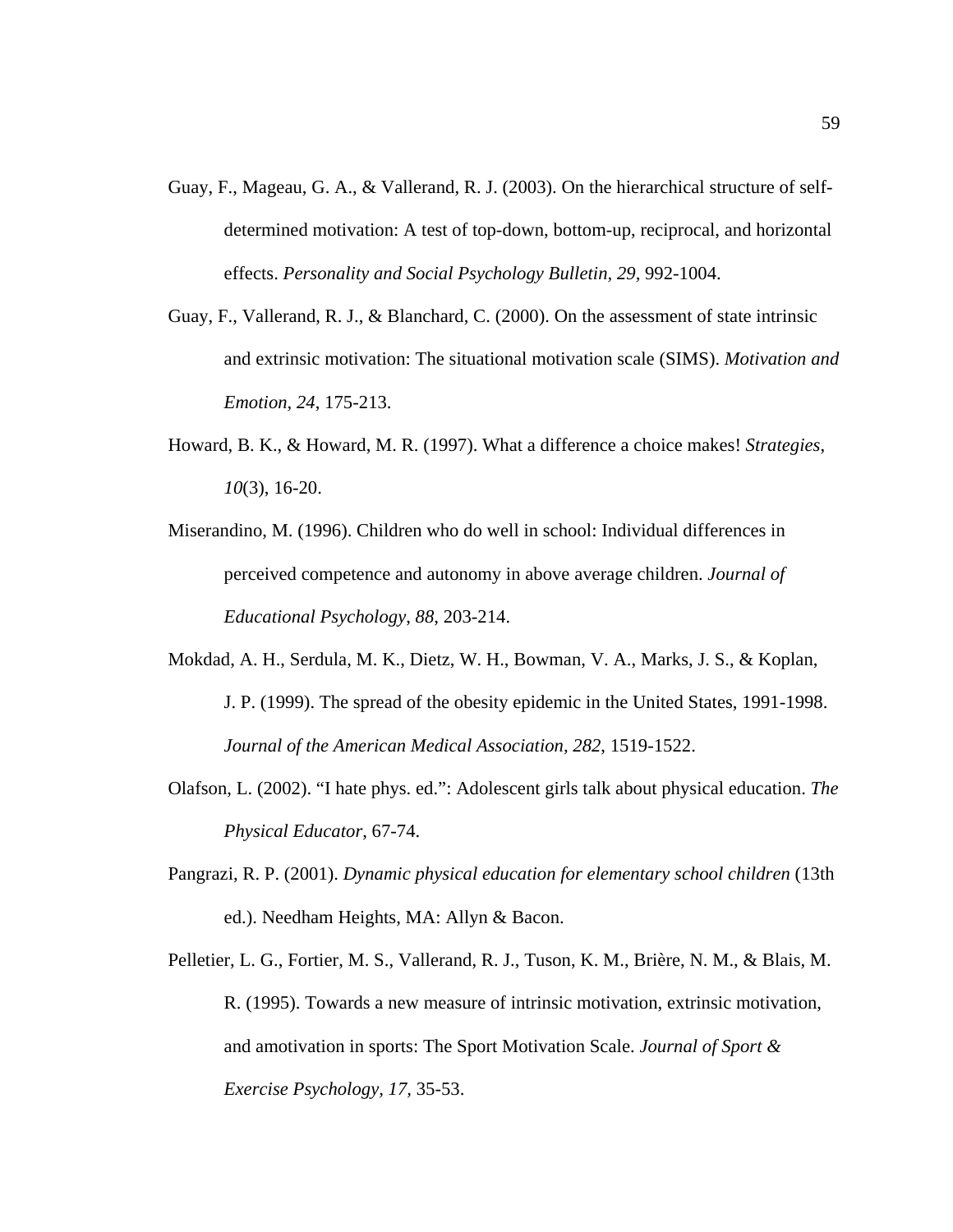- Pi-Sunyer, F. X. (1999). Comorbidities of overweight and obesity: Current evidence and research issues. *Medicine and Science in Sports and Exercise, 31*, S602-S608.
- Prusak, K. A., Christensen, W., Standage, M., & Treasure, D. (in review). The Sport Motivation Scale in physical education: A confirmatory factor analysis.
- Prusak, K. A., & Darst, P. W. (2002). Effects of types of walking activities on actual choices by adolescent female physical education students. *Journal of Teaching in Physical Education*, *21*, 230-241.
- Prusak, K. A., Treasure, D. C., Darst, P. W., & Pangrazi, R. (2004). The effects of choice on the motivation of adolescent girls in physical education. *Journal of Teaching in Physical Education, 23*, 19-29.
- Sallis, J., & McKenzie, T. L. (1991). Physical education's role in public health. *Research Quarterly for Exercise and Sport*, *62*, 124-137.
- Schneider, P. L., Crouter, S. E., Lukajic, O., & Basset, D. R. Jr., (2003). Accuracy and reliability of ten pedometers for measuring steps over a 400-m walk. *Medicine and Science in Sports and Exercise*, *35*(10), 1179-1784.
- Shephard, R. J. (1995). Physical activity, fitness, and health: The current consensus. *Quest*, *47*, 288-303.
- Standage, M., Treasure, D. C., Duda, J. L., & Prusak, K. A. (2003). Validity, reliability, and invariance of the situational motivation scale (SIMS) across diverse physical activity contexts. *Journal of Sport & Exercise Psychology*, *25*, 19-43.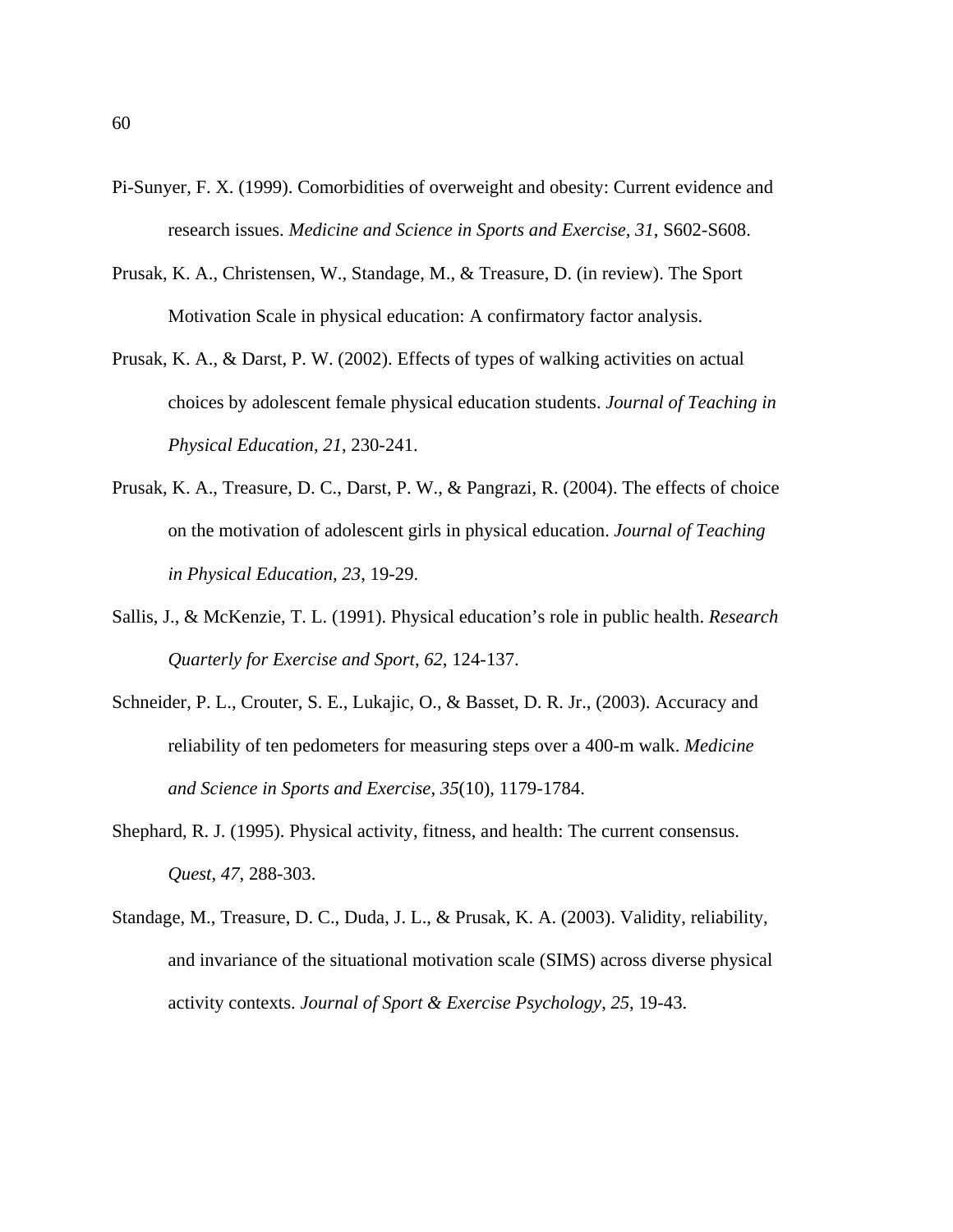- Thompson, C. E., & Wankel, L. M. (1980). The effects of perceived activity choice upon frequency of exercise behavior. *Journal of Applied Social Psychology*, *10*(5), 436-443.
- Trost, S. G. (2001). Objective measurement of physical activity in youth: Current issues, future directions. *Exercise and Sport Sciences Reviews*, *29*(1), 32-36.
- Tudor-Locke, C. (2002). Taking steps toward increased physical activity: Using pedometers to measure and motivate. [Electronic version]. *President's Council on Physical Fitness and Sports Research Digest, 3*(17), 1-10. http://fitness. gov/Reading\_Room/ Digests/digests.html
- U.S. Department of Health and Human Services. (2000). *Healthy People 2010: Understanding and Improving Health.* 2nd ed. Washington, D.C: U.S. Government Printing Office.
- U.S. Department of Health and Human Services. (1996). *Physical Activity and Health: A Report of the Surgeon General,* U.S. Department of Health and Human Services, Centers for Disease Control and Prevention, National Center for Chronic Disease Prevention and Health Promotion, Atlanta, GA.
- Vallerand, R. J. (1997). Toward a hierarchical model of intrinsic and extrinsic motivation. In M. P. Zanna (Ed.), *Advances in experimental social psychology: Vol 29* (pp. 271-360). New York: Academic Press.
- Vallerand, R. J., (2001). A hierarchical model of intrinsic and extrinsic motivation in sport and exercise. In G. C. Roberts (Ed.), *Advances in motivation in sport and exercise* (pp. 263-319). Champaign, IL: Human Kinetics.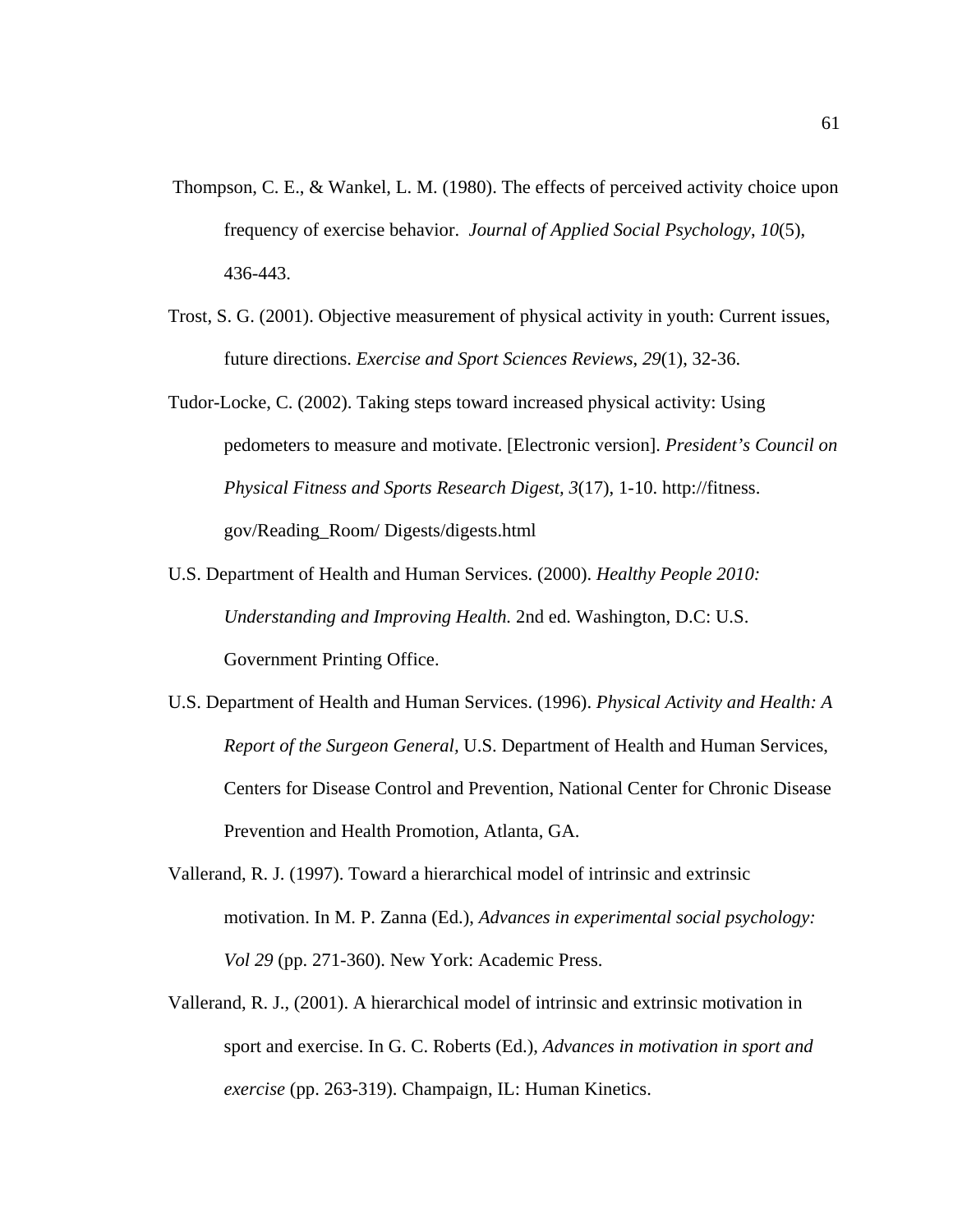- Vincent, S. D., & Pangrazi, R. P. (2002). Does reactivity exist in children when measuring activity levels with pedometers? *Pediatric Exercise Science*, *14*(1), 56-63.
- Welk, G. J., & Blair, S. N. (2000). Physical activity protects against the health risks of obesity. [Electronic version]. *President's Council on Physical Fitness and Sports Research Digest, 3*(12), 1-10. http://fitness.gov/Reading\_Room/ Digests/digests.html.
- Whitehead, J. R. (1999). Physical activity and intrinsic motivation. *Toward a Better Understanding of Physical Fitness and Activity*, *1*(2), 33-40.
- Wright, M. T., Patterson, D. L., & Cardinal, B. J. (2000). Increasing children's physical activity. *Journal of Physical Education, Recreation & Dance*, *71*(1), 26-29.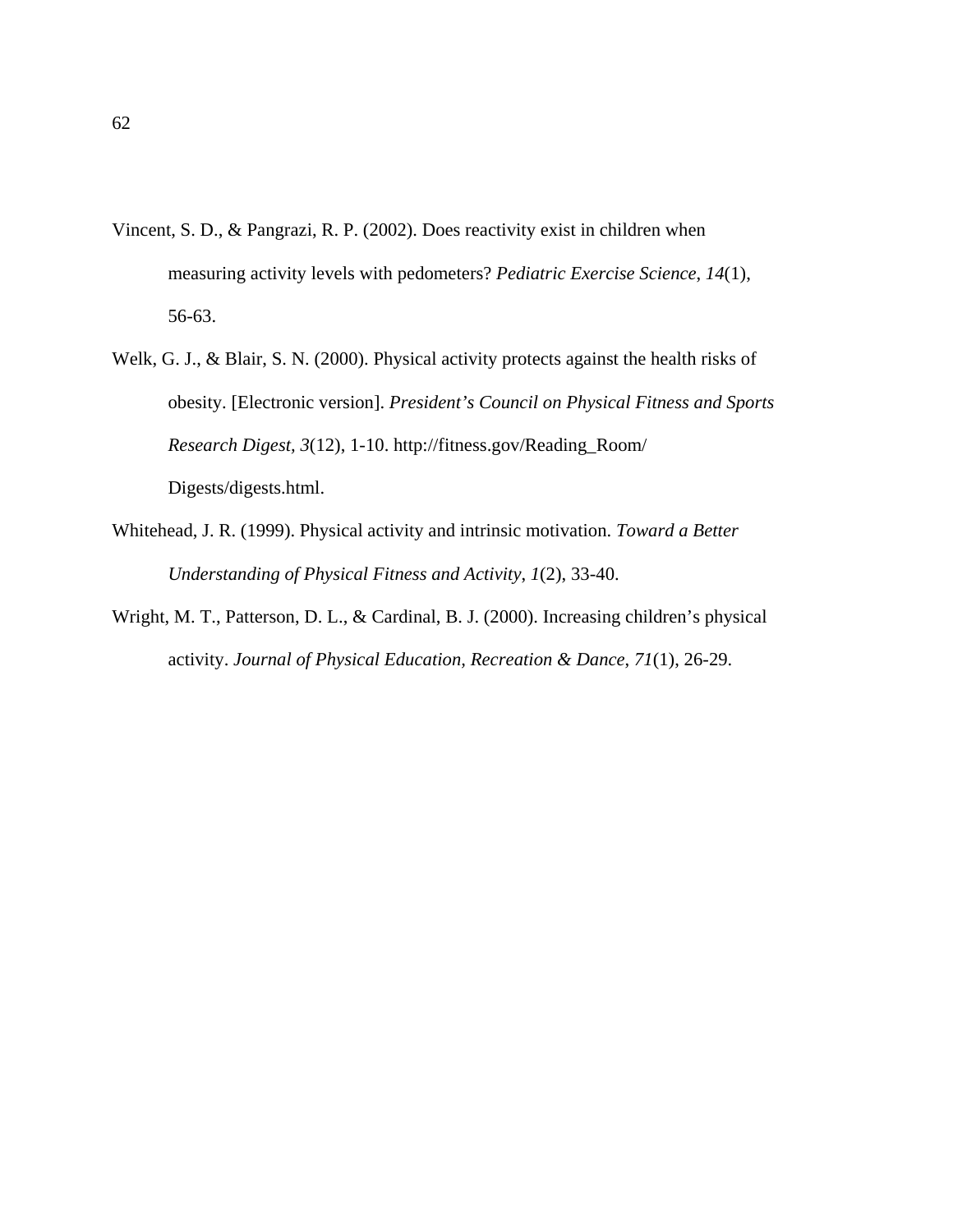| Day                         | Team 1                | Team 2                | Team 3                |
|-----------------------------|-----------------------|-----------------------|-----------------------|
| 1                           | Jogging               | Kickboxing            | Aerobics              |
| $\mathcal{D}_{\mathcal{L}}$ | <b>Walking Game 1</b> | <b>Walking Game 2</b> | <b>Walking Game 3</b> |
| 3                           | Kickboxing            | Aerobics              | Rope Jumping          |
| 4                           | <b>Walking Game 2</b> | <b>Walking Game 3</b> | <b>Walking Game 1</b> |
| 5                           | Aerobics              | Rope Jumping          | Jogging               |
| 6                           | <b>Walking Game 3</b> | <b>Walking Game 1</b> | <b>Walking Game 2</b> |
| 7                           | Rope Jumping          | Jogging               | Kickboxing            |

*Schedule of Activities for the No-Choice Group* 

*Note.* Walking game options are: (1) Social Brisk Walking, (2) "Add 'em Up", and (3) "Every Which Way But Loose" (Prusak & Darst, 2002). Aerobics and Kickboxing activities are taught through video instruction.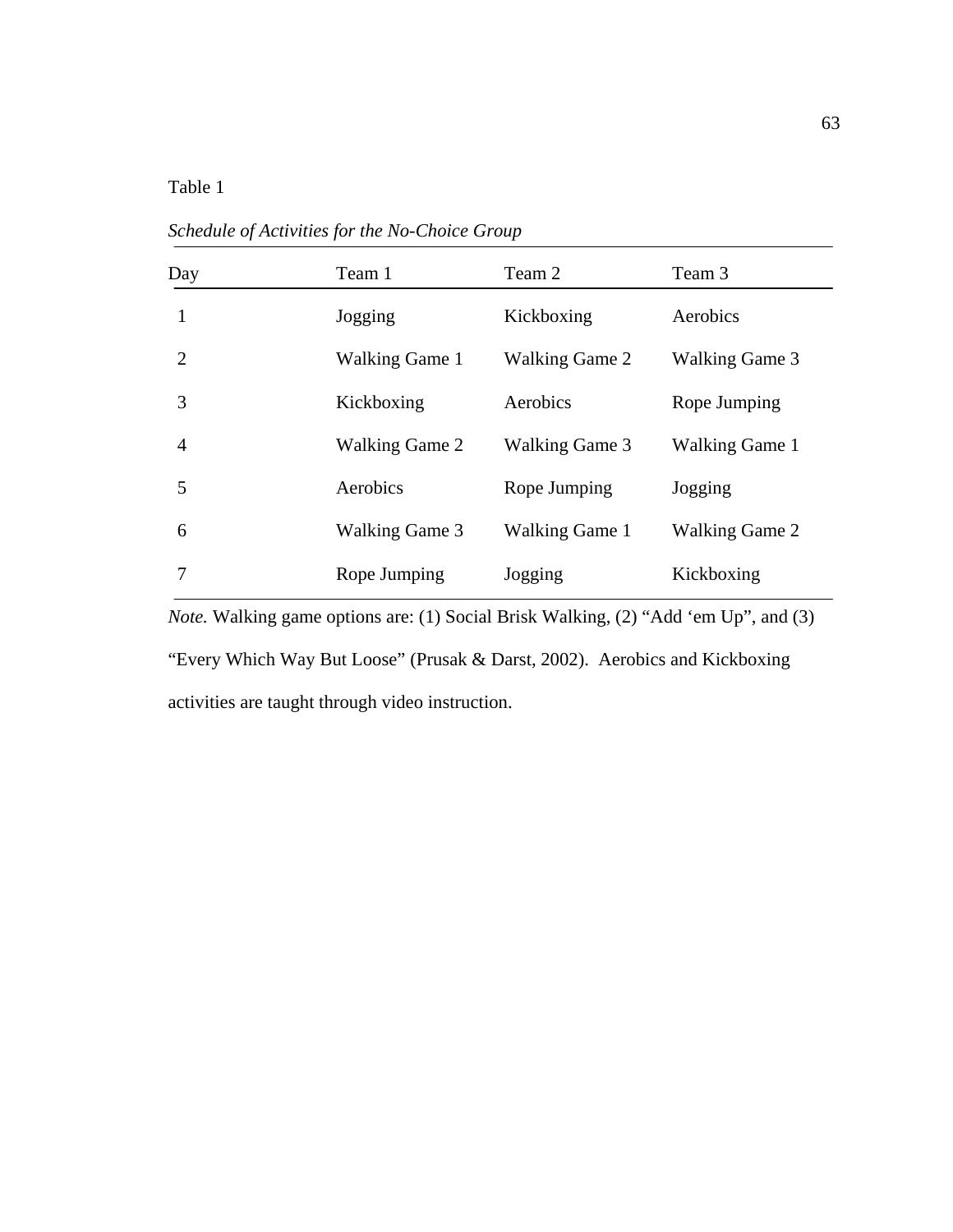| апіє |  |
|------|--|
|      |  |

| Day                         | Option 1              | Option 2              | Option 3              |
|-----------------------------|-----------------------|-----------------------|-----------------------|
|                             | Jogging               | Kickboxing            | Aerobics              |
| $\mathcal{D}_{\mathcal{L}}$ | <b>Walking Game 1</b> | <b>Walking Game 2</b> | <b>Walking Game 3</b> |
| 3                           | Kickboxing            | Aerobics              | Rope Jumping          |
| $\overline{4}$              | <b>Walking Game 2</b> | <b>Walking Game 3</b> | <b>Walking Game 1</b> |
| 5                           | Aerobics              | Rope Jumping          | Jogging               |
| 6                           | <b>Walking Game 3</b> | <b>Walking Game 1</b> | <b>Walking Game 2</b> |
| 7                           | Rope Jumping          | Jogging               | Kickboxing            |

*Schedule of Activities for the Choice Group* 

*Note.* Walking game options are: (1) Social Brisk Walking, (2) "Add 'em Up", and (3) "Every Which Way But Loose" (Prusak & Darst, 2002). Aerobics and Kickboxing activities are taught through video instruction.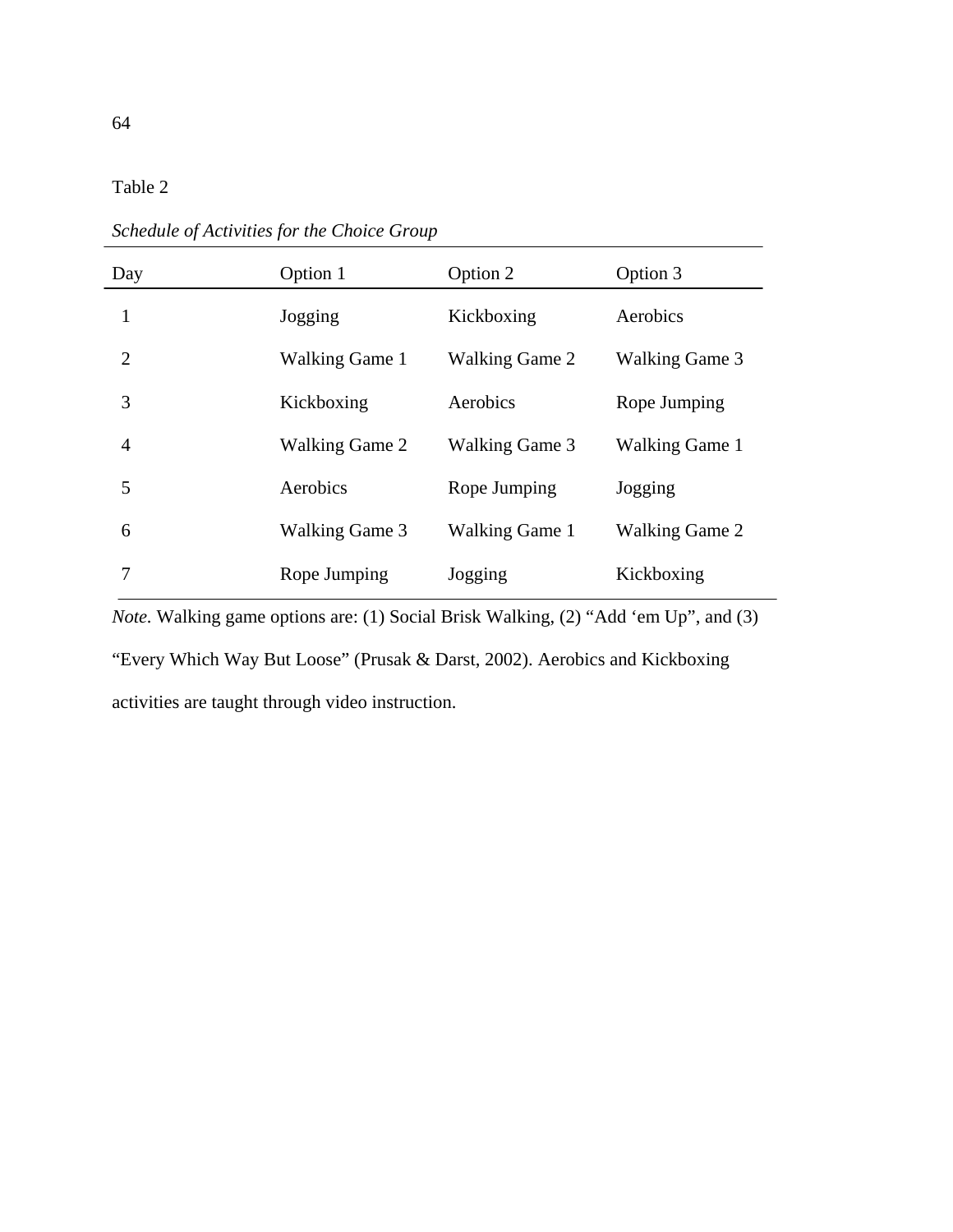Appendix A-1

Student Handout and Schedule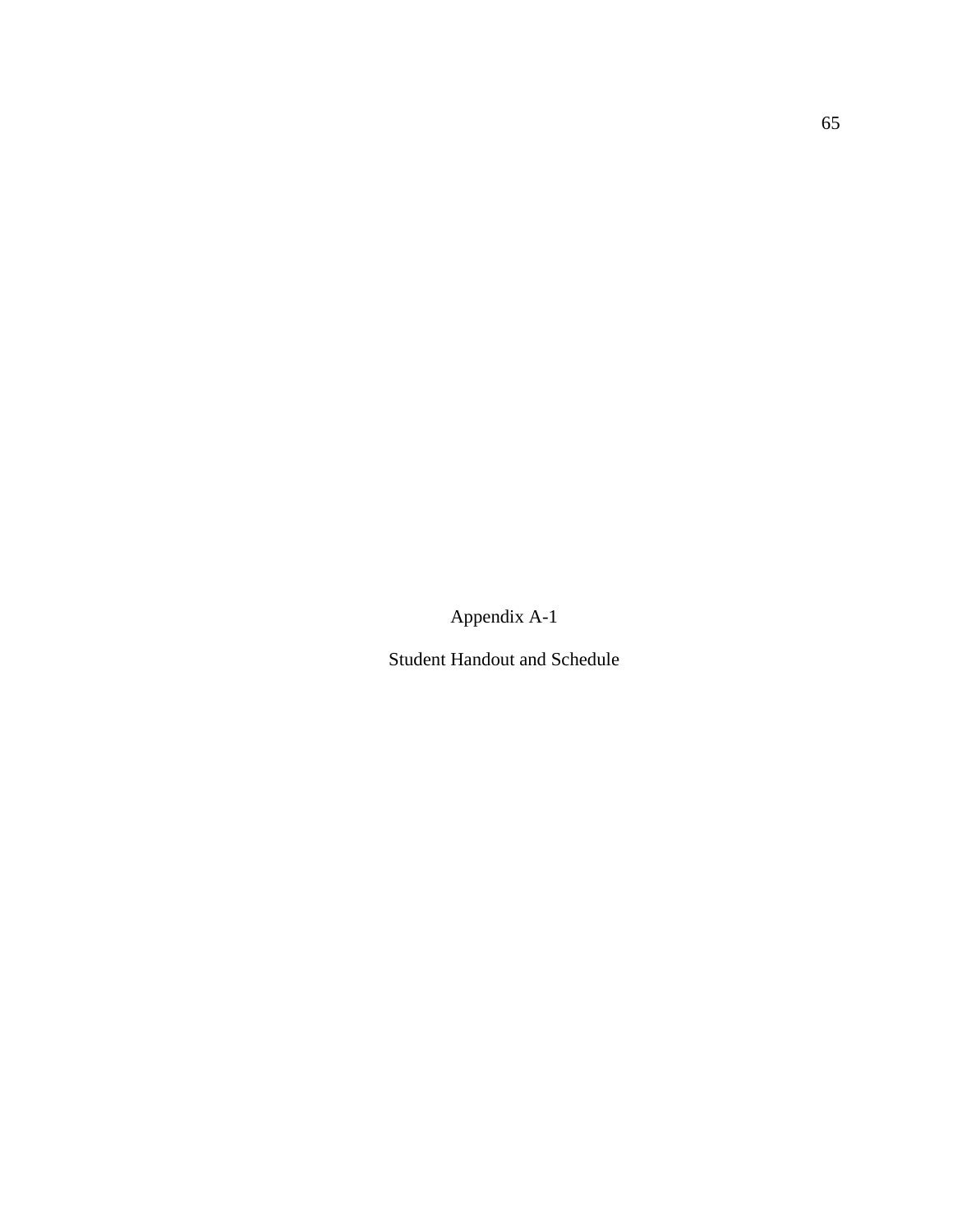### **DESCRIPTION OF FITNESS UNIT ACTIVITIES**

**Directions: Three of these activities will be available everyday. Once you begin your workout, you must remain at the activity for the remainder of the class period (twenty minutes). New activities will be available to you the following day.** 

**Jogging** – Jog around the perimeter of the gym

**Kickboxing** – An instructional video ("Tae Bo") combining music to martial arts-type movements.

**Aerobics** – An instructional video featuring your teacher. (Dance-like cardiovascular activity)

**Rope Jumping** – Listen to music and practice a variety of rope jumping skills on personal jumpropes and long jumpropes

**Walking Game 1** - Social Brisk Walking – bring their own music or talk to friends, but you must continue walking at a brisk pace with good form around the perimeter of the gym.

**Walking Game 2** - "Add 'em Up" – walking around the perimeter of the gym. Playing cards are placed face down in a hula hoop, and students quickly pick one up each time they pass by the hula hoop. The student with the most points after 20 minutes wins!

**Walking Game 3** - "Every Which Way But Loose" – students *walk* the length of the gym, and perform locomotor skills such as skipping, hopping, and sliding at the ends of the gym. Focus is on form.

| Day | <b>Activity 1</b>     | <b>Activity 2</b>     | <b>Activity 3</b>     |
|-----|-----------------------|-----------------------|-----------------------|
|     | Jogging               | Kickboxing            | Aerobics              |
|     | <b>Walking Game 1</b> | <b>Walking Game 2</b> | <b>Walking Game 3</b> |
|     | Kickboxing            | Aerobics              | Rope Jumping          |
|     | <b>Walking Game 2</b> | <b>Walking Game 3</b> | <b>Walking Game 1</b> |
|     | Aerobics              | Rope Jumping          | Jogging               |
|     | <b>Walking Game 3</b> | Walking Game 1        | <b>Walking Game 2</b> |
|     | Rope Jumping          | Jogging               | Kickboxing            |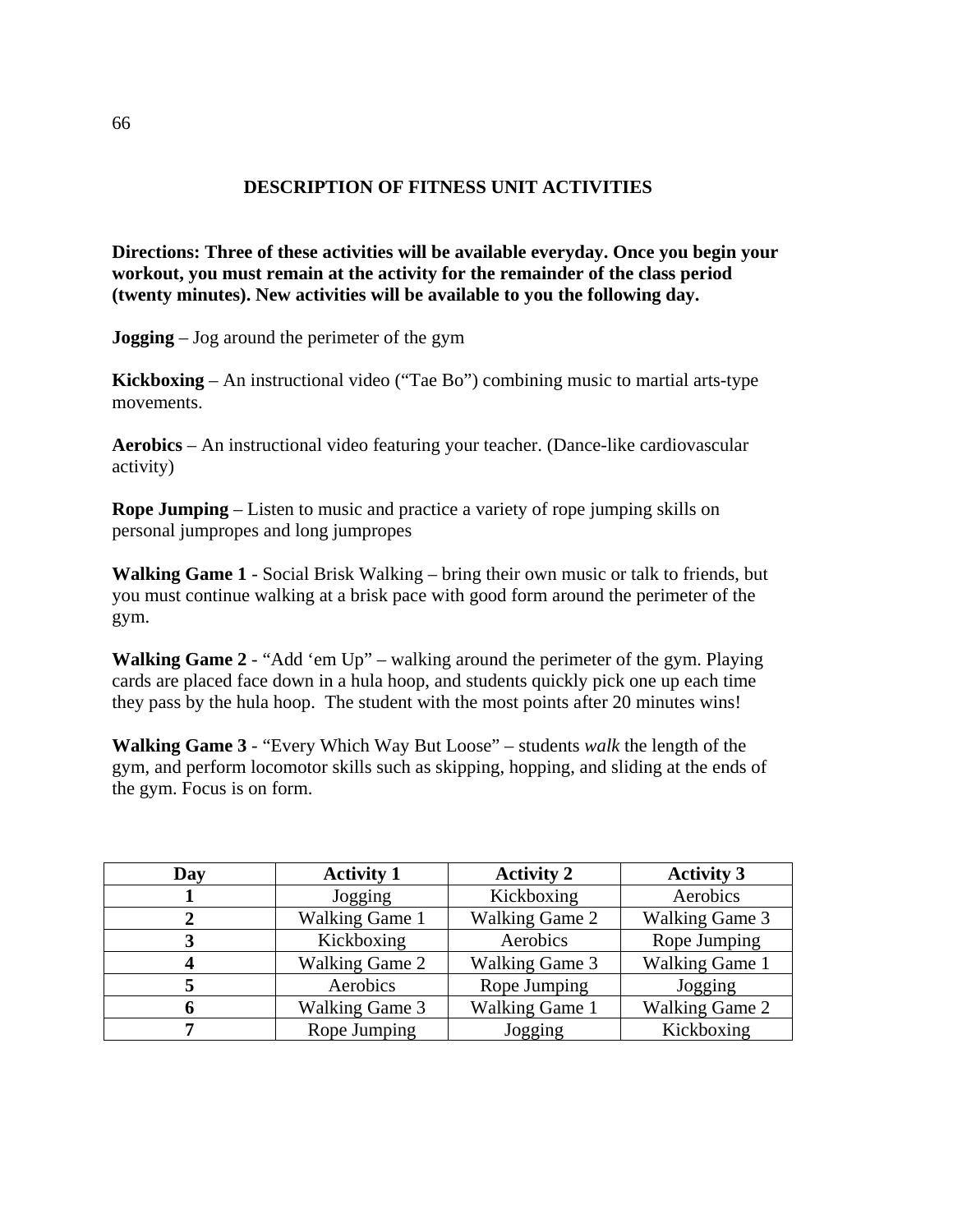Appendix A-2

Informed Consent and Surveys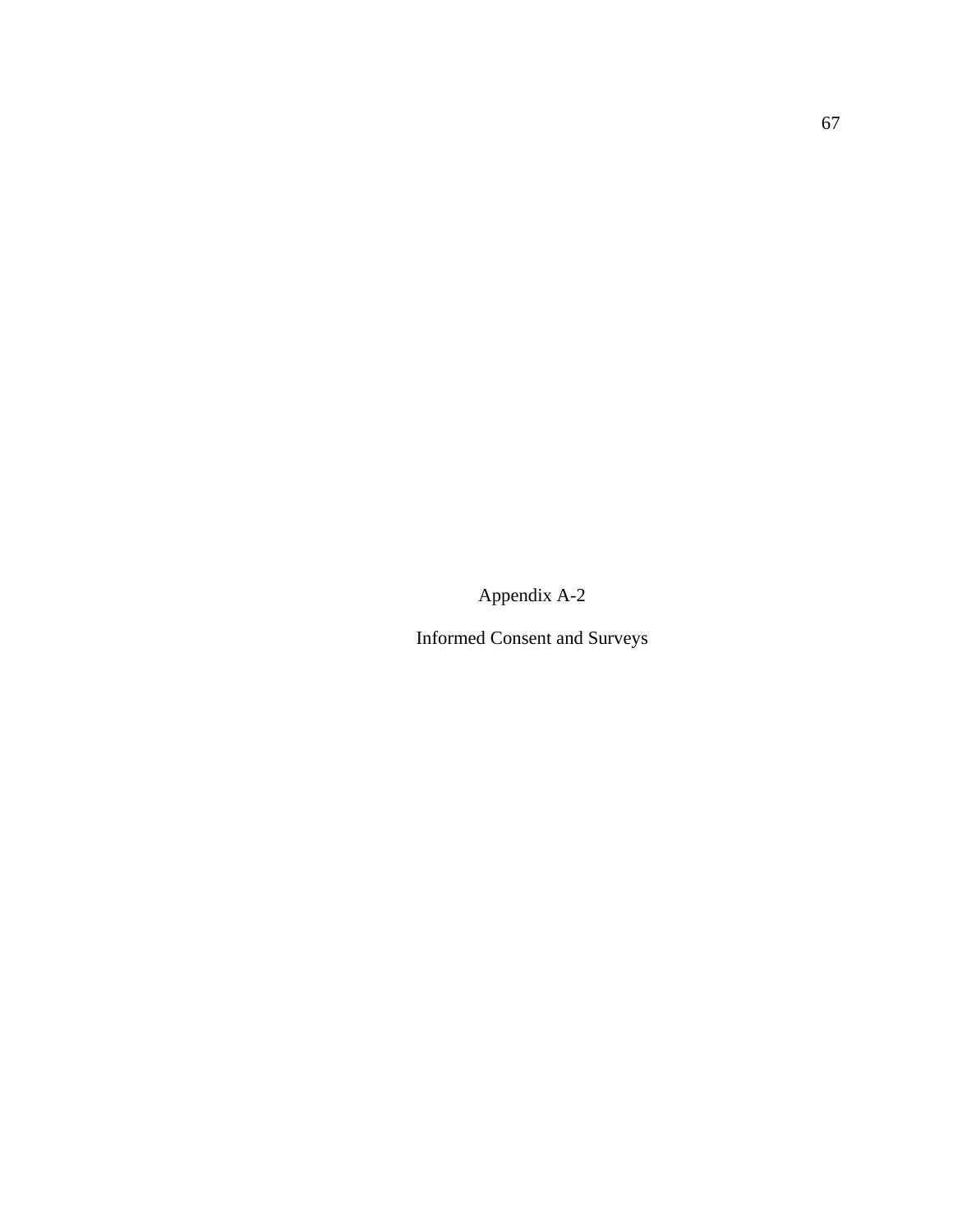#### Consent to be a Research Participant

Dear Parent/Guardian,

 Adolescent participation in physical activity continues to decline every year. A possible reason for this decrease in physical activity among youth may be due to a lack of motivation. I am conducting a research study to determine a way to increase student motivation, thus leading to higher activity levels. Your daughter has been requested to participate because she is currently enrolled in my physical education class.

 In this study, your daughter will be administered a short questionnaire to measure her motivation towards physical education. One month later, participation in the study will involve wearing a pedometer (a device worn on the waistband, used to measure activity levels through vertical movement) for 14 class periods, taught in two seven-day units. Students will participate in a fitness unit that offers a variety of activities: jogging, aerobics, kickboxing, rope jumping, and walking. Your daughter will record her own step counts at the end of each class period. Immediately following both seven-day units, students will be administered a 14-item questionnaire to measure their motivational levels. Upon request, you are welcome to view a blank copy of the questionnaires.

This study presents no increased risks above those of normal classroom procedures. Direct benefits to participants may include greater physical activity levels. Possible benefits to society may include an increased understanding of how to motivate students to participate in physical education, thus helping instructors in their efforts to promote lifetime physical activity.

The results of this study may be published in a professional journal and/or presented at a professional conference. Your daughter's name will not be revealed, and will remain confidential through use of identification numbers. Participation in this study is voluntary. If you do not want your daughter to participate, or you choose to withdraw her participation at anytime it will not affect her grade or school standing in any way.

If you have any questions regarding this study, call me at (801) 374-4970, or email me at jillwa@provo.edu. If you have questions you do not feel comfortable asking me, contact Dr. Carol Wilkinson, Associate Professor of Exercise Sciences at BYU, (801) 422-8779, 249 D SFH, carol\_wilkinson@byu.edu. If you have any questions regarding your daughter's rights as a participant in this research project, you may contact Dr. Renea Beckstrand, IRB Chair, (801) 422- 3873, 422 SWKT, renea\_beckstrand@byu.edu.

Sincerely,

Jillian Ward

(Please initial) page 1 of 2 \_\_\_\_\_\_\_\_\_ See next page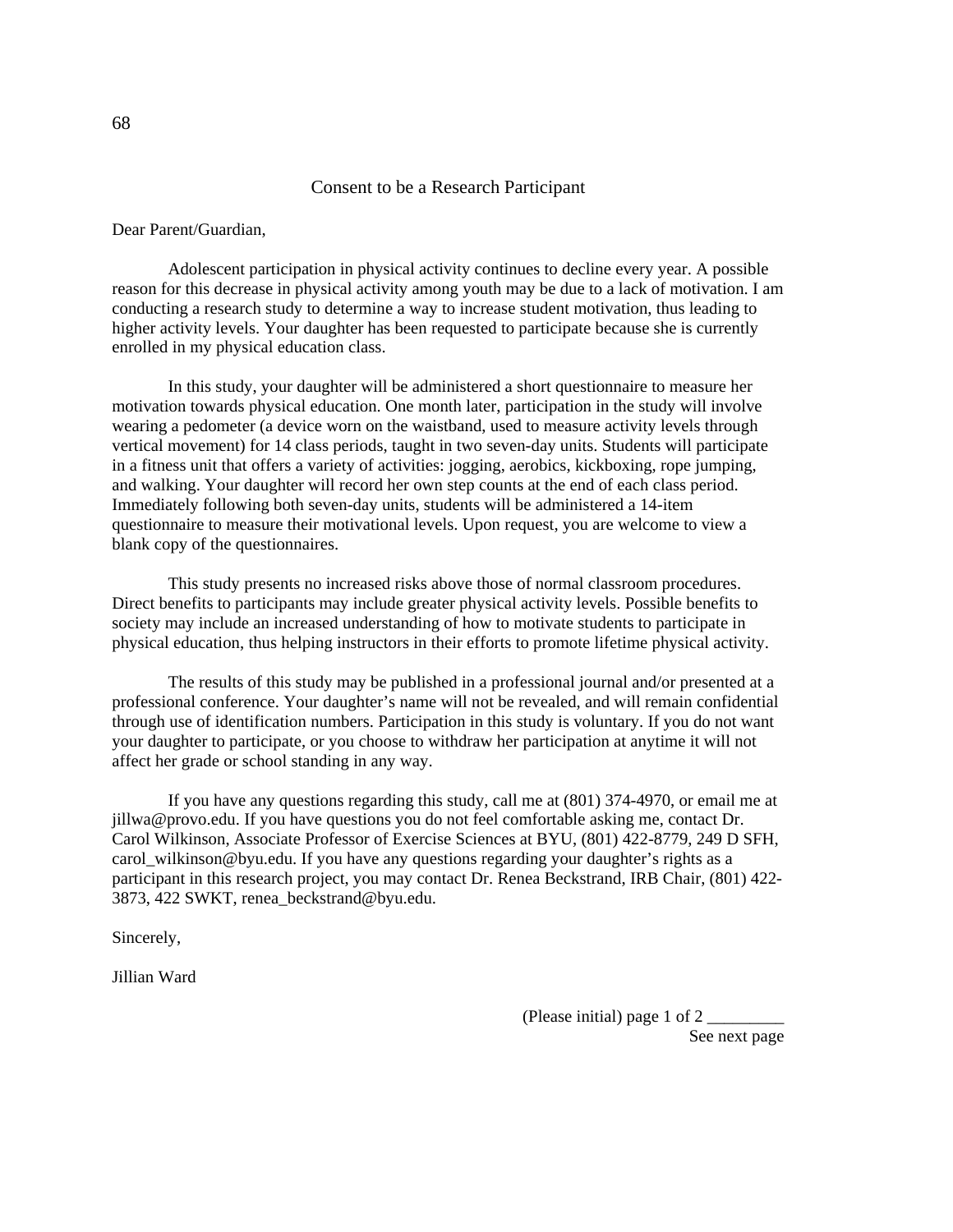My parent/guardian has given permission for me to take part in this research study. I understand that participation in this study will require me to wear a pedometer, a small electronic device worn on the waistband that measures vertical movement, and fill out a total of three motivational surveys. I will wear the pedometer every class period, and will use it properly. I agree to fill out surveys concerning my motivational disposition. I am participating in this study because I want to and I am aware that findings in this study may help others in the future. I understand that I may withdraw participation in this study at any time without being penalized.

| Adolescent's signature                                                                                                                  | Date                      |
|-----------------------------------------------------------------------------------------------------------------------------------------|---------------------------|
| <b>Parent Consent</b>                                                                                                                   |                           |
| Please answer the following questions:                                                                                                  |                           |
| month<br>day                                                                                                                            | Adolescent's age:<br>year |
| Adolescent's Ethnicity (optional):<br>African American<br>Hispanic<br><b>Native American</b><br>Pacific Island/Asian<br>White<br>Other: |                           |

I have read, understood, and received a copy of the consent form, and allow my daughter to participate in this research study.

Signature Date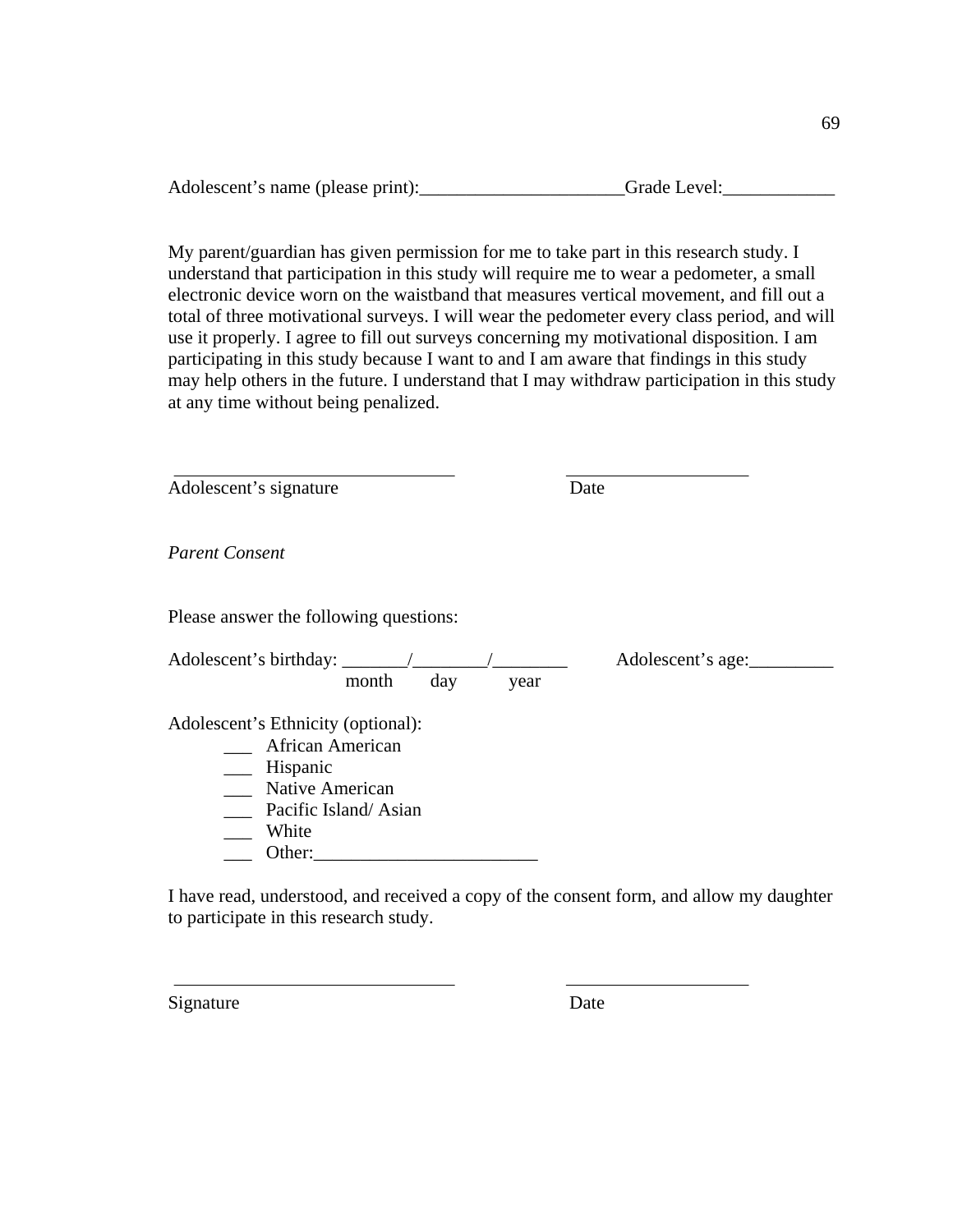#### The 14-Item SIMS (Guay, et al., 2000; Standage et.al, 2003)

Directions: Read each item carefully. Using the scale below, please circle the number that best describes the reason why you are currently engaged in this activity.

> *Why have you been participating in these specific activities (rope jumping, aerobics, kickboxing, etc.) over the past seven days?*

|                                 | Corresponds<br>$\frac{1}{2}$ | Corresponds<br>alot | Corresponds<br>chough | Corresponds<br>moderately | Corresponds<br>a little | Corresponds<br>a very little | Corresponds<br>$\frac{1}{2}$ |
|---------------------------------|------------------------------|---------------------|-----------------------|---------------------------|-------------------------|------------------------------|------------------------------|
| 1. Because I think that this    |                              |                     |                       |                           |                         |                              |                              |
| activity is interesting.        | $\tau$                       | 6                   | 5                     | $\overline{4}$            | $\mathfrak{Z}$          | $\overline{2}$               | $\mathbf{1}$                 |
| 2. Because I am doing it for    |                              |                     |                       |                           |                         |                              |                              |
| my own good.                    | $\tau$                       | 6                   | 5                     | $\overline{4}$            | 3                       | $\overline{2}$               | $\mathbf{1}$                 |
| 3. Because I am supposed to     |                              |                     |                       |                           |                         |                              |                              |
| do it.                          | $\overline{7}$               | 6                   | 5                     | $\overline{4}$            | $\mathfrak{Z}$          | $\sqrt{2}$                   | $\,1$                        |
| 4. There may be good reasons to |                              |                     |                       |                           |                         |                              |                              |
| do this activity, but I don't   |                              |                     |                       |                           |                         |                              |                              |
| personally see any.             | $\tau$                       | 6                   | 5                     | $\overline{4}$            | 3                       | $\overline{2}$               | $\mathbf{1}$                 |
| 5. Because I think that this    |                              |                     |                       |                           |                         |                              |                              |
| activity is pleasant.           | $\boldsymbol{7}$             | 6                   | 5                     | $\overline{4}$            | 3                       | $\overline{2}$               | $\mathbf{1}$                 |
| 6. Because I think that this    |                              |                     |                       |                           |                         |                              |                              |
| activity is good for me.        | $\tau$                       | 6                   | 5                     | $\overline{4}$            | 3                       | $\overline{2}$               | $\mathbf{1}$                 |
| 7. Because it is something      |                              |                     |                       |                           |                         |                              |                              |
| that I have to do.              | $\tau$                       | 6                   | $\mathfrak{S}$        | $\overline{4}$            | 3                       | $\overline{2}$               | $\mathbf{1}$                 |

70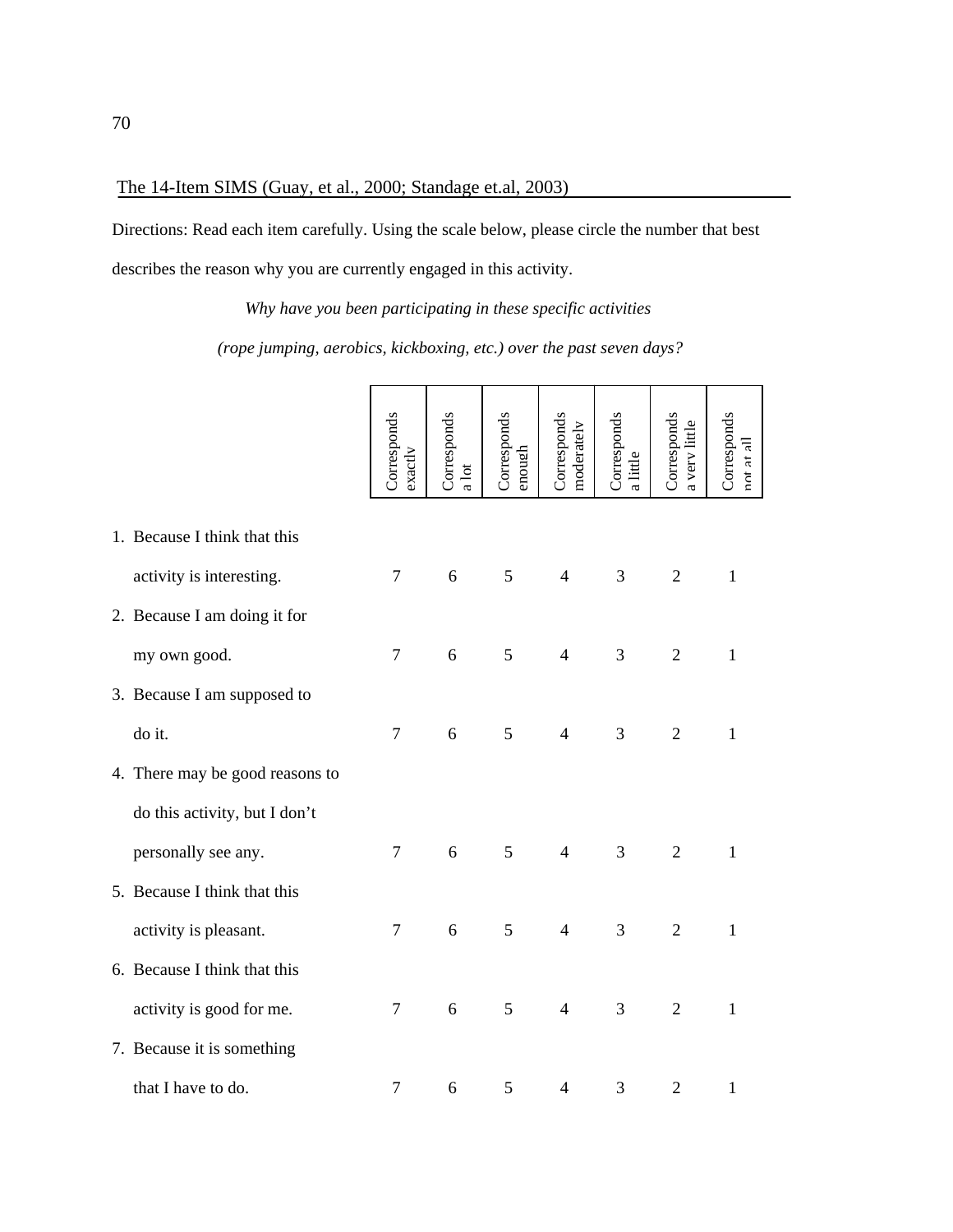|                                                                         | Corresponds<br>$\frac{1}{2}$ | Corresponds<br>a lot | Corresponds<br>mough | Corresponds<br>moderately | Corresponds<br>a little | Corresponds<br>a verv little | Corresponds<br>not at all |
|-------------------------------------------------------------------------|------------------------------|----------------------|----------------------|---------------------------|-------------------------|------------------------------|---------------------------|
| 8. I do this activity but I am not                                      |                              |                      |                      |                           |                         |                              |                           |
| sure if it is worth it.                                                 | 7                            | 6                    | 5                    | $\overline{4}$            | 3                       | $\overline{2}$               | $\mathbf{1}$              |
| 9. Because this activity is fun.                                        | 7                            | 6                    | 5                    | $\overline{4}$            | 3                       | $\overline{2}$               | $\mathbf{1}$              |
| 10. I don't know; I don't see what                                      |                              |                      |                      |                           |                         |                              |                           |
| the activity brings me.                                                 | 7                            | 6                    | 5                    | $\overline{4}$            | 3                       | $\overline{2}$               | $\mathbf{1}$              |
| 11. Because I feel good when                                            |                              |                      |                      |                           |                         |                              |                           |
| doing this activity.                                                    | 7                            | 6                    | 5                    | $\overline{4}$            | 3                       | $\overline{2}$               | $\mathbf{1}$              |
| 12. Because I believe this activity                                     |                              |                      |                      |                           |                         |                              |                           |
| is important for me.                                                    | $\tau$                       | 6                    | 5                    | $\overline{4}$            | 3                       | $\overline{2}$               | $\mathbf{1}$              |
| 13. Because I feel I have to do it.                                     | 7                            | 6                    | 5                    | $\overline{4}$            | 3                       | $\overline{2}$               | $\mathbf{1}$              |
| 14. I do this activity, but I am not                                    |                              |                      |                      |                           |                         |                              |                           |
| sure it is a good thing to                                              |                              |                      |                      |                           |                         |                              |                           |
| pursue it.                                                              | 7                            | 6                    | 5                    | $\overline{4}$            | 3                       | $\overline{2}$               | $\mathbf 1$               |
| Directions: Using the same scale, please answer the following question: |                              |                      |                      |                           |                         |                              |                           |
| 1. I feel as though I have been<br>participating in a unit that         |                              |                      |                      |                           |                         |                              |                           |
| offers choices.                                                         | 7                            | 6                    | 5                    | 4                         | 3                       | 2                            | 1                         |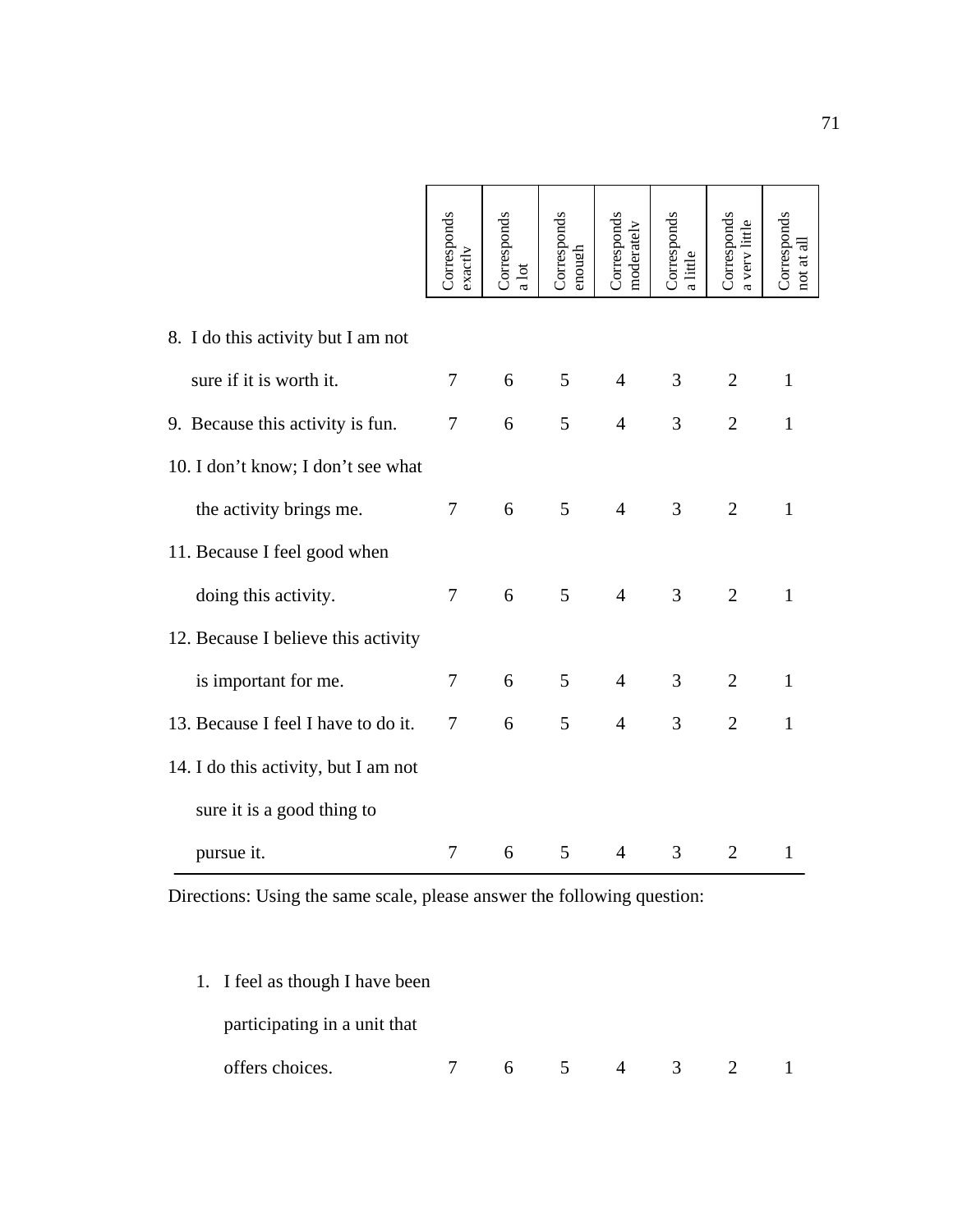#### *THE SPORT MOTIVATION SCALE*

**Directions: Read each item carefully. Using the scale below,** 

### **please indicate how well the statement describes how you feel**

## **toward physical education.**

*Why do you participate in physical education?* 

|                                     | Does not<br>describe<br>me<br>at all |                |   | Kind-of<br>describes<br>me |                | Describes<br>me exactly |   |  |
|-------------------------------------|--------------------------------------|----------------|---|----------------------------|----------------|-------------------------|---|--|
| 1. For the pleasure it gives me to  |                                      |                |   |                            |                |                         |   |  |
| know more about exercise            |                                      |                |   |                            |                |                         |   |  |
| and being healthy.                  | $\mathbf{1}$                         | $2^{\circ}$    | 3 | $\overline{4}$             | 5              | 6                       | 7 |  |
| 2. I used to have good reasons      |                                      |                |   |                            |                |                         |   |  |
| for going to P.E., but now          |                                      |                |   |                            |                |                         |   |  |
| I am asking myself if I should      |                                      |                |   |                            |                |                         |   |  |
| continue doing it.                  | $\mathbf{1}$                         | $\overline{2}$ | 3 | $\overline{4}$             | $5^{\circ}$    | 6                       | 7 |  |
| 3. For the pleasure of discovering  |                                      |                |   |                            |                |                         |   |  |
| new training techniques.            | $\mathbf{1}$                         | $\overline{2}$ | 3 | $\overline{4}$             | 5              | 6                       | 7 |  |
| 4. I don't know anymore; I have the |                                      |                |   |                            |                |                         |   |  |
| impression that I can't             |                                      |                |   |                            |                |                         |   |  |
| succeed in P.E.                     | $\mathbf{1}$                         | $\overline{2}$ | 3 | $\overline{4}$             | 5              | 6                       | 7 |  |
| 5. Because it makes me look good    |                                      |                |   |                            |                |                         |   |  |
| in front of other people I know.    | $\mathbf{1}$                         | $\overline{2}$ | 3 | 4                          | $\mathfrak{S}$ | 6                       | 7 |  |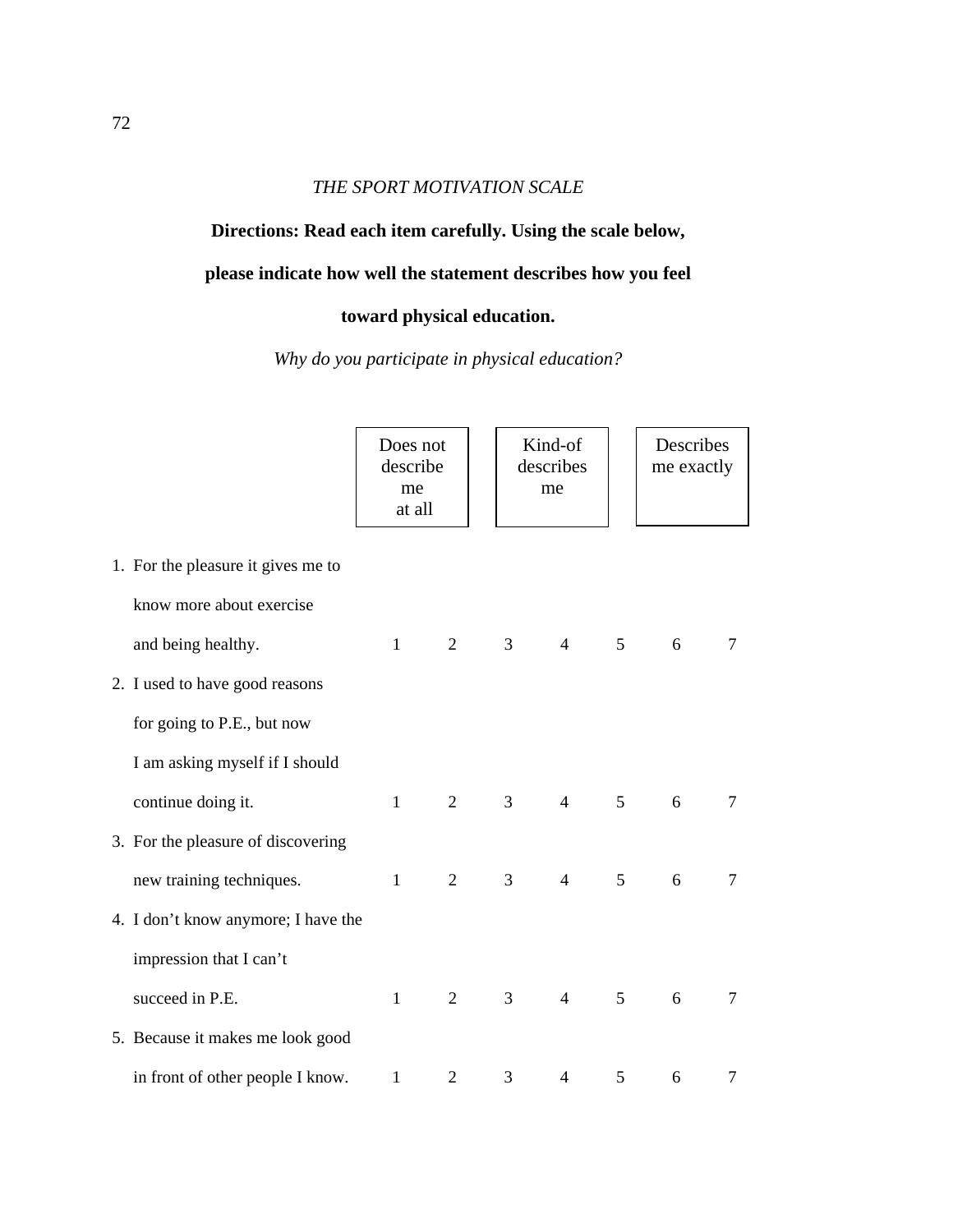# 6. Because in my opinion, it is

| one of the best ways to hang        |              |                |                |                |                 |   |                |
|-------------------------------------|--------------|----------------|----------------|----------------|-----------------|---|----------------|
| out with people.                    | $\mathbf{1}$ | 2              | 3              | $4 \quad$      | $\mathfrak{S}$  | 6 | $\tau$         |
| 7. For the prestige of being        |              |                |                |                |                 |   |                |
| good in P.E.                        | $\mathbf{1}$ | 2              | 3              | $\overline{4}$ | 5               | 6 | 7              |
| 8. Because it is one of the best    |              |                |                |                |                 |   |                |
| one of the best ways to             |              |                |                |                |                 |   |                |
| develop other parts of myself.      | $\mathbf{1}$ | 2              | 3              | $\overline{4}$ | 5               | 6 | 7              |
| 9. Because people around me think   |              |                |                |                |                 |   |                |
| it is important to be in shape. $1$ |              | 2              | 3              | $\overline{4}$ | 5               | 6 | 7              |
| 10. Because P.E. is a good way to   |              |                |                |                |                 |   |                |
| learn lots of things which could    |              |                |                |                |                 |   |                |
| be useful to me in other areas      |              |                |                |                |                 |   |                |
| of my life.                         | $\mathbf{1}$ | 2              | $\mathfrak{Z}$ | $\overline{4}$ | $5\overline{)}$ | 6 | 7              |
| 11. It is not clear to me anymore;  |              |                |                |                |                 |   |                |
| I don't really think I find success |              |                |                |                |                 |   |                |
| in P.E.                             | $\mathbf{1}$ | $\overline{2}$ | 3              | $\overline{4}$ | 5               | 6 | 7              |
| 12. To show others how good I       |              |                |                |                |                 |   |                |
| am at the P.E. activities.          |              | $1 \qquad 2$   |                | $3 \t 4 \t 5$  |                 | 6 | $\overline{7}$ |
| 13. For the pleasure I feel while   |              |                |                |                |                 |   |                |
| learning new exercises and          |              |                |                |                |                 |   |                |
| skills in P.E.                      | $\mathbf{1}$ | $\overline{2}$ | 3 <sup>7</sup> | $\overline{4}$ | 5 <sup>5</sup>  | 6 | 7              |